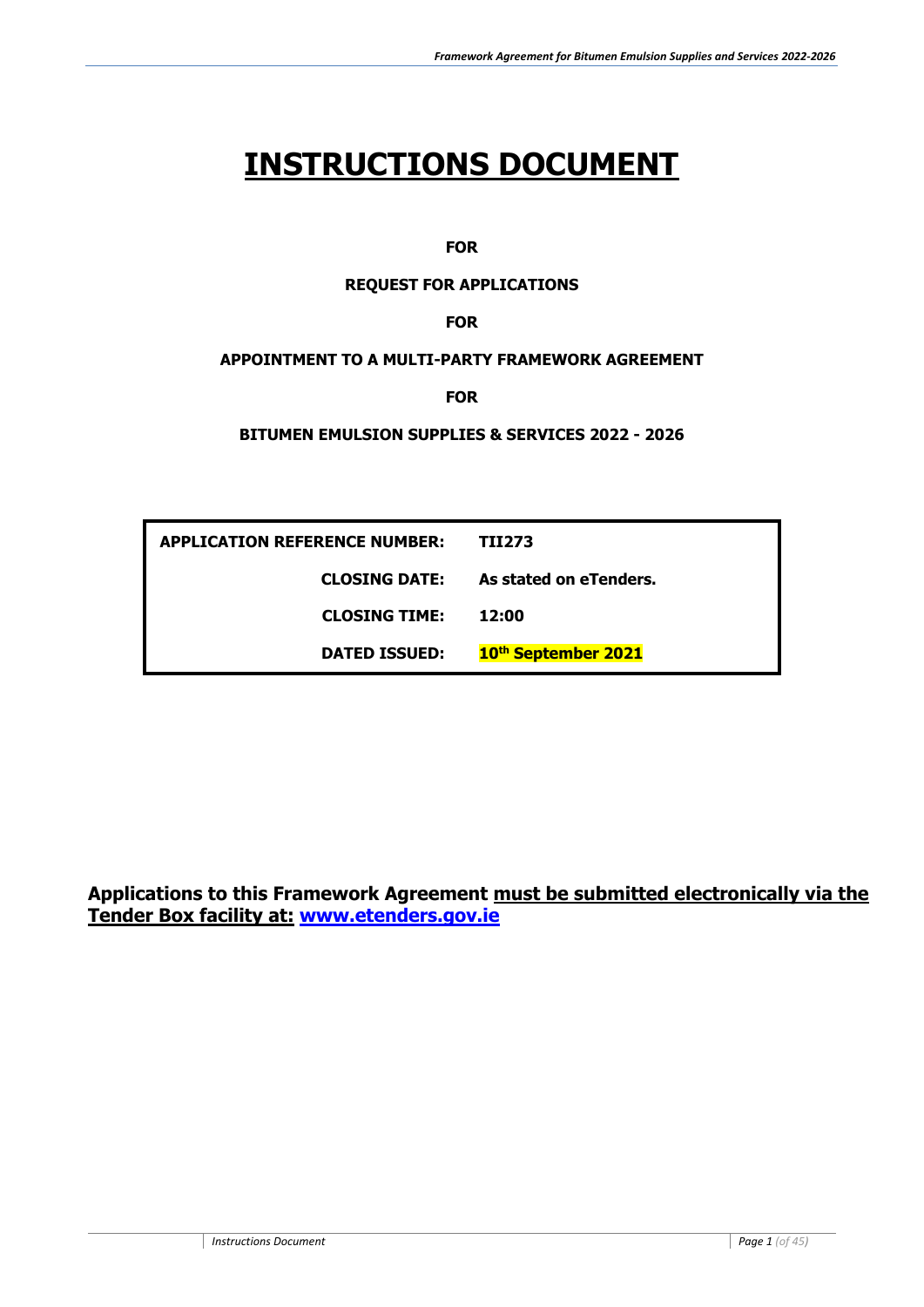# <span id="page-1-0"></span>**TABLE OF CONTENTS**

| 1.0 |            |                                                                                        |  |  |  |
|-----|------------|----------------------------------------------------------------------------------------|--|--|--|
|     | 1.1        | General 4                                                                              |  |  |  |
| 2.0 |            |                                                                                        |  |  |  |
|     | 2.1        | General 5                                                                              |  |  |  |
|     | 2.2        |                                                                                        |  |  |  |
|     | 2.3        |                                                                                        |  |  |  |
| 3.0 |            |                                                                                        |  |  |  |
|     | 3.1        | General 7                                                                              |  |  |  |
|     | 3.2        |                                                                                        |  |  |  |
|     | 3.3        |                                                                                        |  |  |  |
|     | 3.4        |                                                                                        |  |  |  |
|     | 3.5        |                                                                                        |  |  |  |
|     | 3.6        |                                                                                        |  |  |  |
|     | 3.7        | Price<br>10                                                                            |  |  |  |
|     | 3.8        |                                                                                        |  |  |  |
|     | 3.9        |                                                                                        |  |  |  |
| 4.0 |            |                                                                                        |  |  |  |
|     | 4.1        | General 12                                                                             |  |  |  |
|     | 4.2        |                                                                                        |  |  |  |
|     | 4.3        |                                                                                        |  |  |  |
|     | 4.4        | Details Required in support of Minimum Suitability Criteria set out in Section 4.3  17 |  |  |  |
|     | 4.5        | Standards and Requirements in Support of Declarations set out in Section 4.317         |  |  |  |
|     | 4.6        |                                                                                        |  |  |  |
|     | 4.7        |                                                                                        |  |  |  |
|     | 4.8        |                                                                                        |  |  |  |
|     | 4.9        |                                                                                        |  |  |  |
|     | 4.10       |                                                                                        |  |  |  |
| 5.0 |            |                                                                                        |  |  |  |
|     | 5.1        |                                                                                        |  |  |  |
|     | 5.2        |                                                                                        |  |  |  |
| 6.0 |            |                                                                                        |  |  |  |
|     | 6.1        |                                                                                        |  |  |  |
|     | 6.2        |                                                                                        |  |  |  |
|     | 6.3        |                                                                                        |  |  |  |
|     | 6.4        |                                                                                        |  |  |  |
|     | 6.5        |                                                                                        |  |  |  |
|     | 6.6<br>6.7 |                                                                                        |  |  |  |
|     | 6.8        |                                                                                        |  |  |  |
|     | 6.9        |                                                                                        |  |  |  |
|     | 6.10       |                                                                                        |  |  |  |
|     | 6.11       |                                                                                        |  |  |  |
|     | 6.12       |                                                                                        |  |  |  |
|     |            |                                                                                        |  |  |  |
|     |            |                                                                                        |  |  |  |
|     |            |                                                                                        |  |  |  |
| 7.0 |            |                                                                                        |  |  |  |
|     |            |                                                                                        |  |  |  |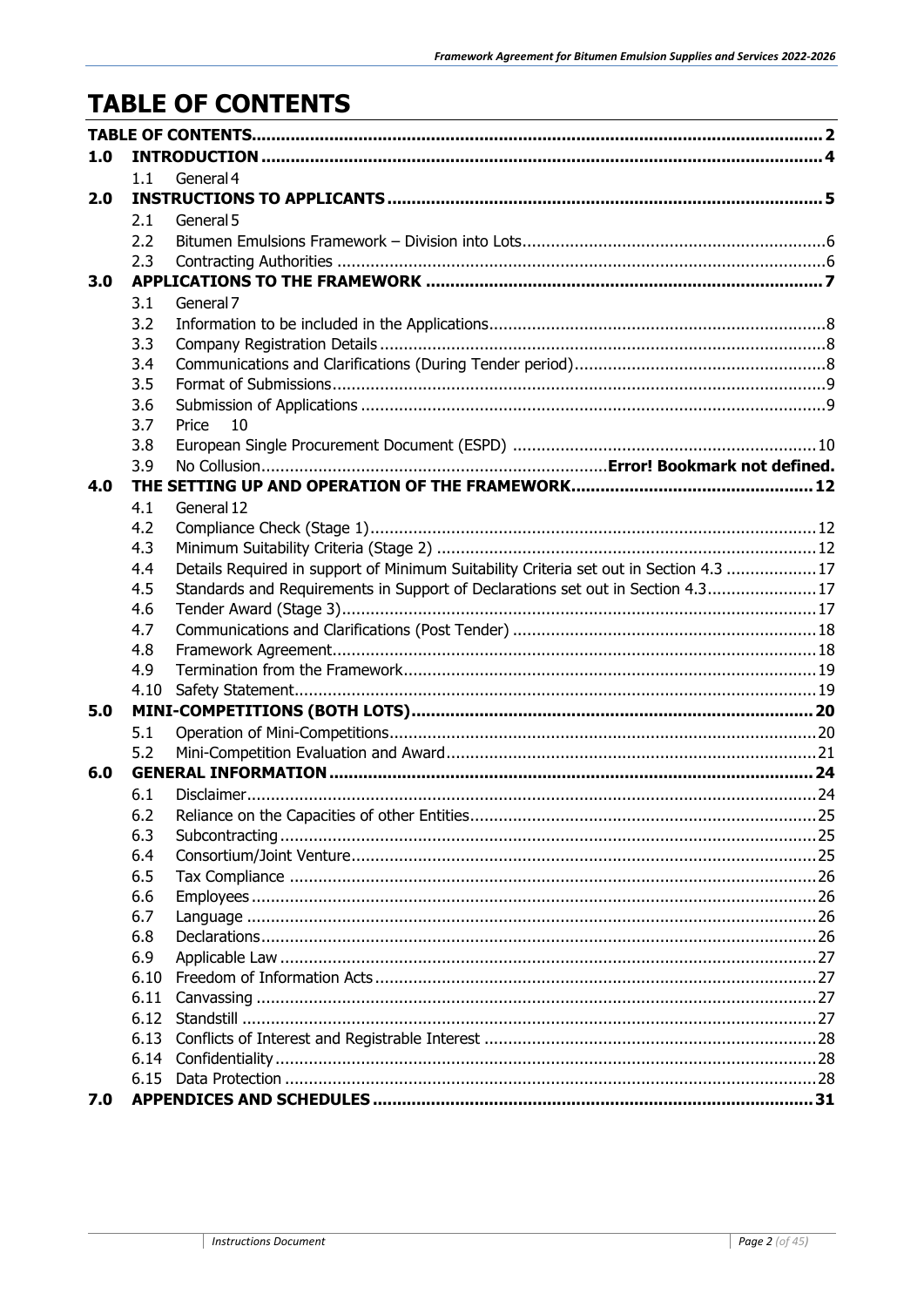| APPENDIX 1 - INDICATIVE TIMETABLE                                                      | 32. |
|----------------------------------------------------------------------------------------|-----|
|                                                                                        |     |
|                                                                                        |     |
| APPENDIX 4 - EVIDENCE REQUIRED IN SUPPORT OF MINIMUM SUITABILITY CRITERIA SPECIFIED IN |     |
|                                                                                        |     |
| APPENDIX 5 - MINI-COMPETITION CONTRACT EVALUATION AND AWARD CRITERIA (LOT 1) 37        |     |
| APPENDIX 6 - MINI-COMPETITION CONTRACT EVALUATION AND AWARD CRITERIA (LOT 2) 41        |     |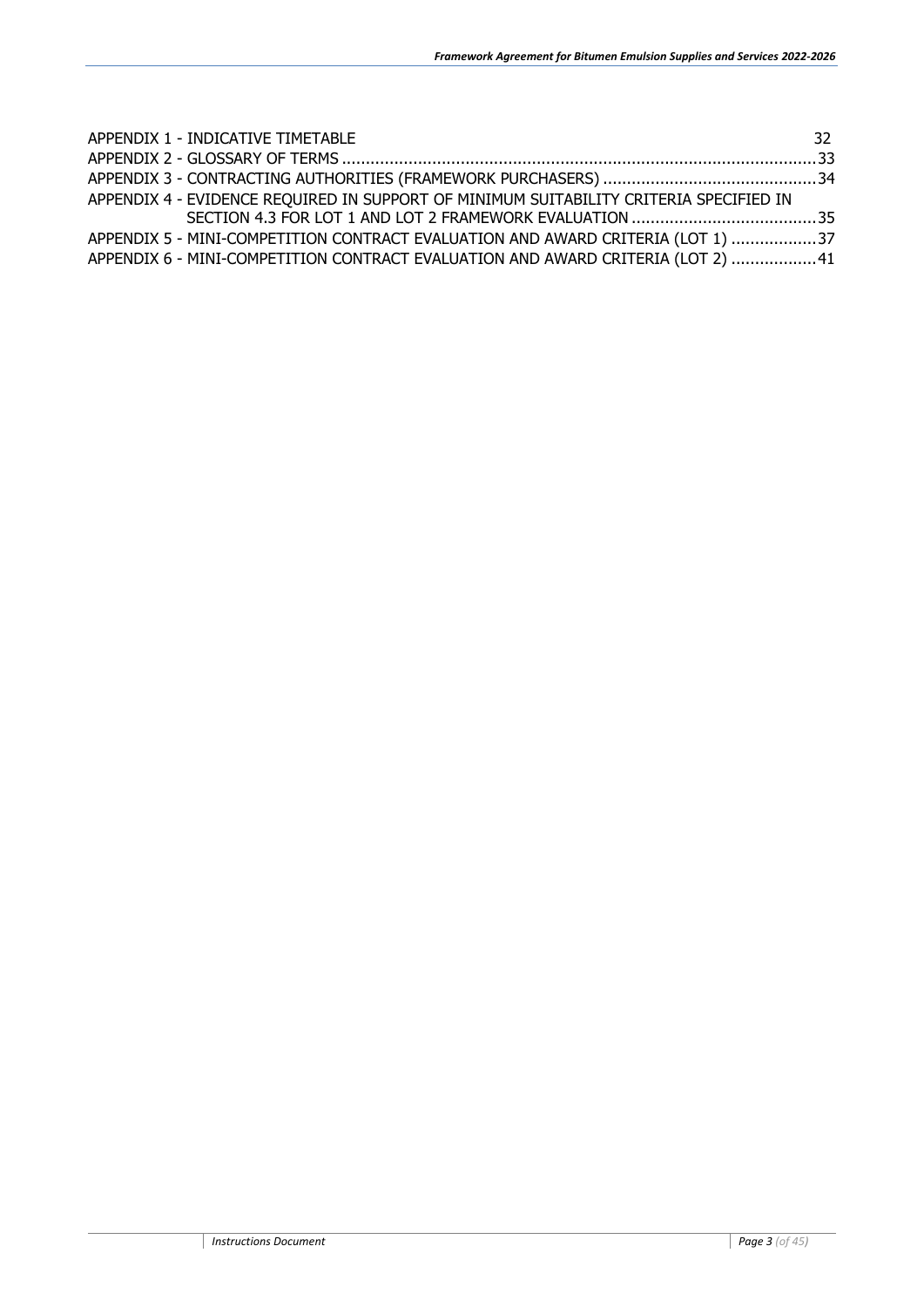# <span id="page-3-1"></span><span id="page-3-0"></span>**1.0 INTRODUCTION**

#### **1.0 General**

- 1.0.1 Transport Infrastructure Ireland (TII) acting as the Central Purchasing Body (CPB) is coordinating the establishment of a Framework of Suppliers on behalf of the Contracting Authorities listed in Appendix 3, (the "Framework Purchasers").
- 1.0.2 The purpose of this competition is to establish a Multi-party Framework Agreement for the procurement of Bitumen Emulsion Supplies and Services to the Framework Purchasers (the "**Framework Agreement**").
- 1.0.3 It is anticipated that the Framework will commence in **January 2022** and that the initial term of the Framework will be for **60 months** (until the end of calendar year 2026) from establishment. There may also be one further 24 month extension solely at the discretion of Transport Infrastructure Ireland (TII)
- 1.0.4 TII invites Applications from Suppliers ("Applicants") who wish to be included on this Framework Agreement ("**Applications**"). **Applications must be submitted electronically on [www.etenders.gov.ie.](http://www.etenders.gov.ie/) Applications (including hardcopy submissions) will not be accepted in any other format.**
- 1.0.5 An Applicant can make only one (1) Application in response to this competition.
- 1.0.6 The scope of services to be provided are divided into two separate lots (the "Lot(s)") and separate Framework Agreements will apply for each Lot. Reference to Framework Agreement in this document shall be read as applying to any and all Lots unless noted otherwise.
- 1.0.7 The Suppliers that are admitted to the Framework will be invited to participate in mini-competitions by the Contracting Authorities for the provision of supplies and services described herein. Other than as strictly provided for in the Public Procurement Regulations (SI No. 284 of 2016), the Framework will only be concluded when the number of Suppliers admitted to the Framework is not less than 3.
- 1.0.8 The Applicants that are admitted to the Framework Agreement (the "**Suppliers**") will be invited to participate in mini-competitions by the Framework Purchasers for the provision of the supplies and services described herein ("**Mini-Competitions**") using a request for tender.
- 1.0.9 Contracts awarded under the Framework Agreement ("**Mini-Competition Contracts**") will be awarded on the basis of the most economically advantageous tender, identified on the basis of the award criteria set out in these tender documents, subject to passing the contract evaluation criteria applying to the Mini-Competition.
- 1.0.10 The Mini-Competitions will be run on the basis of the same and, if necessary, more precisely formulated terms, and, where appropriate, other terms referred to in the specifications of the Framework Agreement. Details are set out hereunder in Part 5.0.
- 1.0.11 All information relating to this Framework, including instructions, clarifications and changes, is being published on the Irish Government's eTenders website [\(www.etenders.gov.ie\)](http://www.etenders.gov.ie/) only.
- 1.0.12 **Appendix 2** to these Instructions contains a glossary of terms. Unless the context otherwise requires, capitalised terms in these Instructions have the meaning given in the glossary of terms.
- 1.0.13 The Framework welcomes initiatives by Applicants that promote the implementation of Green Public Procurement (GPP). In that regard Contracting Authorities (Framework Purchasers) will have the opportunity, as desired, to request tenders for other environmentally friendly products at Mini-Competition stage. Refer to Clause 5.1.15 of Section 5 'Operation of Mini-Competitions' for more details.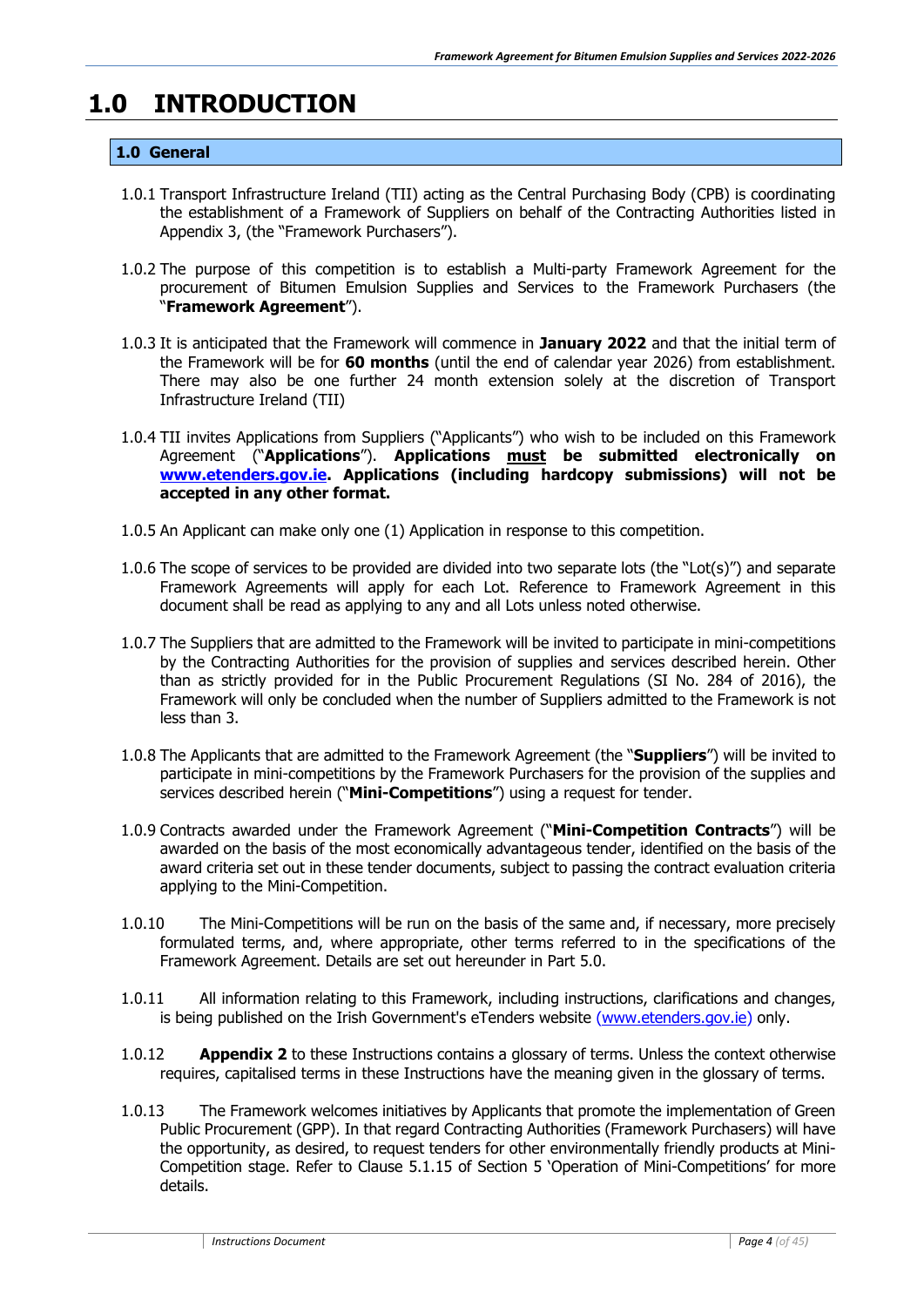# <span id="page-4-0"></span>**2.0 INSTRUCTIONS TO APPLICANTS**

#### <span id="page-4-1"></span>**2.0 General**

- 2.0.1 The appointment to this Framework is being made by a process of competitive tender using the Open Procedure. The regulatory framework applicable to the application process comprises Directive 2014/24/EC of the European Parliament and of the Council, on public procurement, implemented into Irish law by European Union (Award of Public Authority Contracts) Regulations SI No. 284 of 2016.
- 2.0.2 The total value of Mini-Competition contracts that will be awarded pursuant to this Framework is estimated to exceed the threshold for the application of the EU Procurement Directives. TII published a Prior Information Notice (PIN) on the Official Journal of the EU (OJEU) and on the www.etenders.gov.ie website on 03rd February, 2021 – Reference Number **2021/S 023-054631**. Further to this PIN, a contract notice was published by the TII on the Official Journal of the EU (OJEU) and on the www.etenders.gov.ie website on **September 10th 2021**.
- 2.0.3 If a Supplier becomes aware of any ambiguity, discrepancy, error or omission in or between these documents, it must immediately notify TII, even after the date specified in Section 2.4.2 has passed.
- 2.0.4 Notification of a modification to this Request for Applications shall be issued at least **six days (6)** prior to the Closing Date indicated on www.etenders.gov.ie and shall be issued as an addendum to, and shall be deemed to constitute part of, the Request for Applications. If necessary, TII will amend the Closing Date in order to comply with this requirement.
- 2.0.5 Applications for admittance to the Framework will be assessed in accordance with the Framework Evaluation Criteria set out in Part 3.0 hereunder. If a Supplier's Application for admittance to the Framework is successful, the Supplier will be invited to enter into the Framework Agreement by formally signing the Multi-party Framework Agreement for the appropriate Lot(s). A copy of the Framework Agreements is included with the tender documents and available for downloading from www.etenders.gov.ie.
- 2.0.6 Contracting Authorities as listed in **Appendix 3** will issue a Request for Mini-Tenders to all those appointed to the Framework who have registered interest in their location.
- 2.0.7 This competition supersedes and replaces all previous documentation, communications and correspondence between the Framework Purchasers and Applicants in relation to the subject matter of this competition, and Applicants should place no reliance on such previous documentation and correspondence.
- 2.0.8 TII will not accept responsibility for information relayed (or not relayed) via third parties.
- 2.0.9 If the Applicant alters or edits these Instructions, that Applicant's Application may be deemed noncompliant and may be rejected.
- 2.0.10 Each Applicant's costs will be their sole liability. TII shall under no circumstances have any responsibility for the applicant's costs of tendering.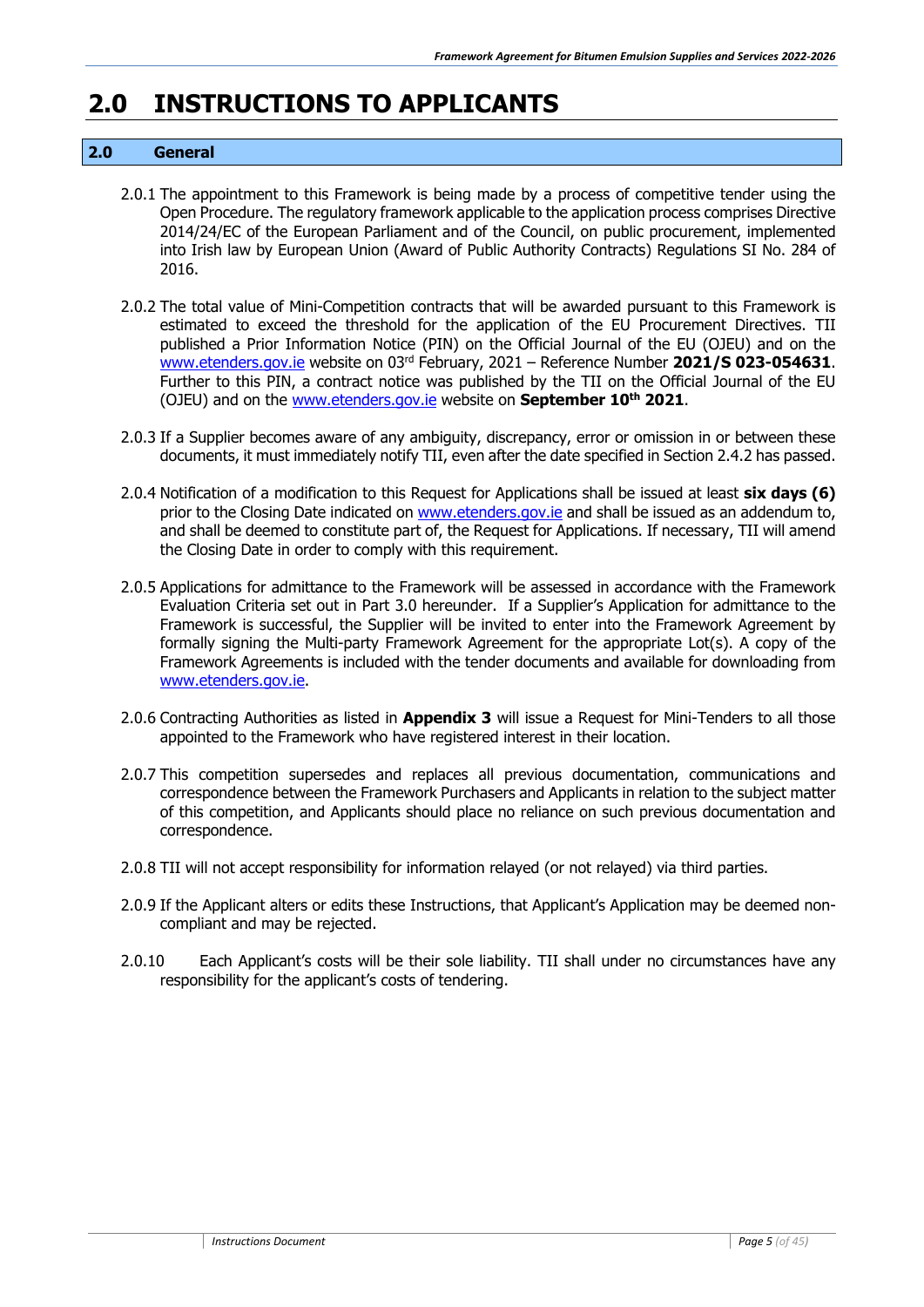#### <span id="page-5-0"></span>**2.1 Bitumen Emulsions Framework – Division into Lots**

2.1.1 This Framework Agreement will be divided into **two (2)** separate Lots as follows -:

| <b>Lot Reference</b> | <b>Description</b>                             |  |
|----------------------|------------------------------------------------|--|
|                      | Supply Only of Bitumen Emulsion products       |  |
|                      | Supply & Spraying of Bitumen Emulsion products |  |

2.1.2 Applicants may apply for one or both Lots.

#### <span id="page-5-1"></span>**2.2 Contracting Authorities**

- 2.2.1 The Framework Purchasers participating in this competition are set out in **Appendix 3** to this document and as listed in **Schedule 2** attached to the Framework Agreements.
- 2.2.2 As part of their application, Applicants are required to identify the Framework Purchasers they wish to be considered for at Mini-Competition stage by completing and returning the **Contracting Authorities (Framework Purchasers)** list attached to the **Form of Tender**. Contracting Authorities will then, as needs arise, issue a Request for Tender through Mini-Competitions to all those Suppliers appointed to the Framework Agreement who have registered an interest with that Contracting Authority.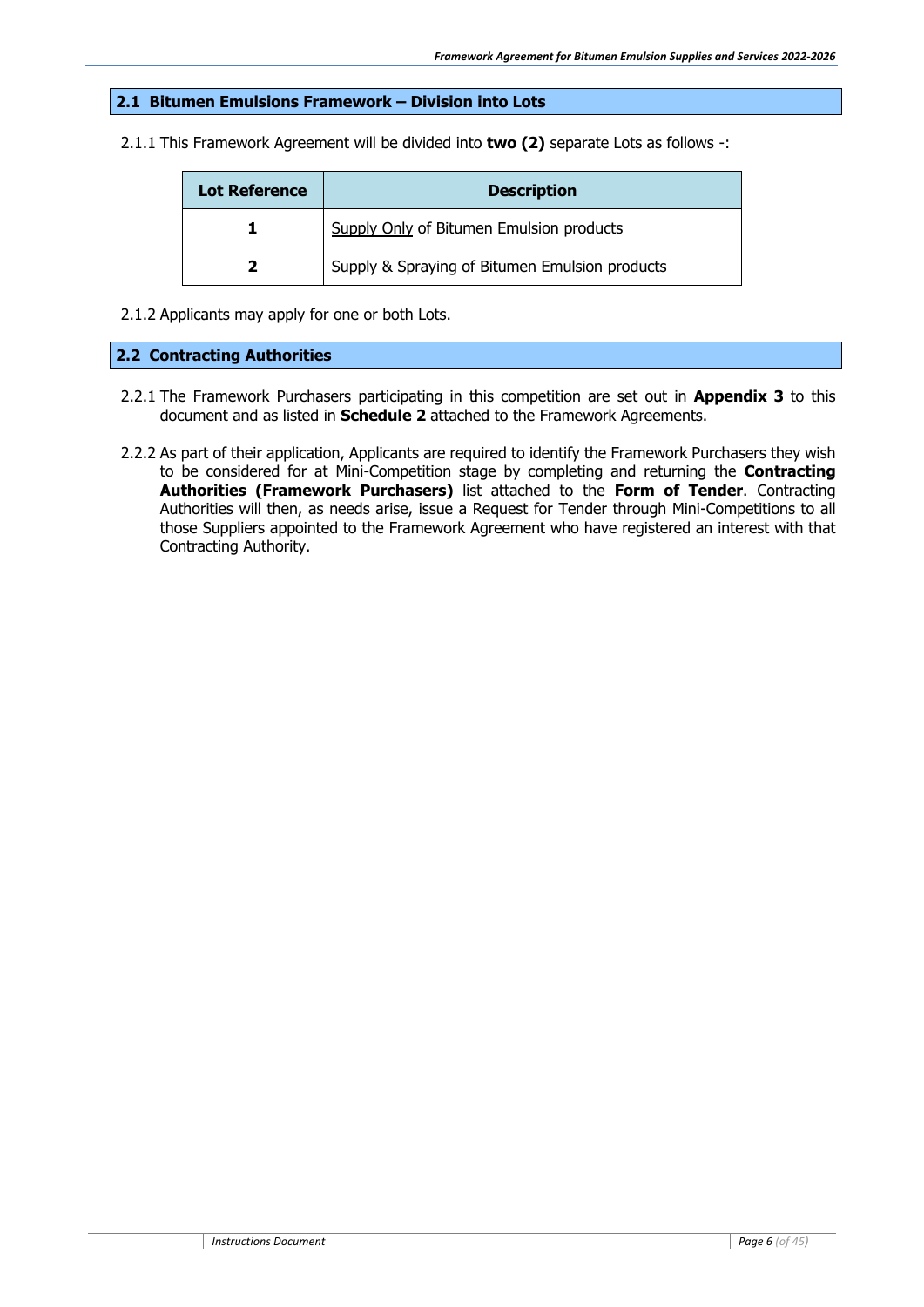### <span id="page-6-1"></span><span id="page-6-0"></span>**3.0 APPLICATIONS TO THE FRAMEWORK**

#### **3.1 General**

- 3.1.1 Applications for admittance to the Framework must include all the information required to satisfy the framework evaluation and award criteria set out in Part 4.0 of these Instructions and in the European Single Procurement Document (ESPD) (and accompanying ESPD supporting document) . Applications will be assessed in accordance with these criteria.
- 3.1.2 Applicants are required to fully comply with these Instructions, Health and Safety Declarations and the ESPD when preparing their applications and participating in this process. It is the responsibility of the Supplier to ensure that they fully understand the requirements of these Instructions. Where a Supplier does not fully understand the requirements, the query should be submitted via the messaging system on [www.etenders.gov.ie,](http://www.etenders.gov.ie/) pursuant to section 3.4 below. Queries must be raised as soon as possible, and should be raised, in any event, no later than when stated in section 3.4 below, although TII may, at its discretion, respond to queries raised after that date. TII has no obligation to respond to queries. If TII responds to a query, it will issue the response on the eTenders website, unless the query has been clearly designated as confidential.
- 3.1.3 If a Tenderer fails to comply in any way with these Instructions, TII may (but is not obliged to) disqualify the Tenderer concerned as non-compliant, and reject any Tender concerned, and, without prejudice to this right, TII may (but is not obliged to) seek clarification or further information (that does not materially alter a Tender) from the Tenderer in respect of the relevant tender or take any other step permitted by law, including the principles of equal treatment, non-discrimination, transparency and proportionality.

For the avoidance of doubt, TII shall be entitled (but shall not be obliged) to take such action as it considers appropriate at its absolute discretion (consistent with the principles of transparency, equal treatment, proportionality, and non- discrimination), including (but not limited to):

- a) Rejecting the relevant tender as non-compliant;
- b) Without prejudice to TII's right to reject the tender:
	- (i) meeting with, raising issues and/or seeking clarification from the

Tenderer in respect of the relevant tender;

(ii) requesting the Tenderer to provide information or items which

has/have not been provided or has/have been provided in an

incorrect form;

(iii) waiving a requirement which, in TII's opinion is minor or procedural;

and/or;

(iv) amending the relevant requirements of the Tender Documents and

inviting Tenderers to adjust their tenders based on such revised

requirement.

- 3.1.4 If an Application for admittance to the Framework is successful, the Applicant will be invited to enter into the Framework Agreement by formally signing the **Framework Agreement for Bitumen Emulsions** for each Lot - a copy of which can be viewed at www.etenders.gov.je.
- 3.1.5 Separate Framework Agreements will apply for each of the two Lots.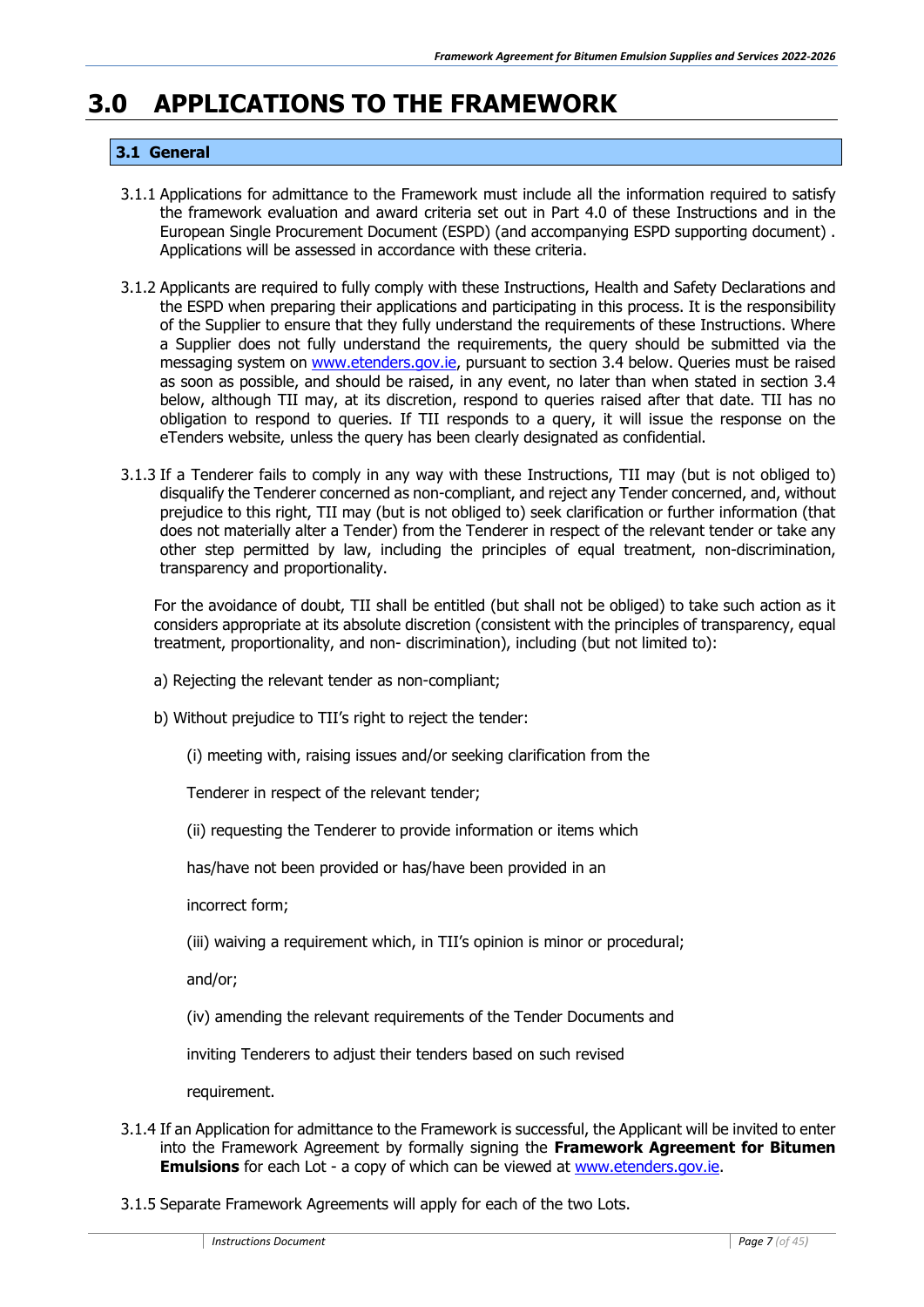#### <span id="page-7-0"></span>**3.2 Information to be included in the Applications**

- 3.2.1 Applicants are required to fully comply with these Instructions when preparing their Applications and participating in this process. It is the responsibility of the Applicants to ensure that they fully understand the requirements of these Instructions.
- 3.2.2 Applicants should read the contents of this Instructions Document carefully, including the Appendices, the ESPD, the ESPD supporting document the accompanying Framework Agreements and Schedules, and the Form of Tender prior to preparing and submitting an application.
- 3.2.3 TII's detailed requirements in relation to this competition are set out in the General Specification Document included as **Schedule 1** to the Framework Agreement. Suppliers are required to confirm in their applications that the quality of their proposed products complies with the General Specification Document in this Schedule.
- 3.2.4 Applicants are required to submit the following information as outlined in Part 4.0 of these Instructions, completed as indicated -:
	- 1) Form of Tender including Pricing Schedules (Lot 1 and Lot 2) completed appropriate to Lots being tendered for, including the completed Contracting Authorities (Framework Purchasers) Schedule (included in the Form of Tender)
	- 2) The required evidence as outlined in **Part 4.3** and **Appendix 4** of this Instructions Document.
	- 3) The completed ESPD and ESPD supporting document.
	- 4) Health and Safety Declarations
- 3.2.5 Failure to provide all of the specified information may result in the Application being deemed noncompliant and the Application may be rejected.
- 3.2.6 Applicants must ensure that where applicable, all documentation and declarations are appropriately signed, dated and witnessed. All documents must be clearly signed with an original signature prior to uploading.

#### <span id="page-7-1"></span>**3.3 Company Registration Details**

- 3.3.1 Where the Applicant is a registered company with the Companies Registration Office [\(www.cro.ie\)](http://www.cro.ie/), the Applicant must ensure that the registered company name is used in all parts of the application process and in all documents submitted as part of the application process. The name included must match the registered company name as recorded on [www.cro.ie.](http://www.cro.ie/)
- 3.3.2 Where the Applicant is currently registered on [www.Supplygov.ie,](http://www.supplygov.ie/) the company name included on [www.Supplygov.ie](http://www.supplygov.ie/) must match the registered company name as recorded on [www.cro.ie.](http://www.cro.ie/)
- 3.3.3 Where the Applicant is not registered with the Companies Registration Office [\(www.cro.ie\)](http://www.cro.ie/), the name of the company included in all parts of the application process and used in all documents submitted as part of the application process, must match the Applicant's company name as registered on [www.Supplygov.ie](http://www.supplygov.ie/) and in line with its VAT Registration Number.
- 3.3.4 It is the responsibility of the Applicant to ensure that any errors or inconsistencies in the above information are corrected prior to submitting an application for admittance to the Framework.

<span id="page-7-2"></span>This information shall be provided in the ESPD document.

#### **3.4 Communications and Clarifications (During Tender period)**

3.4.1 All queries from Applicants in relation to the requirements of this competition shall be submitted online only through [www.etenders.gov.ie](http://www.etenders.gov.ie/) no later than **12:00 Noon, 10 days in advance of the deadline date**. Queries must be raised as soon as possible and should be raised, in any event no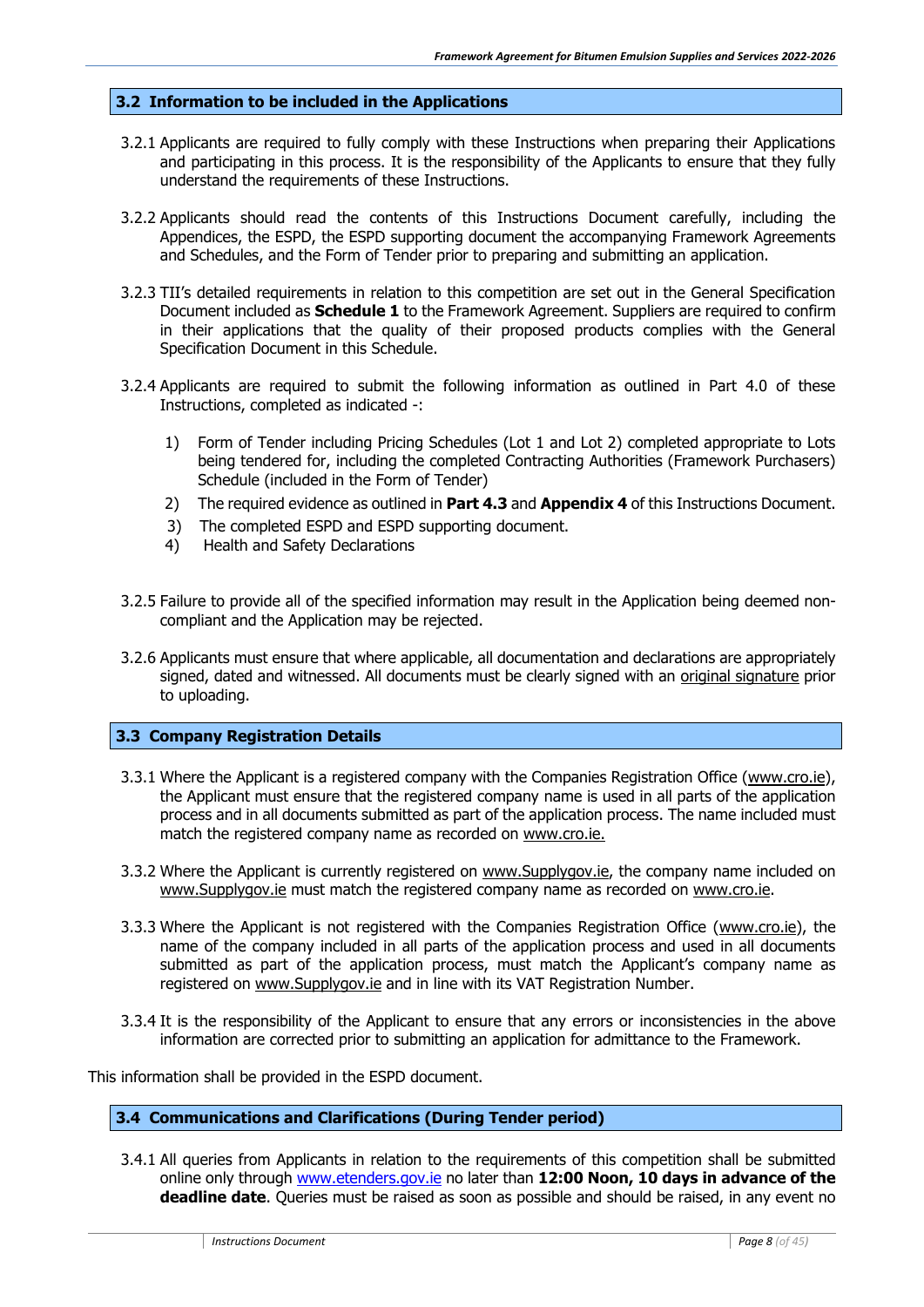later than the above date, although the Authority may, at its discretion, respond to queries raised after that date. The Authority has no obligation to respond to queries.

- 3.4.2 TII will endeavor to respond to all reasonable queries received without delay but, in any case, no later than **6 calendar days** prior to the deadline for the receipt of applications but does not undertake to respond to all queries received.
- 3.4.3 Subject to Paragraph 3.4.4, the query and TII's response will, where appropriate, be communicated to all those expressing an interest, without disclosing the name of the Applicant who initiated the query.
- 3.4.4 If an Applicant believes a query and/or its response relates to a confidential or commercially sensitive aspect of its application, it must mark the query as "Confidential" and state the reason(s) why. If the TII, in its absolute discretion, is satisfied that the query and/or its response should be properly regarded as confidential or commercially sensitive, the nature of the query and its response shall be kept confidential, subject to any obligations under law.

#### <span id="page-8-0"></span>**3.5 Format of Submissions**

3.5.1 Tenderers must make their submission electronically via the electronic post-box on e-tenders. Please note that you must click submit response." Tenderers are hereby notified that the "submit response" button will be disabled automatically upon the expiration of the deadline for receipt of Tenders.

#### <span id="page-8-1"></span>**3.6 Submission of Applications**

- 3.6.1 Applications must be submitted to the Tender Box facility no later than **the deadline as indicated on e-tenders**
- 3.6.2 It is the responsibility of each individual Applicant to ensure that its application is submitted only in the manner specified in 3.5.1 above by the noted deadline. The Applicant bears sole responsibility for allowing sufficient time to complete the uploading process in advance of the Closing Deadline. Other than in exceptional circumstances (as determined by TII), consideration will not be given to any Tender received after the deadline for submission of Tenders.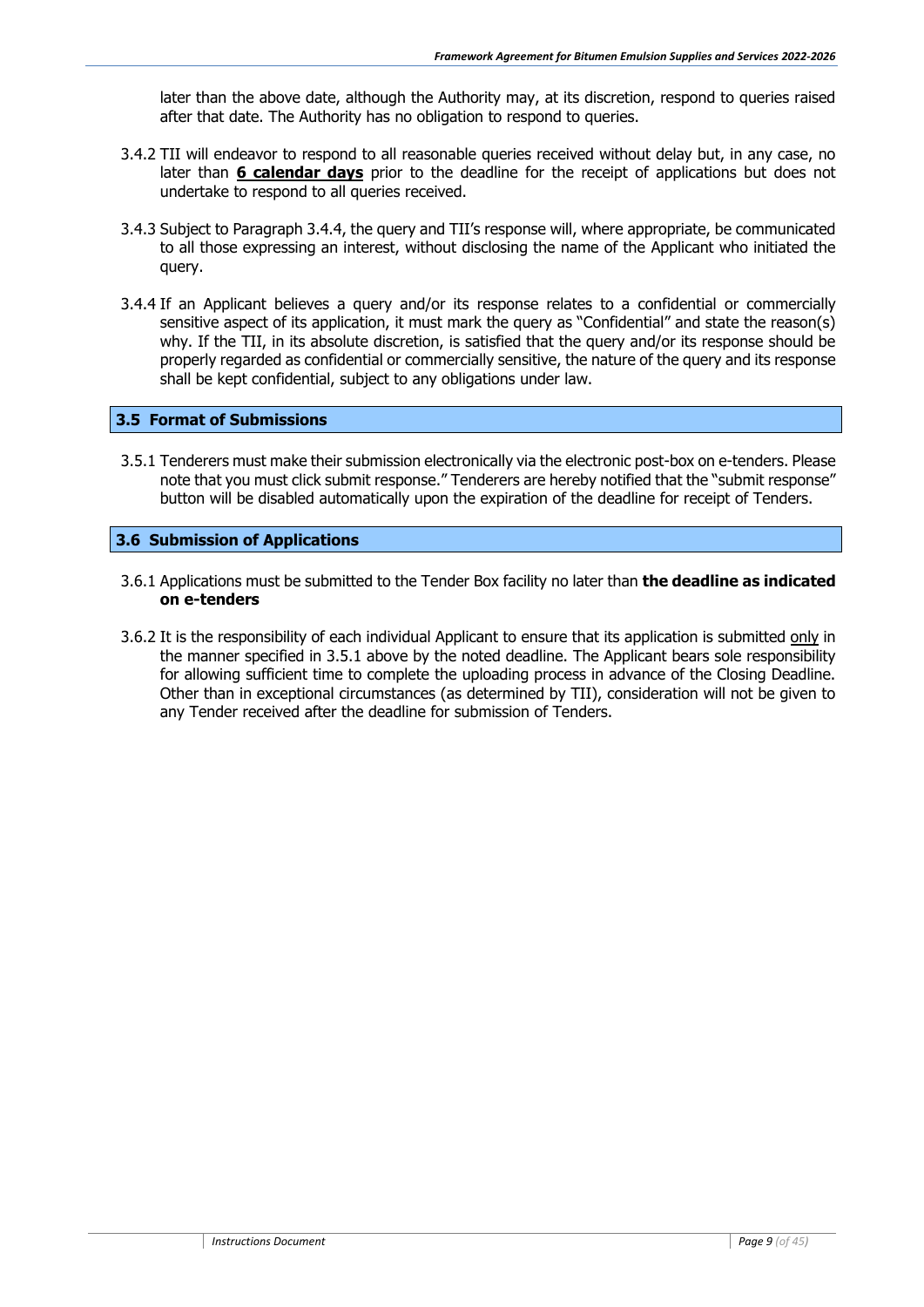#### <span id="page-9-0"></span>**3.7 Price**

- 3.7.1 Applicants are required to complete one **Form of Tender** and return electronically as directed. **Note that separate Forms of Tender are not required for each Lot**.
- 3.7.2 As part of the Form of Tender, Applicants must complete the Pricing Schedule for each lot being tendered (**Lot 1** and/or **Lot 2**) included therein.
- 3.7.3 The Pricing Schedules require the Applicant to provide all-inclusive unit rates (excl VAT) for the **products cost** only being tendered.

#### 3.7.4 **Product Prices**

Prices tendered on the Framework Application Closing Date for the Bitumen Emulsion products (the "Product Prices"), will establish the **Ceiling Rates** for the product **Base Prices** that will apply to each Contracting Authority at Mini-Competition stage in accordance with paragraph 3.7.5(i) hereunder. i.e., the product Base Prices tendered at the mini-competition stage shall not exceed the rates submitted at Framework application stage.

#### 3.7.5 **Ceiling Rates**

The **Ceiling Rates** tendered on the Form of Tender at the Framework stage will -:

- (i) Apply to those rates quoted in the Form of Tender for the initial 12-month period of the Framework only, starting from the Framework application Closing Deadline,
- (ii) Be used for the purpose of the Framework evaluation process as set out in Part 4.0 of these Instructions, and
- (iii) Represent the maximum prices that may be proposed for the product **Base Prices** to be established for each Contracting Authority at Mini-Competition stage over the period defined in (i) above. i.e., the product Base Prices tendered at the mini-competition stage shall not exceed the rates submitted at Framework application stage during the initial 12-month period only of the Framework.
- (iv) Thereafter, these 'ceiling rates' will not apply to the monthly updating of the established Base Prices provided for in this Framework.

#### 3.7.6 **Delivery Rates**

Suppliers are not required to submit Rates for Delivery at Framework Application stage. Instead, these rates will be requested by each individual Contracting Authority at Mini-Competition stage and will form part of the Contract Award Criteria for those competitions.

#### 3.7.7 **Spraying Service and Waiting Time Rates**

Suppliers are not required to submit Rates for Spraying Service or Waiting Time as part of their application. Instead, these rates will be requested, if required, by each individual Contracting Authority at Mini-Competition stage and may form part of the Contract Award Criteria for those competitions, as per Part 5.2 hereunder.

- 3.7.8 Applicants should note that any currency variations occurring over the term of any Mini-Competition Contract shall be borne by the Supplier.
- 3.7.9 Tender prices shall be in Euro  $(\epsilon)$  only and all prices must be exclusive of VAT.

#### <span id="page-9-1"></span>**3.8 European Single Procurement Document (ESPD)**

3.8.1 Each Tenderer must complete the electronic European Single Procurement Document (eESPD) and submit as part of their tender submission. The eESPD is a self-declaration by tenderers providing preliminary evidence replacing the certificates issued by public authorities or third parties.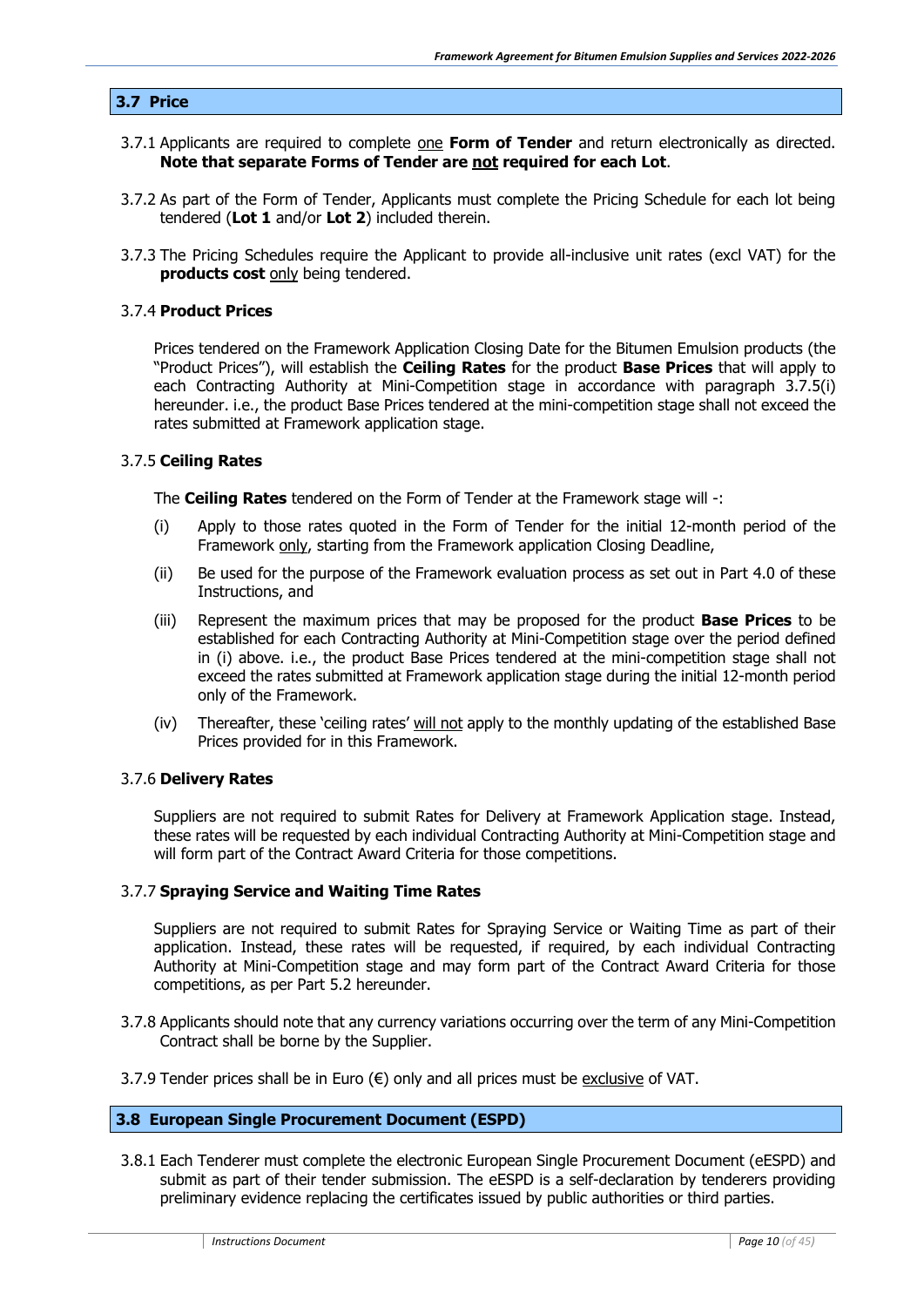3.8.2 Tenderers are required to provide the information as requested that forms part of the eESPD as part of their Tender submission. Tenderers must also complete the ESPD supporting document and sign and submit the applicable Health and Safety Declarations.

#### **3.9 No Collusion**

3.9.1 By submission of an Application, the Applicant warrants that:

- There has been no consultation, communication, agreement or understanding for the purpose of restricting competition, as to any matter relating to prices, with any other Applicant or with any competitor.
- Unless otherwise required by law, the prices that have been quoted in the Application have not knowingly been disclosed by the Applicant, directly or indirectly, to any other Applicant or competitor, nor will they be so disclosed.
- No attempt has been made or will be made by the Applicant to induce any other person or firm to submit or not to submit an application for the purpose of restricting competition.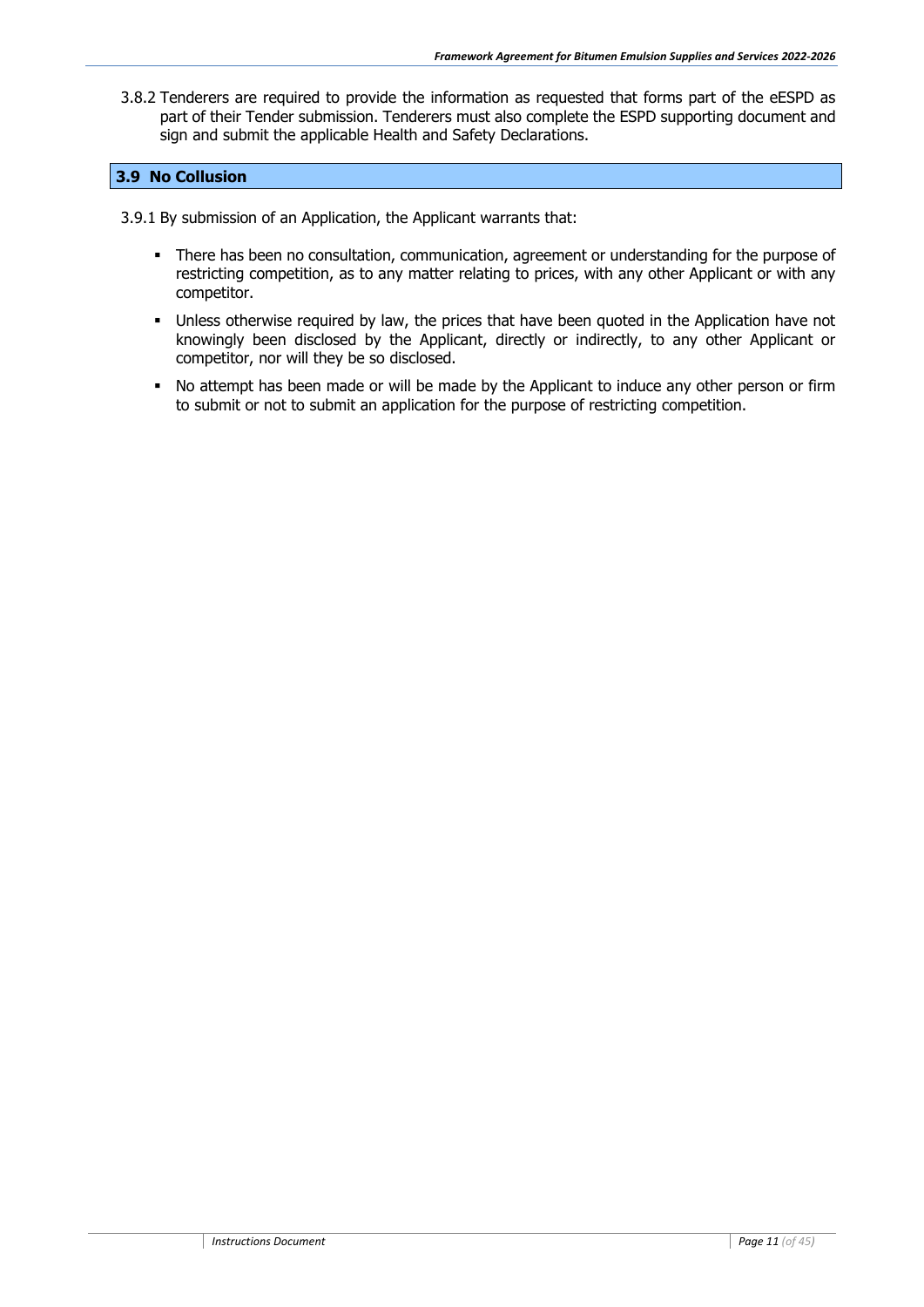# <span id="page-11-0"></span>**4.0 THE SETTING UP AND OPERATION OF THE FRAMEWORK**

#### <span id="page-11-1"></span>**4.1 General**

4.1.1 Applications for admittance to the Framework Agreement will be evaluated as follows:

| No.          | <b>Stage</b>                                                                                                                                                                                                                                                                                                                                    | <b>Action (TII)</b>                                         |
|--------------|-------------------------------------------------------------------------------------------------------------------------------------------------------------------------------------------------------------------------------------------------------------------------------------------------------------------------------------------------|-------------------------------------------------------------|
| 1            | <b>Compliance Check</b>                                                                                                                                                                                                                                                                                                                         | Examine completeness of all<br>submissions received on time |
| $\mathbf{2}$ | <b>Suitability Assessment/ESPD Submission</b><br><b>Assessment</b><br>Applicants must pass the specific requirements listed in this<br>Instructions Document and in the ESPD, ESPD supporting<br>Document the Minimum Suitability Criteria, associated<br>(ESPD) declarations, and evidence, including any additional<br>requested information. | Determine suitability of<br>compliant Applicants            |
| 3            | <b>Tender Award</b><br>• Form of Tender (FOT)<br>Applicants must submit, a fully completed, signed<br>and dated Form of Tender (FOT)<br>As applicable for each Lot being tendered,<br>Applicants must complete the Pricing Schedule for<br>Lot 1 and/or Lot 2                                                                                   | Rank tenders in accordance<br>with scores awarded           |

#### <span id="page-11-2"></span>**4.2 Compliance Check (Stage 1)**

- 4.2.1 In the first instance, Applications will be checked to determine whether they are fully complete and include all information required.
- 4.2.2 Applications passing the compliance check will then proceed to suitability assessment in accordance with the minimum suitability criteria set out hereunder, in the ESPD, Health and Safety Declarations and in the ESPD supporting document for each of the two Lots.

#### <span id="page-11-3"></span>**4.3 Minimum Suitability Criteria (Stage 2)**

4.3.1 Applicants must fully complete the ESPD, Health and Safety Declarations and ESPD supporting document and provide the evidence required as applicable to each Lot being applied for.

**Note:** If an Applicant makes declarations in their ESPD submission that are later discovered to be false, the Supplier will be immediately eliminated from the Framework Agreement.

#### 4.3.2 **LOT 1** Supply Only of Bitumen Emulsions - Minimum Suitability Criteria

| LOT 1 - Minimum Suitability Criteria                                                                                                                                                                                                                                                                                      | Weighting |
|---------------------------------------------------------------------------------------------------------------------------------------------------------------------------------------------------------------------------------------------------------------------------------------------------------------------------|-----------|
| 1.1 Supplier Details<br>Applicants must complete the ESPD. This replaces the Declaration that was<br>previously required of an applicants registration details. Note If an applicant is<br>one or more human or legal persons (such as a partnership, joint venture or<br>consortium), each of them must provide an ESPD. | Pass/Fail |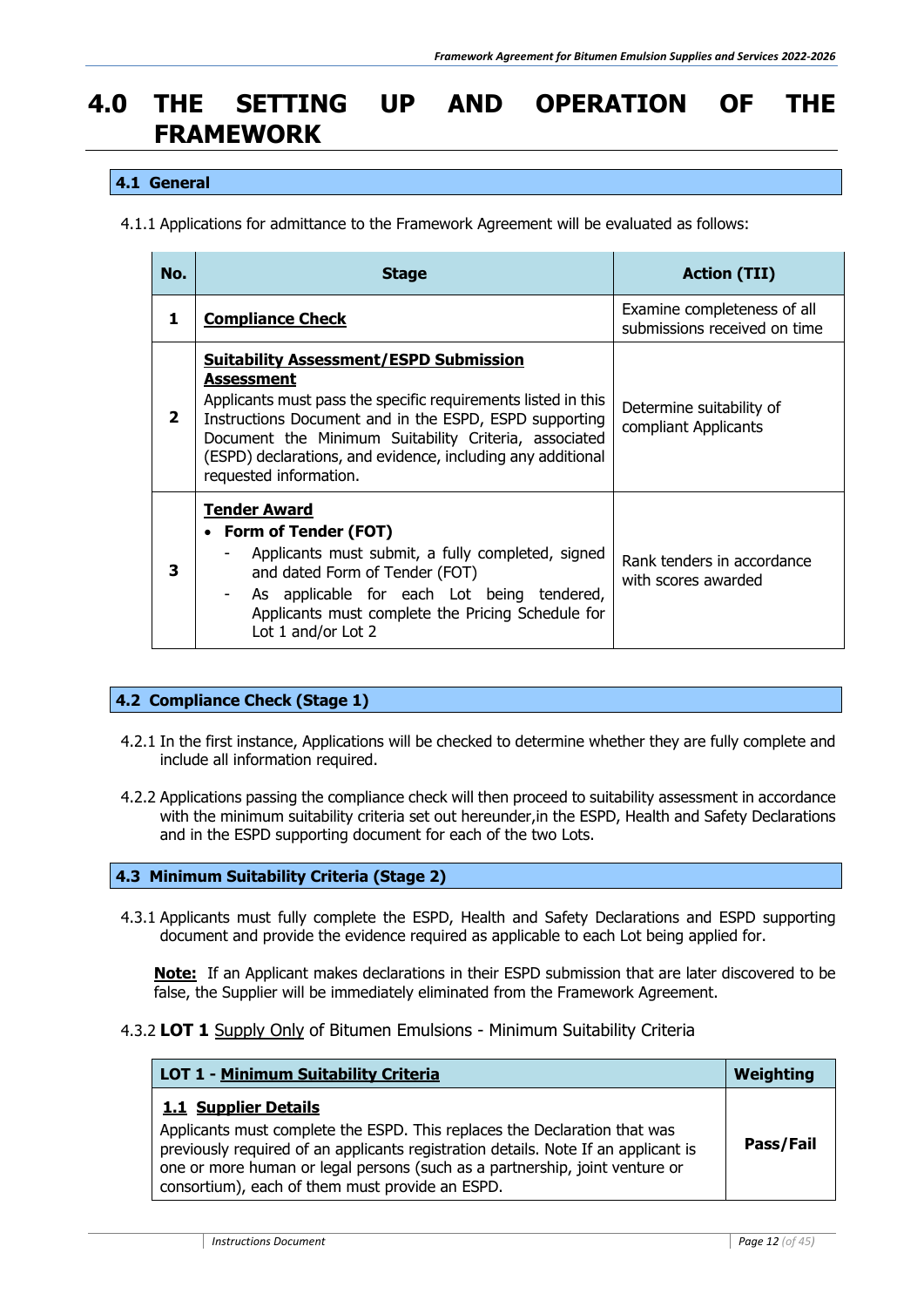| If an applicant has relied on the capacity or qualifications of a parent company in |
|-------------------------------------------------------------------------------------|
| the ESPD, the applicant must include a separate ESPD for that Entity.               |

| <b>1.2 Personal Situation Declaration Form (PSDF)</b><br>Applicants must make this declaration via ESPD. The ESPD replaces the<br>declaration that was previously required. |                                                                                                                                                                                                                                                                                                                                                                                                                                                                                                                                                                                                                                                                                   | Pass/Fail |
|-----------------------------------------------------------------------------------------------------------------------------------------------------------------------------|-----------------------------------------------------------------------------------------------------------------------------------------------------------------------------------------------------------------------------------------------------------------------------------------------------------------------------------------------------------------------------------------------------------------------------------------------------------------------------------------------------------------------------------------------------------------------------------------------------------------------------------------------------------------------------------|-----------|
|                                                                                                                                                                             | <b>Health and Safety Competency of Applicant</b>                                                                                                                                                                                                                                                                                                                                                                                                                                                                                                                                                                                                                                  |           |
|                                                                                                                                                                             | 1.3 Health and Safety<br>Applicants must submit:<br><b>Declaration C1</b> - HEALTH AND SAFETY DECLARATION C1 - Contractor or PSCS<br>Appointments, or equivalent third party certification (e.g. Safe-T Cert or OHSAS<br>18001) in scanned hard copy in the form attached separately to the tender<br>documents. Declaration must be fully completed, signed and dated. (Lot 1 Only)                                                                                                                                                                                                                                                                                              |           |
|                                                                                                                                                                             | 1.3 Health and Safety (contd.)<br>Applicants must submit:<br><b>Declaration C3</b> - DECLARATION C3: HEALTH AND SAFETY COMPLIANCE -<br>CONTRACTOR, or equivalent third party certification (e.g. Safe-T Cert or OHSAS<br>18001) in scanned hard copy in the form attached separately to the tender<br>documents. Declaration must be signed and dated.                                                                                                                                                                                                                                                                                                                            | Pass/Fail |
|                                                                                                                                                                             | 1.4 Statement of Technical Equipment Available<br>See ESPD section 4.C.14                                                                                                                                                                                                                                                                                                                                                                                                                                                                                                                                                                                                         | Pass/Fail |
| (1)<br>(2)                                                                                                                                                                  | 1.5 Educational and Professional Qualifications (Managerial) - Health<br>and Safety Competency of Supplier<br>Applicants must submit:<br>Evidence of sufficient management staff with Health & Safety qualifications,<br>training and experience, particular to the activities associated with the supply<br>of Bitumen Emulsions.<br>Curriculum Vitae for the competent person identified in the ESPD Supporting<br>Document (Section A - Company Organogram) as having overall<br>responsibility for health and safety for the Applicant.<br>(Please see Appendix 4 for C.V. details to be included).                                                                           | Pass/Fail |
|                                                                                                                                                                             | Health and Safety Competency of Subcontractors proposed for Delivery                                                                                                                                                                                                                                                                                                                                                                                                                                                                                                                                                                                                              |           |
|                                                                                                                                                                             | 1.6 Health and Safety<br>Applicants must submit:<br><b>Declaration C1</b> - HEALTH AND SAFETY DECLARATION C1 - Contractor or PSCS<br>Appointments, or equivalent third party certification (e.g. Safe-T Cert or OHSAS<br>18001) in scanned hard copy in the form attached separately to the tender<br>documents. Declaration must be fully completed, signed and dated. (Lot 1 Only)<br><b>Declaration C3</b> - DECLARATION C3: HEALTH AND SAFETY COMPLIANCE -<br>CONTRACTOR, or equivalent third party certification (e.g. Safe-T Cert or OHSAS<br>18001) in scanned hard copy in the form attached separately to the tender<br>documents. Declaration must be signed and dated. | Pass/Fail |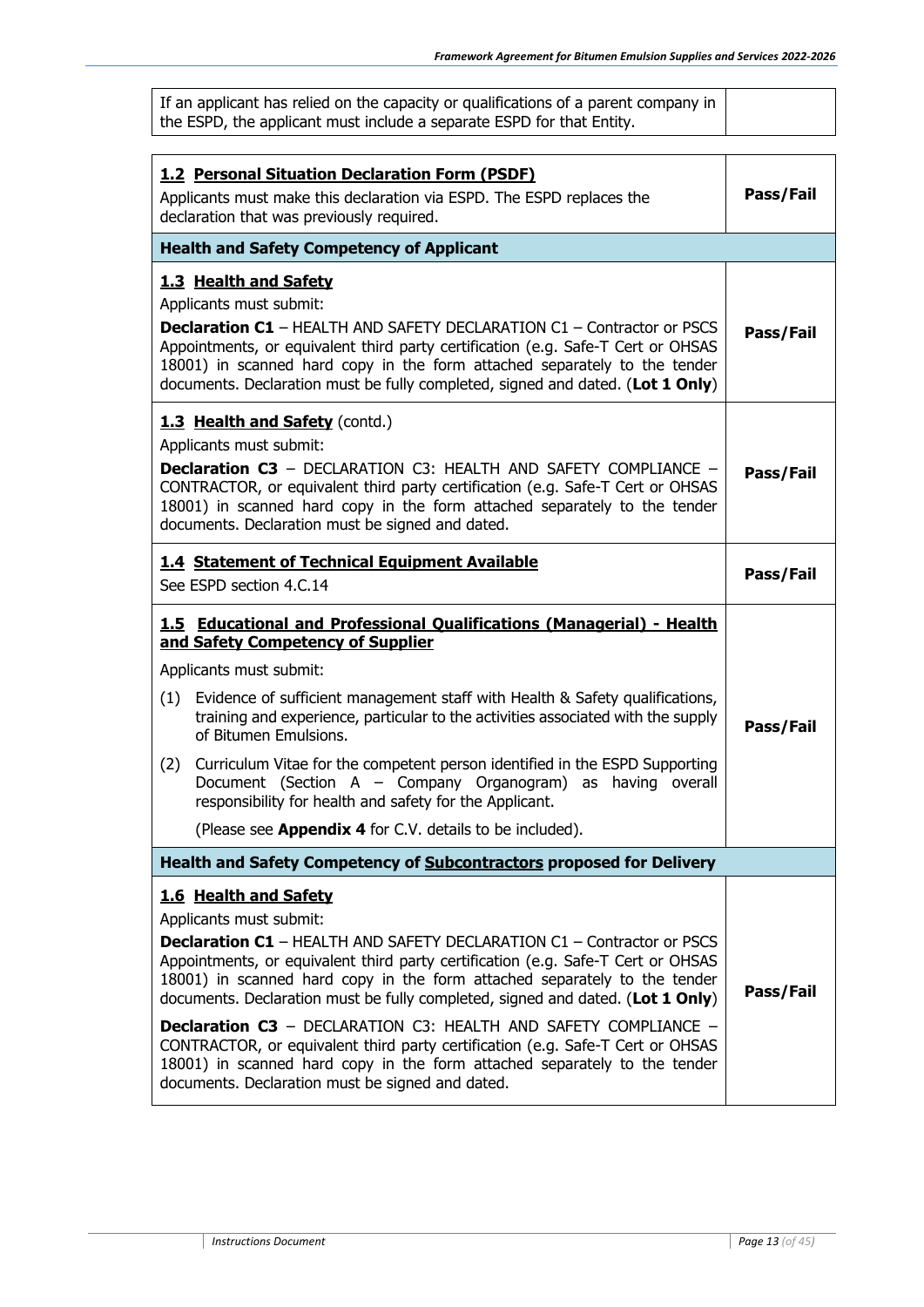|                             | <b>Financial and Economic Standing</b>                                                                                                                                                                                                                                                                                                                                                                                                                                                                                                                                                                                                                                               |           |
|-----------------------------|--------------------------------------------------------------------------------------------------------------------------------------------------------------------------------------------------------------------------------------------------------------------------------------------------------------------------------------------------------------------------------------------------------------------------------------------------------------------------------------------------------------------------------------------------------------------------------------------------------------------------------------------------------------------------------------|-----------|
| 1.7 Turnover                | Applicants must certify via ESPD:<br>that the Applicant has an annual average turnover, of not less than $\epsilon$ 2,500,000<br>(excluding VAT) directly related to the supply of bitumen emulsions during each<br>of the two previous full financial years (2019 & 2020).                                                                                                                                                                                                                                                                                                                                                                                                          | Pass/Fail |
| 1.8 Insurance               | Applicants must declare via ESPD that they can meet the insurance requirements<br>set out in the TII273 Framework Agreement document                                                                                                                                                                                                                                                                                                                                                                                                                                                                                                                                                 | Pass/Fail |
| <b>Technical Capability</b> |                                                                                                                                                                                                                                                                                                                                                                                                                                                                                                                                                                                                                                                                                      |           |
| 1.9<br>(2)                  | <b>Professional Qualifications</b><br><b>Educational and</b><br>(Managerial)<br><b>Competency of Supplier</b><br>Applicants must complete:<br>(1) 'Company Organogram & Statement of Average Annual Numbers of Persons<br>Employed', illustrating the organisational structure and responsibilities of<br>managerial staff - including the average annual workforce employed over<br>the past three years (2018 - 2020). Form set out in ESPD supporting<br>document is to be used by applicants.<br>Curriculum Vitaes for one (1) Senior Director and one (1) Project Manager<br>or equivalent management staff.<br>(Please see <b>Appendix 4</b> for C.V. details to be included). | Pass/Fail |
|                             | 1.10 Educational and Professional Qualifications (Personnel)<br>Applicants must submit:                                                                                                                                                                                                                                                                                                                                                                                                                                                                                                                                                                                              |           |
| (1)                         | Curriculum Vitaes for at least two Operatives responsible for the<br>production/supply process.<br>(Please see <b>Appendix 4</b> for C.V. details to be included).                                                                                                                                                                                                                                                                                                                                                                                                                                                                                                                   | Pass/Fail |
| be provided.                | 1.11 List of Supply Only contracts delivered over the Past 2 Years<br>Applicants must submit:<br>Submit 5 examples using template set out in ESPD supporting document<br>(see ESPD 4.C.1 for further detail)<br>A minimum of 5 no. references with a cumulative value in excess of €200,000 shall                                                                                                                                                                                                                                                                                                                                                                                    | Pass/Fail |
|                             | 1.12 List of Tools, Plant & Equipment<br>Applicants must submit:<br>A list of the tools, plant and/or technical equipment available to the Applicant for<br>carrying out the contract.                                                                                                                                                                                                                                                                                                                                                                                                                                                                                               | Pass/Fail |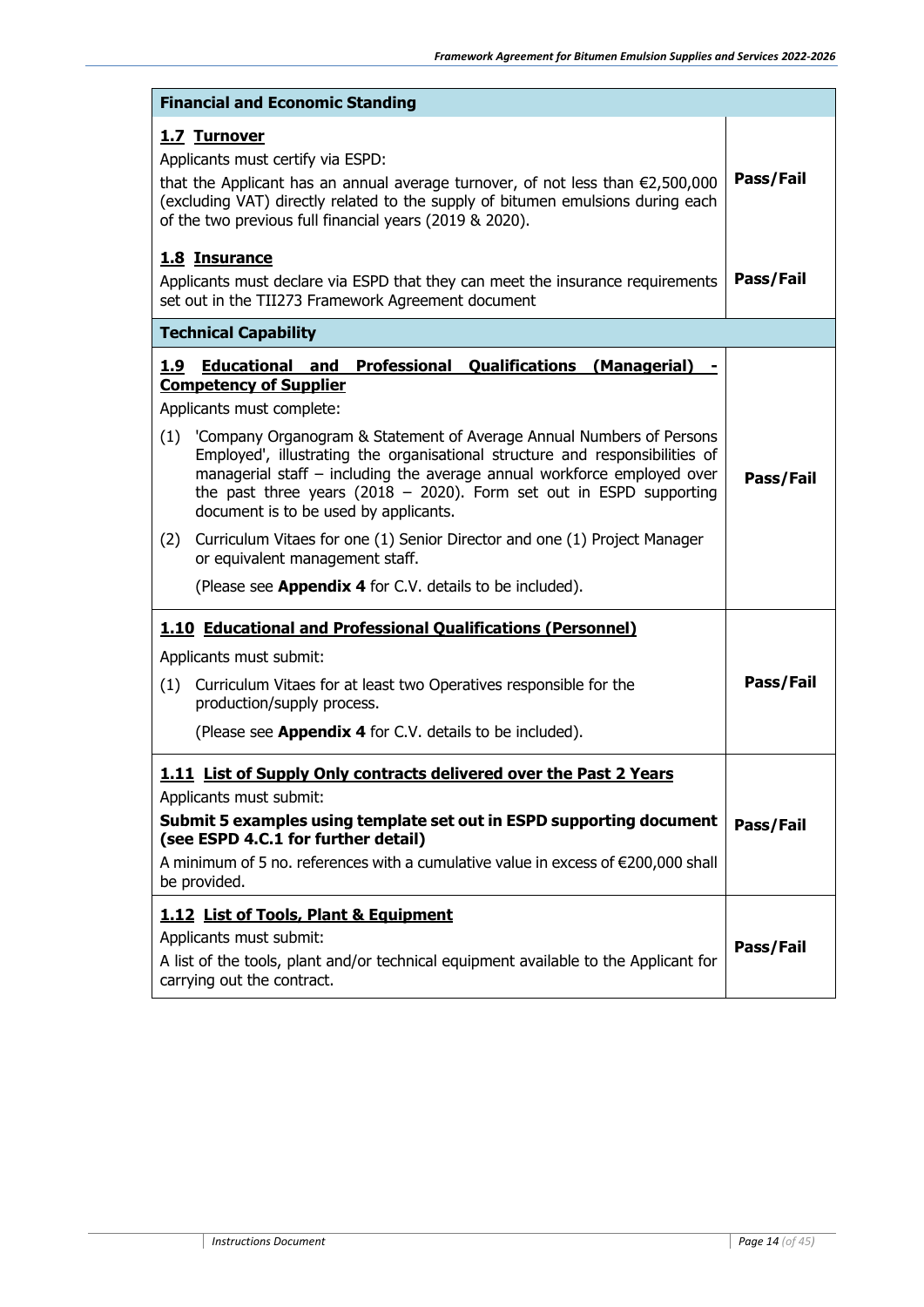| <b>Safe Pass Card/CPC/CSCS</b>                                                                                                                                    |           |
|-------------------------------------------------------------------------------------------------------------------------------------------------------------------|-----------|
| 1.15 Compliance with Safe Pass Card/CPC/CSCS                                                                                                                      |           |
| Applicants must submit:                                                                                                                                           | Pass/Fail |
| <b>Declaration No. 10</b> in scanned hard copy in the form attached separately to the<br>tender documents. Declaration must be fully completed, signed and dated. |           |

#### 4.3.3 **LOT 2** Supply and Spraying of Bitumen Emulsions - Minimum Suitability Criteria

r.

| LOT 2 - Minimum Suitability Criteria                                                                                                                                                                                                                                                                                                                                                                                                                                                                                                                                                                                                                                              | <b>Weighting</b> |
|-----------------------------------------------------------------------------------------------------------------------------------------------------------------------------------------------------------------------------------------------------------------------------------------------------------------------------------------------------------------------------------------------------------------------------------------------------------------------------------------------------------------------------------------------------------------------------------------------------------------------------------------------------------------------------------|------------------|
| In addition to the details required for Lot 1 above, Applicants applying for Lot 2<br>must also include the following -:                                                                                                                                                                                                                                                                                                                                                                                                                                                                                                                                                          |                  |
| <b>Health and Safety Competency of Applicant</b>                                                                                                                                                                                                                                                                                                                                                                                                                                                                                                                                                                                                                                  |                  |
| 2.1 Health and Safety<br>Applicants must submit:<br><b>Declaration C1</b> - HEALTH AND SAFETY DECLARATION C1 - Contractor or PSCS<br>Appointments, or equivalent third party certification (e.g. Safe-T Cert or OHSAS<br>18001) in scanned hard copy in the form attached separately to the tender<br>documents. Declaration must be fully completed, signed and dated. (Lot 2 Only)                                                                                                                                                                                                                                                                                              | Pass/Fail        |
| 2.1 Health and Safety<br>Applicants must submit:<br><b>Declaration C4</b> - HEALTH AND SAFETY DECLARATION C4 - Health and Safety<br>Compliance – Project Supervisor for the Construction Stage, in scanned hard copy<br>in the form attached separately to the tender documents. Declaration must be<br>fully completed, signed and dated. (Lot 2 Only)                                                                                                                                                                                                                                                                                                                           | Pass/Fail        |
| Health and Safety Competency of Subcontractors proposed for Delivery and/or<br><b>Spraying</b>                                                                                                                                                                                                                                                                                                                                                                                                                                                                                                                                                                                    |                  |
| 2.2 Health and Safety<br>Applicants must submit:<br><b>Declaration C1</b> - HEALTH AND SAFETY DECLARATION C1 - Contractor or PSCS<br>Appointments, or equivalent third party certification (e.g. Safe-T Cert or OHSAS<br>18001) in scanned hard copy in the form attached separately to the tender<br>documents. Declaration must be fully completed, signed and dated. (Lot 2 Only)<br><b>Declaration C3</b> - DECLARATION C3: HEALTH AND SAFETY COMPLIANCE -<br>CONTRACTOR, or equivalent third party certification (e.g. Safe-T Cert or OHSAS<br>18001) in scanned hard copy in the form attached separately to the tender<br>documents. Declaration must be signed and dated. | Pass/Fail        |
| <b>Financial and Economic Standing</b>                                                                                                                                                                                                                                                                                                                                                                                                                                                                                                                                                                                                                                            |                  |
| 2.3 Turnover<br>Applicants must certify<br>that the Applicant has an annual average turnover, of not less than $\epsilon$ 2,500,000<br>(excluding VAT) directly related to the supply and spraying of bitumen emulsions<br>during each of the two previous full financial years (2019 & 2020).                                                                                                                                                                                                                                                                                                                                                                                    | Pass/Fail        |
| 2.4 Insurance                                                                                                                                                                                                                                                                                                                                                                                                                                                                                                                                                                                                                                                                     | Pass/Fail        |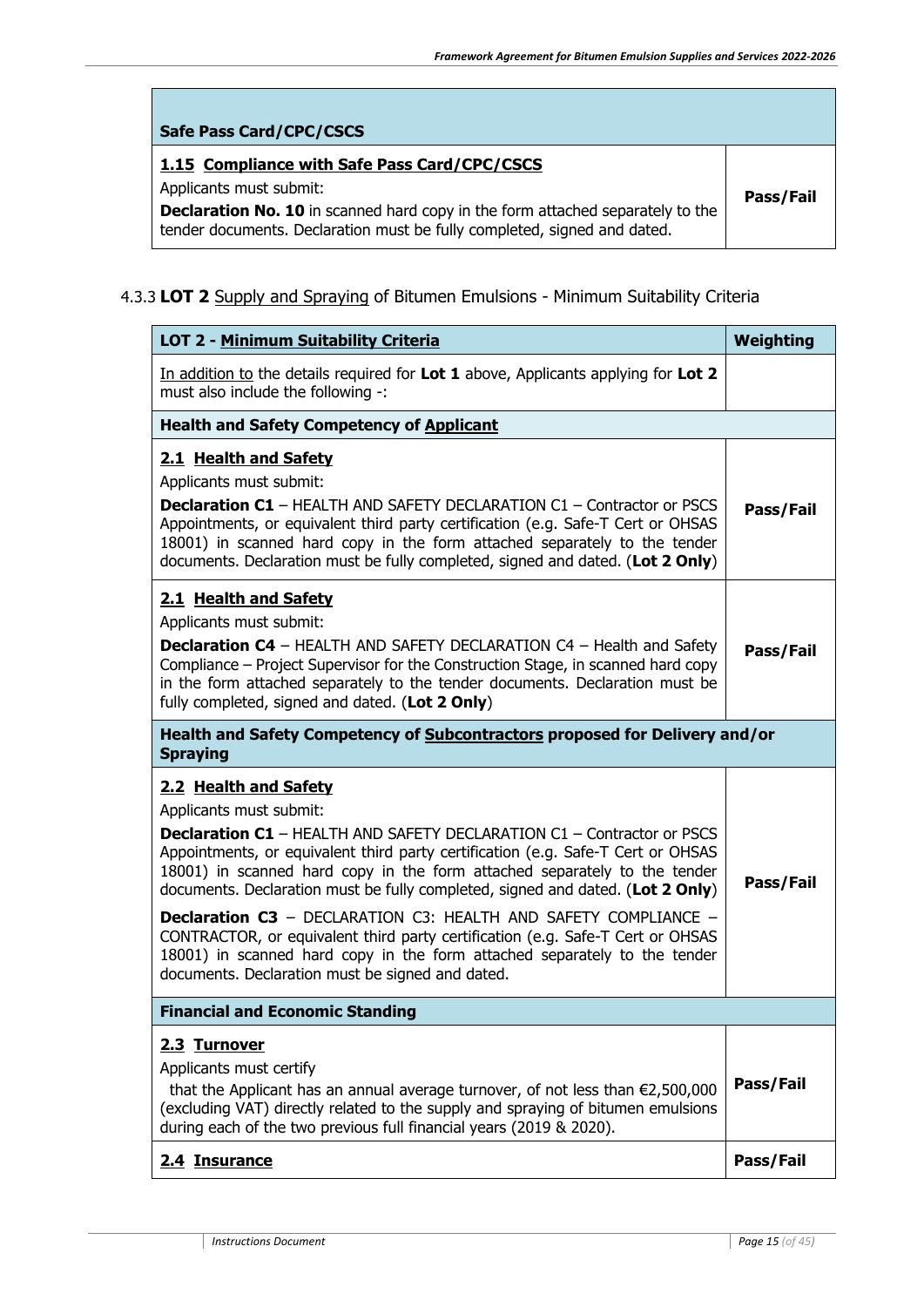| Applicants must declare via ESPD that they can meet the insurance requirements<br>set out in the TII273 Framework Agreement document.                                                                                                                                                                                               |           |
|-------------------------------------------------------------------------------------------------------------------------------------------------------------------------------------------------------------------------------------------------------------------------------------------------------------------------------------|-----------|
| <b>Technical Capability</b>                                                                                                                                                                                                                                                                                                         |           |
| <b>2.5 Educational and Professional Qualifications (Personnel)</b>                                                                                                                                                                                                                                                                  |           |
| Applicants must submit:                                                                                                                                                                                                                                                                                                             |           |
| Curriculum Vitaes for at least two Operatives responsible for the spraying<br>(1)<br>activities.                                                                                                                                                                                                                                    | Pass/Fail |
| (Please see <b>Appendix 4</b> for C.V. details to be included).                                                                                                                                                                                                                                                                     |           |
| 2.6 List of Spraying Contracts carried Out Over the Past 2 Years                                                                                                                                                                                                                                                                    |           |
| Applicants must submit:                                                                                                                                                                                                                                                                                                             |           |
| Submit 5 examples using template set out in ESPD supporting document<br>(see ESPD 4.C.1 for further detail)                                                                                                                                                                                                                         | Pass/Fail |
| Details of a minimum of 5 no. references with a cumulative value in excess of<br>€200,000 shall be provided.                                                                                                                                                                                                                        |           |
| 2.7 List of Tools, Plant & Equipment                                                                                                                                                                                                                                                                                                |           |
| Applicants must submit:                                                                                                                                                                                                                                                                                                             |           |
| A list of the tools, plant and/or technical equipment available to the Applicant for<br>carrying out the contract. This shall include specific details in regard to the<br>spraying equipment proposed by the Applicant, including but not limited to, in-<br>date Certificates of Calibration and Certificates of Road Worthiness. | Pass/Fail |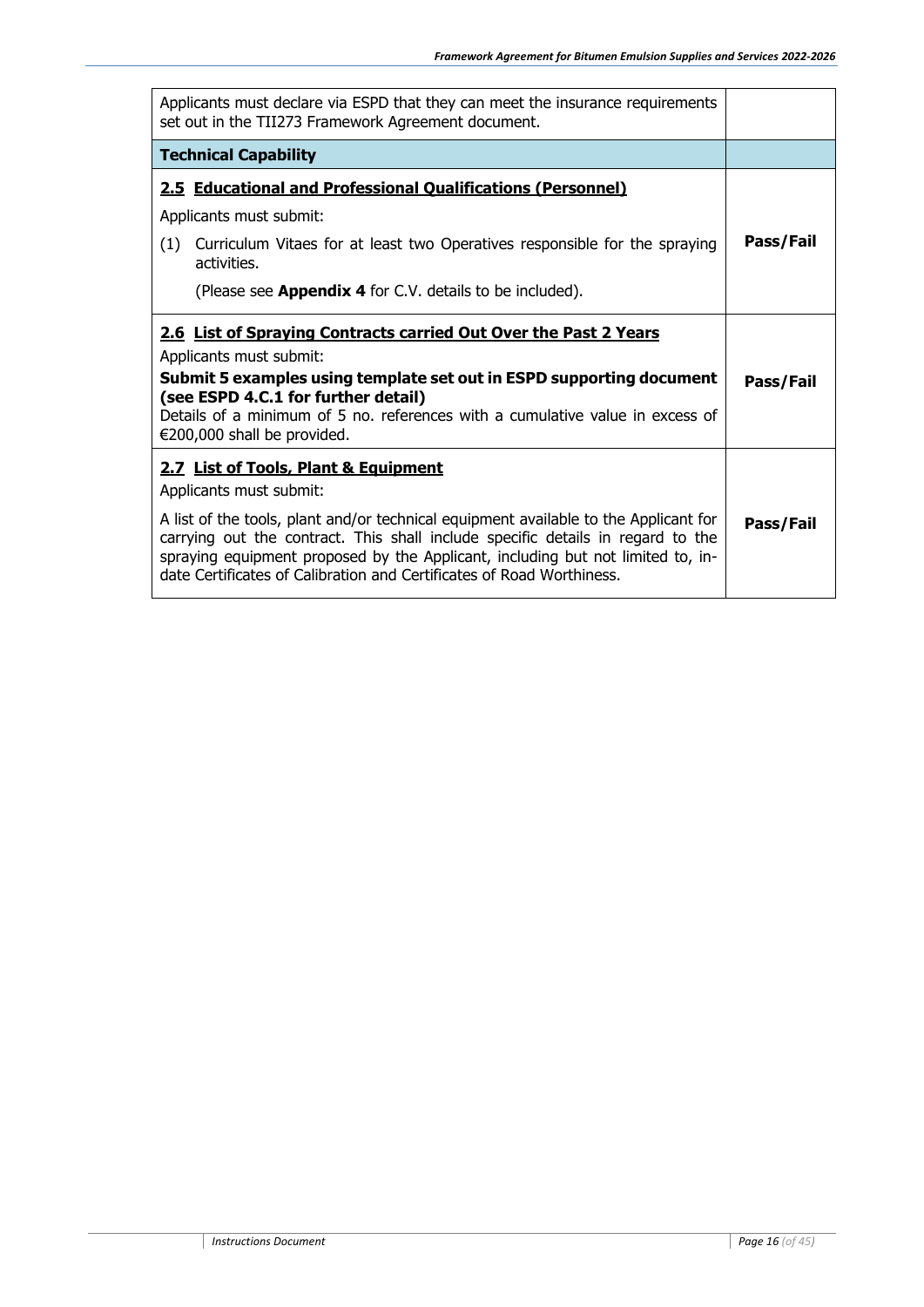#### <span id="page-16-0"></span>**4.4 Details Required in support of Minimum Suitability Criteria set out in Section 4.3**

4.4.1 The details to be included with the applications as required by parts 4.3.2 and 4.3.3 above are set out in **Appendix 4** of this Instructions Document.

#### <span id="page-16-1"></span>**4.5 Standards and Requirements in Support of Declarations set out in Section 4.3**

- 4.5.1 Details of the minimum standards and requirements that apply to each of the **Declarations** outlined in section 4.3 above are set out in the Declarations.
- 4.5.2 Evidence demonstrating compliance with these standards and requirements must be available for inspection by the Contracting Authorities or TII, **if and when requested** in support of the Declarations submitted. Applicants **do not** have to supply the evidence referenced in the Declarations at Framework application stage.

#### <span id="page-16-2"></span>**4.6 Tender Award (Stage 3)**

- 4.6.1 The provisions in this section apply to **both Lots**.
- 4.6.2 All Applicants that meet the minimum suitability criteria will be further assessed and ranked in terms of the following award criteria established for admittance to the Framework:
	- (i) **Lot 1** Supply only of Bitumen Emulsion products

|      | Framework Award Criteria (Price Only) - Lot 1                                                                                                                                                               | Weighting              |
|------|-------------------------------------------------------------------------------------------------------------------------------------------------------------------------------------------------------------|------------------------|
|      | Most Economically Advantageous Tender - Price Only (500 marks)<br>Prices ex works (excluding delivery charges) will be assessed by a comparative cost<br>analysis for the prices (ex. VAT) submitted for -: |                        |
| i)   | Supply of 1 Tonne of Cationic 70% Emulsion - C69B 3                                                                                                                                                         | 20% (100 marks)        |
| ii)  | Supply of 1 Tonne of Cationic 65% Emulsion - C65BP 3                                                                                                                                                        | 20% (100 marks)        |
| iii) | Supply of 1 Tonne of Cationic 40% Emulsion $-$ C40B 4                                                                                                                                                       | <b>20%</b> (100 marks) |
| iv)  | Supply of 1 Tonne of Polymer Modified Emulsion – C72BP 3 Cohesion $\geq$ 1.2<br>Joules/cm <sup>2</sup> (Premium)                                                                                            | <b>20%</b> (100 marks) |
| v)   | Supply of 1 Tonne of Polymer Modified Emulsion - C72BP 3 Cohesion ≥1.4<br>Joules/cm <sup>2</sup> (Super Premium)                                                                                            | <b>20%</b> (100 marks) |
|      | Total                                                                                                                                                                                                       | <b>100%</b>            |

- a) Award marks (100) will be allocated for each of the products as per the above weighting. Prices will be determined on the basis of the supply of 1 Tonne of each of the products listed. Each of the five products will be scored separately.
- b) The lowest price tendered for a product will be awarded 100% of the 100 marks available for that product and each other price offered for that product will receive a pro rata mark in accordance with the ratio between the lowest tender price and the tender price being evaluated for that product, as per the following formula -:

#### **Lowest Tendered Price**

#### X **Available Marks For Price**

### **Tender Price being evaluated**

- c) The marks awarded for each of the five products will be added and the Supplier with the highest overall mark will be ranked No. 1 on the framework for **Lot 1**, with the next highest cumulative mark ranked No. 2, etc.
- (ii) **Lot 2** Supply and Spraying of Bitumen Emulsion products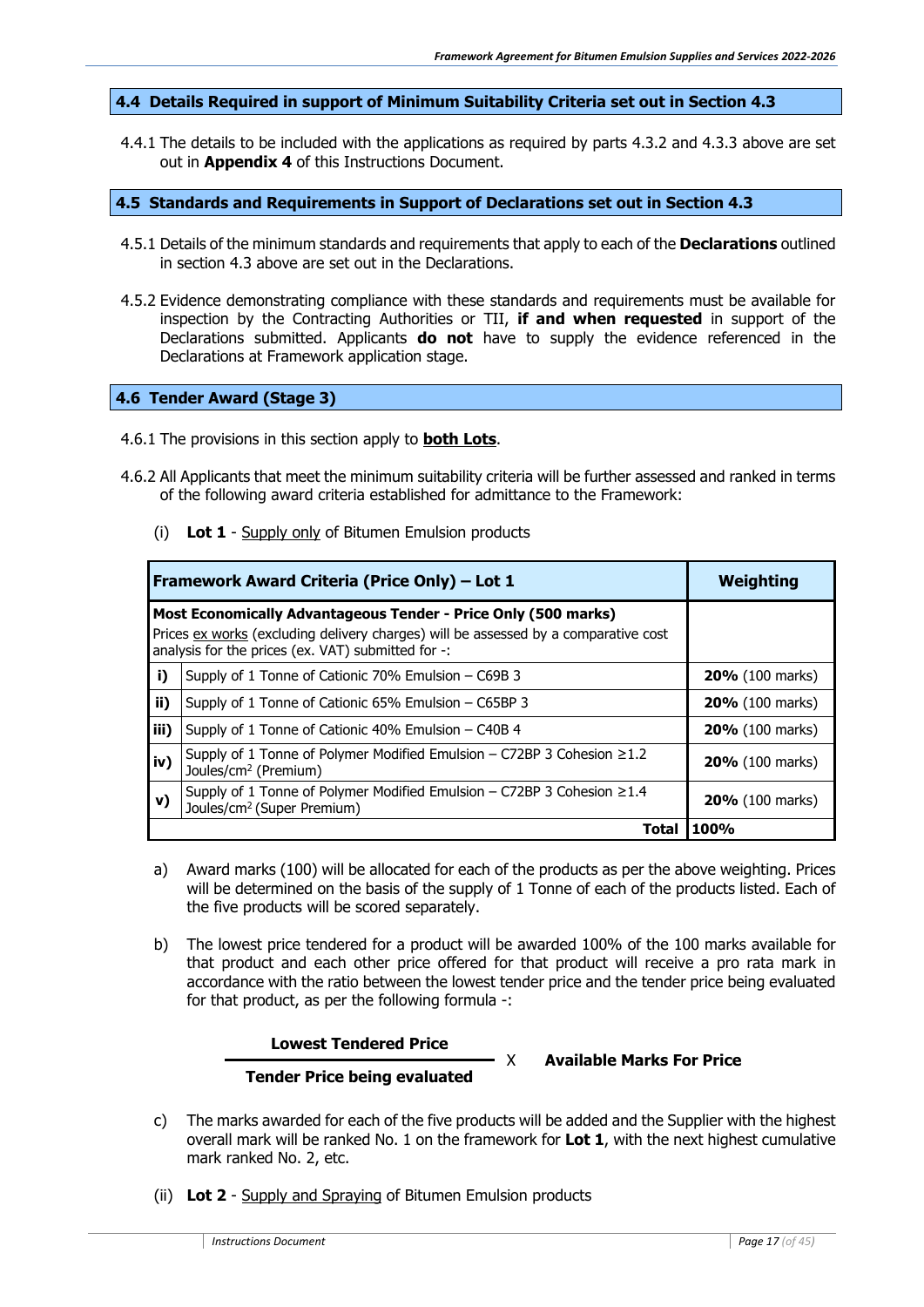|       | Framework Award Criteria (Price Only) – Lot 2                                                                                                                                                      | Weighting              |
|-------|----------------------------------------------------------------------------------------------------------------------------------------------------------------------------------------------------|------------------------|
|       | Most Economically Advantageous Tender - Price Only (500 marks)<br>Prices (excluding delivery charges) will be assessed by a comparative cost analysis for<br>the prices (ex. VAT) submitted for -: |                        |
| i)    | Supply & Spraying of 1 Tonne of Cationic 70% Emulsion - C69B 3                                                                                                                                     | <b>20%</b> (100 marks) |
| ii)   | Supply & Spraying of 1 Tonne of Cationic 65% Emulsion – C65BP 3                                                                                                                                    | 20% (100 marks)        |
| liii) | Supply & Spraying of 1 Tonne of Cationic 40% Emulsion - C40B 4                                                                                                                                     | 20% (100 marks)        |
| iv)   | Supply & Spraying of Tonne of Polymer Modified Emulsion - C72BP 3 Cohesion<br>$\geq$ 1.2 Joules/cm <sup>2</sup> (Premium)                                                                          | 20% (100 marks)        |
| v)    | Supply & Spraying of 1 Tonne of Polymer Modified Emulsion - C72BP 3 Cohesion<br>≥1.4 Joules/cm <sup>2</sup> (Super Premium)                                                                        | 20% (100 marks)        |
|       | Total                                                                                                                                                                                              | 100%                   |

- a) Award marks (100) will be allocated for each of the products as per the above weighting. Prices will be determined on the basis of the supply of 1 Tonne of each of the products listed. Each of the five products will be scored separately.
- b) The lowest price tendered for a product will be awarded 100% of the 100 marks available for that product and each other price offered for that product will receive a pro rata mark in accordance with the ratio between the lowest tender price and the tender price being evaluated for that product, as per the following formula -:

#### **Lowest Tendered Price Tender Price being evaluated**

X **Available Marks For Price**

c) The marks awarded for each of the five products will be added and the Supplier with the highest overall mark will be ranked No. 1 on the framework for **Lot 2**, with the next highest cumulative mark ranked No. 2, etc.

#### <span id="page-17-0"></span>**4.7 Communications and Clarifications (Post Tender)**

- 4.7.1 During the evaluation period, clarification of submitted content may be sought via e-tenders from Applicants. Response to requests for clarification shall be submitted no later than the date specified in the request and must not materially change any of the elements of the submitted Application.
- 4.7.2 If an Applicant fails to comply in any way with these Instructions, TII may (but is not obliged to) disqualify the Applicant concerned and reject its application. Without prejudice to this right, the TII may (but is not obliged to) seek clarification or further information from the Applicant (that does not materially alter its Application) or take any other step permitted by law.

#### <span id="page-17-1"></span>**4.8 Framework Agreement**

- 4.8.1 Following the evaluation, all Applicants will be notified of the outcome of the evaluation. Following the expiry of a standstill period, successful Applicants will be invited to enter into the Framework Agreement by formally signing and returning the Framework Agreement for the appropriate Lot - a copy is included with the tender documents.
- 4.8.2 The documents published as part of this tender process to be included in the Framework Agreement or any amendment to them which have been made available to applicants will form part of the Framework Agreement.

These will include:

The Framework Agreement (applicable lot) Form of Tender Relevant elements of the submitted ESPD information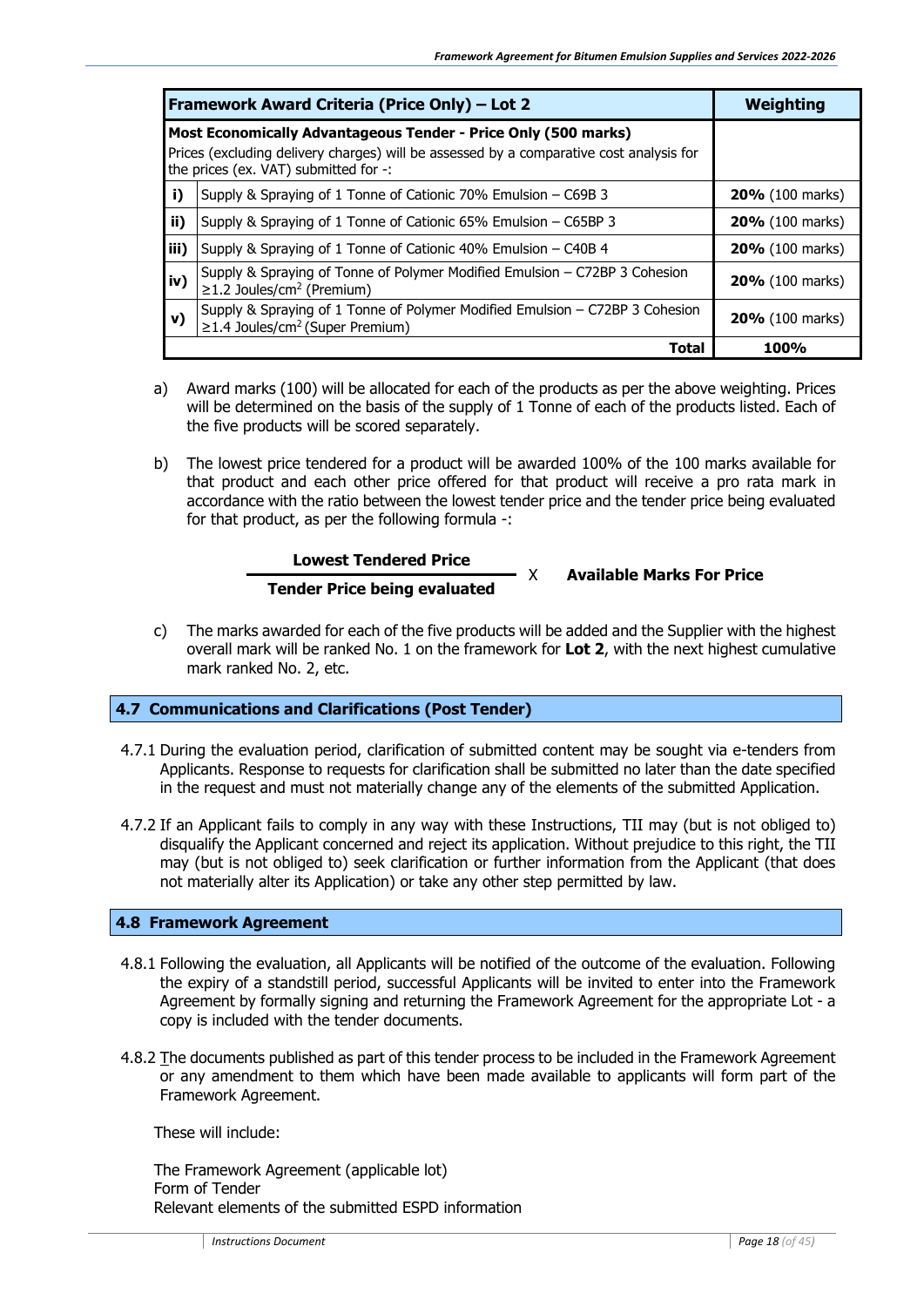- 4.8.3 Note that separate Agreements will apply for each Lot.
- 4.8.4 For **Lot 1**, the number of Applicants invited for admittance to the Framework will be limited to **four (4)** of the highest-ranking Applicants or such number as deemed appropriate by TII to meet the needs of the Framework Purchasers, whichever is the greater amount.
- 4.8.5 For **Lot 2**, the number of Applicants invited for admittance to the Framework will be limited to **four (4)** of the highest-ranking Applicants or such number as deemed appropriate by the TII to meet the needs of the Framework Purchasers, whichever is the greater amount.
- 4.8.6 If an Applicant is successful in being appointed to a position on the Framework Agreement for one or more Lots, they must register on www.supplygov.ie, if not already registered.
- 4.8.7 No amendments to the Framework Agreements will be accepted or negotiated. Should a successful Applicant fail to enter into a Framework Agreement in the required form for any Lot, that Applicant shall not be appointed to the Framework for that Lot. The Framework Agreement includes the terms and conditions for the award of Mini-Competition Contracts under the Framework Agreement.
- 4.8.8 The appointment of the successful Applicants to the Framework Agreement does not constitute a commitment or guarantee from TII or any Framework Purchaser to enter into a contract with the Supplier and does not confer any exclusivity on the appointed Supplier. TII and Framework Purchasers reserve the right to carry out separate procurement processes for any works described in this competition from any Supplier outside of the Framework Agreement, should they, at their sole discretion, consider it appropriate to do so.

#### <span id="page-18-0"></span>**4.9 Termination from the Framework**

- 4.9.1 A Supplier may be terminated from the Framework Agreement pursuant to the terms of the Framework Agreement.
- 4.9.2 The Framework Agreement may be terminated at any time during the 60 month period noted, at the sole and absolute discretion of TII.

#### <span id="page-18-1"></span>**4.10 Safety Statement**

- 4.10.1 Applications must include a current Safety Statement for the Applicant and all proposed subcontractors complying with Section 1.10 of the General Specification Document included as **Schedule 1** of the Framework Agreement (Signed, Dated and Company Registrations Office Company Name referenced where applicable).
- 4.10.2 It is intended that the requirements under Health and Safety legislation will only be evaluated by the relevant Framework Purchaser at Mini-Competition Stage when the Supplier is being evaluated in response to a Mini-Competition Request for Tender however the requirements must be available during the tender period should TII wish to assess them. Please refer to the Mini-Competition Evaluation Criteria included in **Appendix 5 & 6** to this Instructions Document and as **Schedule 4** attached to both Framework Agreements.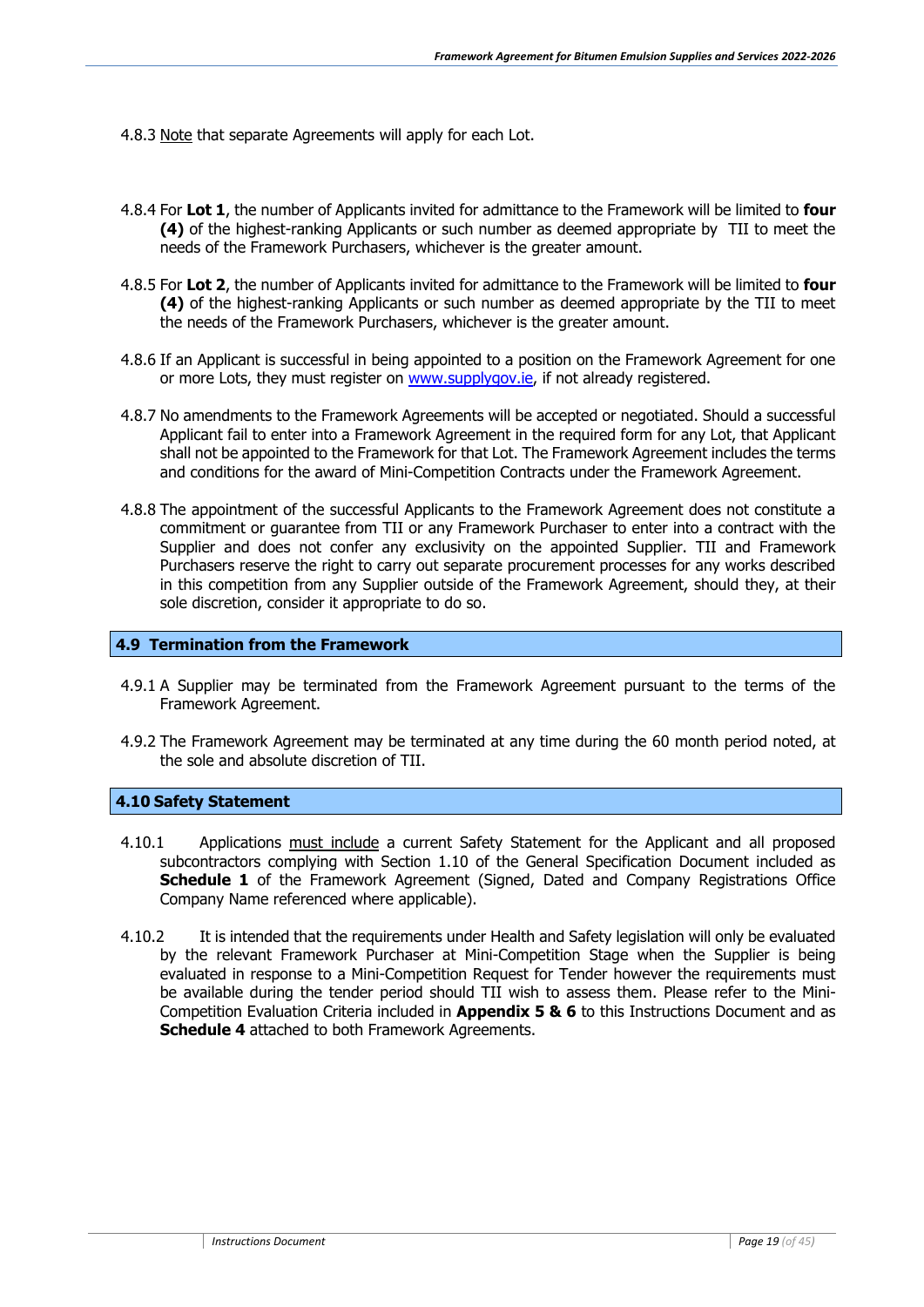# <span id="page-19-0"></span>**5.0 MINI-COMPETITIONS (BOTH LOTS)**

#### <span id="page-19-1"></span>**5.1 Operation of Mini-Competitions**

- 5.1.1 Contracts awarded under the Framework Agreement will be awarded by way of Mini-Competition only.
- 5.1.2 All Mini-Competitions will be conducted through [www.Supplygov.ie](http://www.supplygov.ie/) and advertised by Lot.
- 5.1.3 The provisions of this Section 5 apply to each Lot.
- 5.1.4 ONLY SUPPLIERS INCLUDED ON THE FRAMEWORK WILL BE INVITED TO TENDER FOR MINI COMPETITIONS.
- 5.1.5 The Contracting Authorities will issue a Mini-Competition Request for Tender for the relevant Lot via www.Supplygov.ie system to all Suppliers appointed to the Framework Agreement who have registered an interest in their particular local authority. Transfers between Lots is not allowed post mini competition award.
- 5.1.6 Each Contracting Authority shall be limited to running a maximum of two (2) Mini-Competitions per Local Authority or per Local Authority sub-area annually. However, where possible, Local Authorities shall endeavor to confine mini-competitions to one (1) competition per Local Authority or Local Authority sub-area per year.
- 5.1.7 Local Authorities are permitted if they so choose, to divide their Local Authority into a maximum of **3** sub-areas for the purpose of running separate Mini-Competitions in each sub-area.
- 5.1.8 Mini-Competitions shall be issued at the beginning of January of every year and not later than the last working day of January every year. Contracting Authorities should base their demand for the noted products on the respective quantities purchased in the preceding year. This will facilitate early visibility of expected demand to the Suppliers.
- 5.1.9 The quantities tendered in any Mini-Competition are not absolute and may be subject to fluctuation depending on available funding, weather, etc.. Accordingly, the quantities to be purchased by the Contracting Authorities during the Framework period may increase or decrease from that outlined in the Mini-Competitions. Nevertheless, Contracting Authorities should endeavor to limit such variation to circa 10% unless resulting from unforeseeable events outside the control of the Contracting Authority.
- 5.1.10 The relevant Contracting Authority shall issue the Mini-Competition to all Suppliers appointed to the Framework via the www.Supplygov.ie system.
- 5.1.11 Suppliers listed on the Framework Agreement may only submit one tender response to a Mini-Competition Request for Tender.
- 5.1.12 Suppliers shall comply with any procedures, processes, time limits, instructions or other requirements as issued by the relevant Contracting Authority in relation to the Mini-Competition and shall bear any and all costs associated therewith. Suppliers shall be required to meet the requirements as published for each Contract and to complete or submit all other information as requested prior to the award of any Mini-Competition Contract.
- 5.1.13 Suppliers who submit tenders in response to a Mini-Competition should note the provisions of paragraph 3.7.5 in regard to the **Ceiling Rates** tendered at Framework application stage.
- 5.1.14 Suppliers that intend to tender for an alternative environmentally friendly product at Mini-Competition stage will:-
	- (i) Be restricted to the Ceiling Rate established by the price submitted at Framework application stage for the corresponding product, and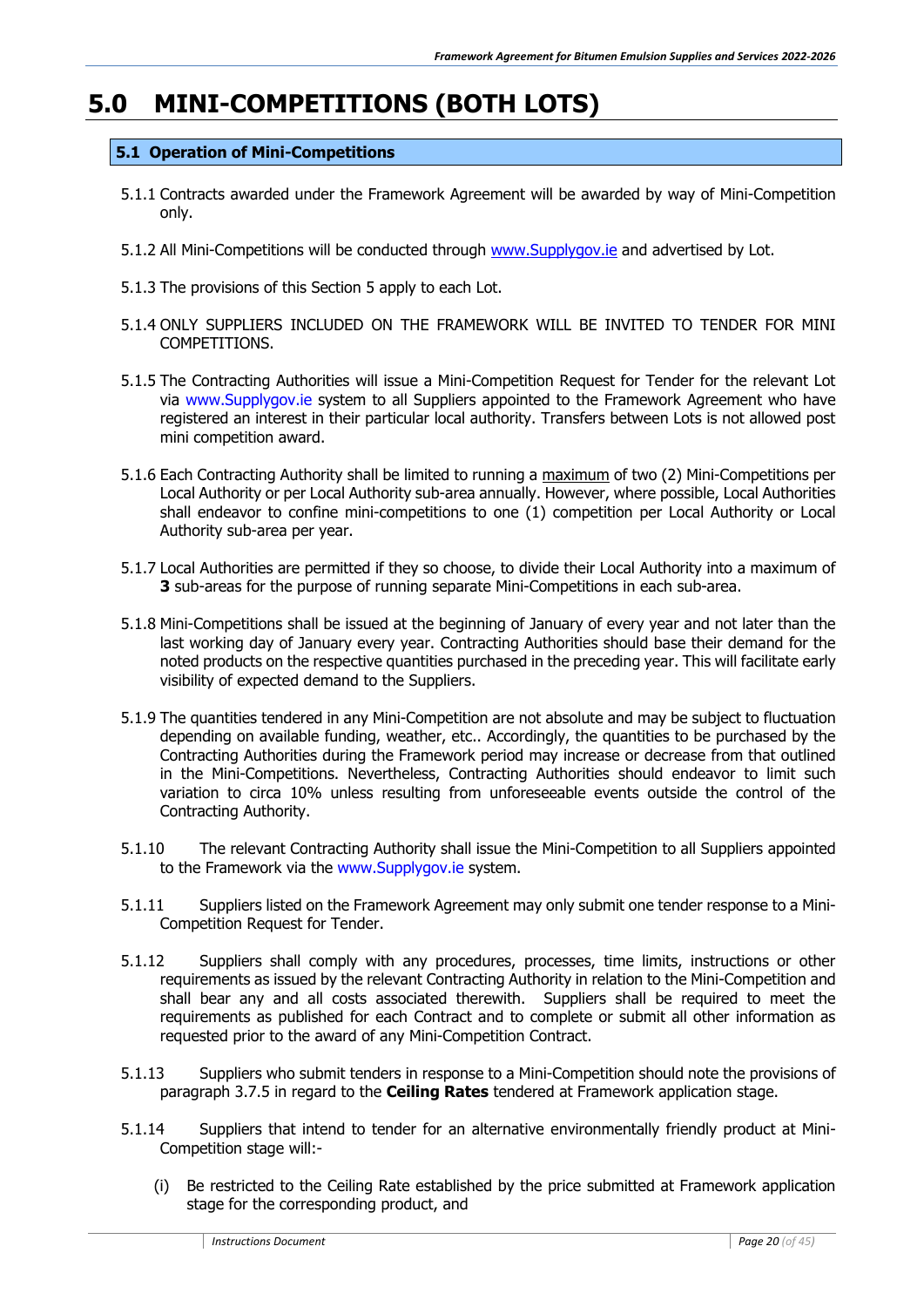- (ii) Demonstrated suitability by one or more of the following:
	- European Standard;
	- European Technical Assessment;

 $\Box$  Specifications for materials based on a demonstrable history of satisfactory use. Evidence shall be provided on their suitability. This evidence may be based on research combined with evidence from practice.

- (iii) Evidence of compliance with environmental and technical standards for the use of such a product on the network. Have prior written approval from the relevant Overseeing Authority
- 5.1.15 The **Schedule of Charges** to be used for the Mini-Competitions (for charges other than the product only cost) is included as **Schedule 3** of the Framework Agreement and sets out the schedule of non-product items to be priced at Mini-Competition stage. Note that not all items included in the Schedule may be included in every Mini-Competition, and that Contracting Authorities may add other items where necessary.
- 5.1.16 Product prices are to be submitted separately directly on the supplygov system.

#### <span id="page-20-0"></span>**5.2 Mini-Competition Evaluation and Award**

- 5.2.1 Tenders submitted in response to a Mini-Competition Request for Tender for any Lot will be evaluated on the basis of the Mini-Competition Contract Evaluation and Award Criteria (the "Mini-Competition Contract Evaluation and Award Criteria") set out in **Schedule 4** of the Framework Agreement.
- 5.2.2 A copy of the Mini-Competition Contract Evaluation and Award Criteria for each Lot is also attached to this Instructions Document at **Appendix 5** (Lot 1) and **Appendix 6** (Lot 2).
- 5.2.3 Suppliers must pass all of the Mini-Competition Contract and Evaluation Award Criteria prior to being assessed on price. Suppliers failing any of the Mini-Competition Contract Evaluation and Award Criteria will not proceed any further in the evaluation process.
- 5.2.4 For the avoidance of doubt, individual Contracting Authorities may award Framework Mini-Competition contracts on behalf of one or more Contracting Authorities.

#### 5.2.5 **Product Prices**

- (i) The following provisions shall apply on an annual basis.
- (ii) Prices tendered at the first Mini-Competition Tender Date (c. January) for the Bitumen Emulsion products sought by the Contracting Authority (together the "Product Prices"), will be used in the MEAT Evaluation for the Mini-Competition.
- (iii) Tenders for all required products will be scored, evaluated and ranked as set out in these instructions.
- (iv) Suppliers who submit tenders in response to a Mini-Competition should note the requirements of section 3.7.5 in regard to the product prices previously tendered under this Framework competition.
- (v) The prices tendered by each Tenderer at the first Mini-Competition will establish the Base Prices from each Tenderer to the relevant Contracting Authority for that Mini-Competition, for the Bitumen Emulsion products to be purchased during that year.
- (vi) For the purpose of addressing market fluctuation, the established Base Prices will be adjusted by each Supplier thereafter over the full calendar year, no later than the  $3<sup>rd</sup>$  working day of every month, in accordance with the Platts Index, as follows -:
	- i. On the required date of every month, each Supplier shall email the Contracting Authority detailing the update to their Base Prices (tendered at Mini-Competition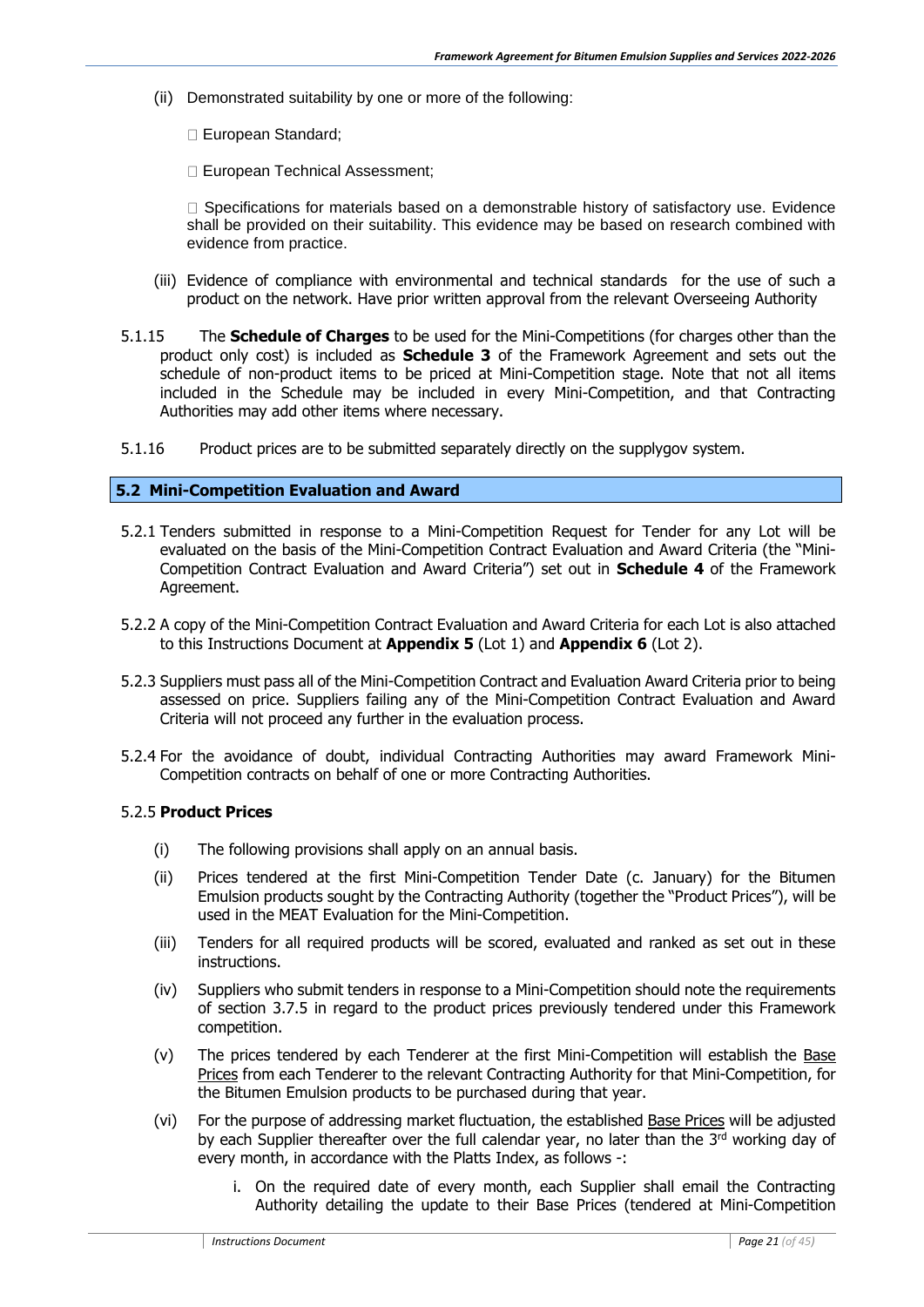Stage) by reference to the higher of the movements in the price of 3.5% HFO FOB Rotherdam Barges as quoted by Platts European Marketscan and ICE Brent and the ECB average monthly reference rate for the previous month for US Dollars as quoted on the Central Bank of Ireland's website ("Platts Index").

- (vii) For the avoidance of doubt, the Platts Index (as described above) shall **only** apply to the product prices, and not other prices (e.g. delivery rates, waiting charges, spraying charges etc.).
- (viii) Application of the Platts Index will be subject to random spot checks completed by TII annually. Suppliers found to have not applied the indexation correctly may be suspended from the Framework and any ongoing contracts terminated.
- (ix) New Base Prices will be established by each Contracting Authority on an annual basis by means of a Mini-Competition.

#### 5.2.6 **Delivery Rates**

At Mini-Competition stage, Suppliers will be requested to submit rates for delivery of the Bitumen Emulsion products to one or more locations specified by the Contracting Authority, by completing the relevant Delivery Rate Schedule to be included in the Mini-Competition - copy of template to be used for Delivery Rate Schedule is included in Schedule 3 of the Framework Agreements. The rates tendered, (not including the minimum delivery charge) will form part of the Contract Award Criteria for those competitions.

Successful Tenderers will be required to deliver the Bitumen Emulsions to the relevant Contracting Authority at the rate tendered per Tonne to the location(s) specified in the Delivery Rates Table, (subject to a minimum charge). The rates submitted will remain fixed for the duration of the Mini-Competition. The Minimum Delivery Charge per load for each location will only apply in cases where the delivery charge as determined from the load size would be less than the tendered minimum delivery charge to that location.

New Delivery Rates will be established by each Contracting Authority on an annual basis by means of a Mini-Competition.

#### 5.2.7 **Spraying Service Rates**

Suppliers for Lot 2 may also be requested to submit Rates at Mini-Competition stage for providing a Spraying Service to the Contracting Authority, by completing the relevant Spraying Service Rates Table to be included in the Mini-Competition - copy of template to be used for the Spraying Service Rates is included in Schedule 3 of the Framework Agreement for Lot 2. The rates tendered will form part of the Contract Award Criteria for those competitions.

Successful Tenderers will be required to spray the Bitumen Emulsions for the relevant Contracting Authority at the rate tendered per Tonne (subject to quantity sprayed and minimum daily charge) in the Spraying Service Rates Table. The rates submitted will remain fixed for the duration of the Mini-Competition.

New Spraying Service Rates will be established by each Contracting Authority on an annual basis by means of a Mini-Competition.

#### 5.2.8 **Waiting Time Charges**

Suppliers may also be requested to submit Rates for Waiting Times greater than 2 hours to the relevant Contracting Authority at Mini-Competition stage, by completing the Waiting Time Rates Table to be included in the Mini-Competition.

Note that these Rates will not form part of the Contract Award Criteria for those competitions and shall remain fixed for the duration of the Mini-Competition.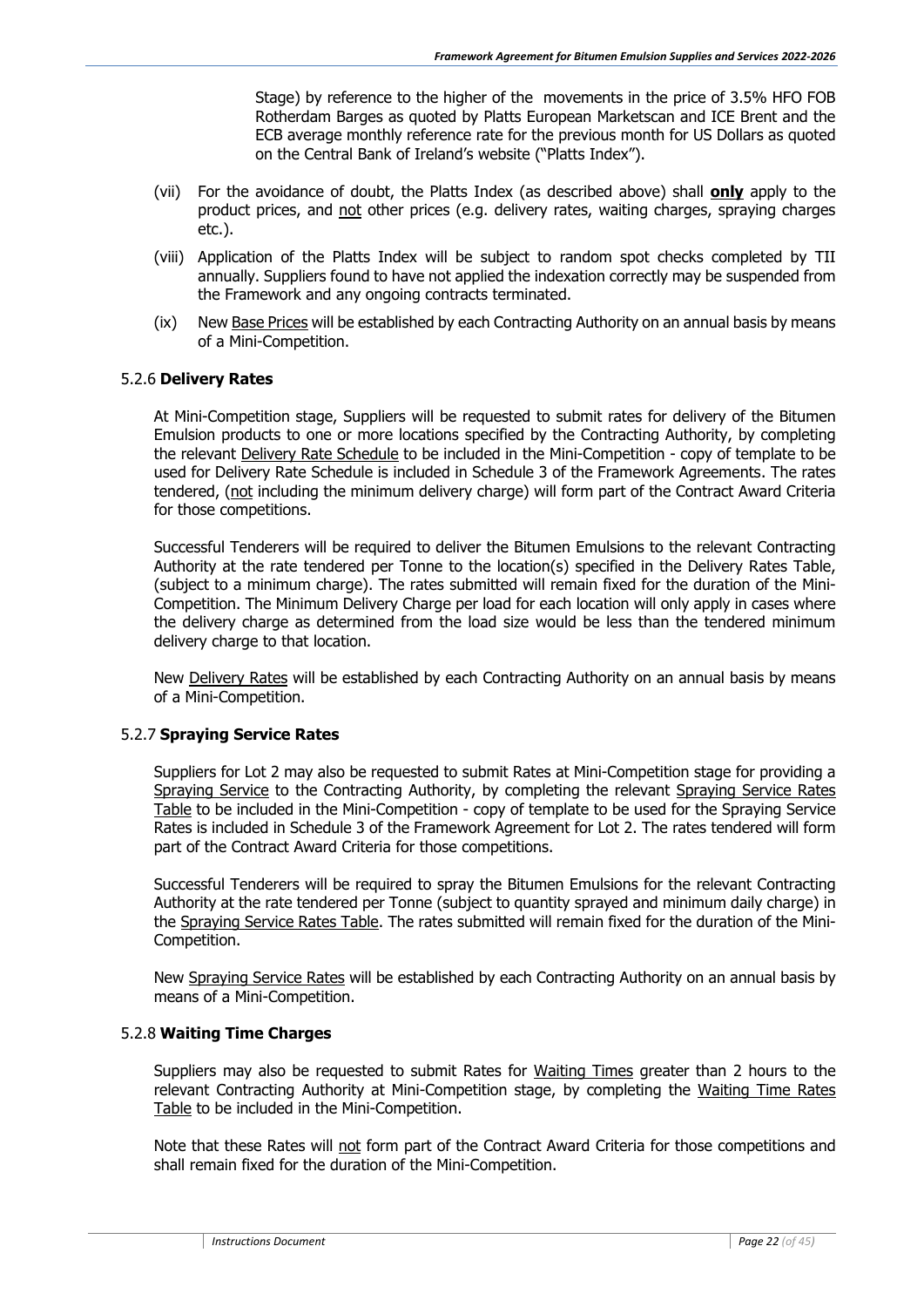New Waiting Time Charges will be established by each Contracting Authority on an annual basis by means of a Mini-Competition.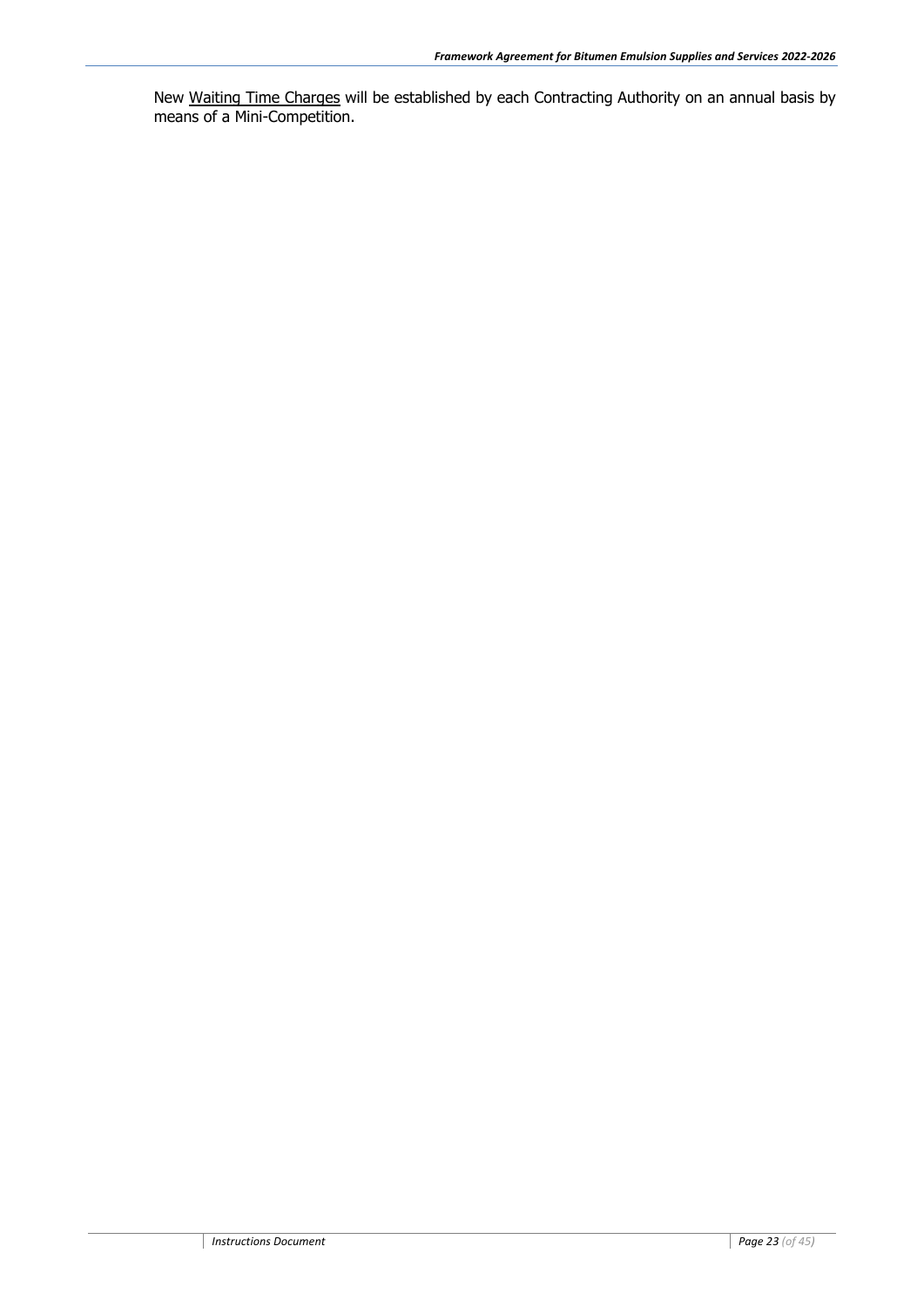# <span id="page-23-1"></span><span id="page-23-0"></span>**6.0 GENERAL INFORMATION**

#### **6.1 Disclaimer**

- 6.1.1 The information provided in these Instructions is offered in good faith for the guidance of the Applicants participating in this competition. The content of these Instructions are for information purposes only and may not be used for any purpose save for this competition. No part of these Instructions, in whole or in part, may be reproduced, stored, transmitted, or used without the prior written permission of TII (which may be withheld in its sole discretion).
- 6.1.2 These Instructions are a summary of available information, and no reliance shall be placed on any information or statements contained herein, and no representation or warranty, express or implied, is or shall be made in relation to the completeness, accuracy or functioning of the information contained in these Instructions, nor as to the reasonableness of any assumption made in preparing this information. Without prejudice to the foregoing, neither TII nor their advisers, consultants, Applicants, servants and/or agents shall have any liability or responsibility in relation to the accuracy, adequacy or completeness of such information or any statements made. For the avoidance of doubt, Applicants should not assume that any such information or statements shall remain unchanged.
- 6.1.3 TII are not bound by any anomalies, errors, or omissions in these Instructions. Applicants shall immediately notify TII should they become aware of any ambiguity, discrepancy, error, or omission in these Instructions, even if the date specified in Paragraph 3.4.1 has passed. TII shall, upon receipt of such notification, notify all Applicants of its ruling in respect of any such ambiguity, discrepancy, error, or omission. Such ruling shall be issued in writing and may at TII's sole discretion form part of the Framework Agreement.
- 6.1.4 TII reserves the right to update, delete, vary, extend, or alter these Instructions and the information and documents contained herein at any time by notice by email to Applicants.
- 6.1.5 Where Contracting Authorities request clarification or further information on any matters relating to the Application or supporting documentation, such information shall be submitted no later than the date specified in the request.
- 6.1.6 By participating in this competition, the Applicant acknowledges that there does not exist any contractual, implied or quasi-contractual relationship between TII and the Applicant prior to the execution of the Framework Agreement nor will there exist any contractual, implied or quasicontractual relationship with any Framework Purchaser in relation to a Mini Competition prior to the acceptance by a Framework Purchaser of the terms of the Request For Tender, pursuant to the procedure adopted for the Mini Competition.
- 6.1.7 TII reserves the right, without notice:
	- to change the basis of, or the procedures (including the timetable) relating to the Framework
	- to reject any, or all, of the Applications
	- not to invite an Applicant to proceed further
	- not to furnish an Applicant with additional information, or
	- to abandon the competition
- 6.1.8 In such circumstances, TII and its advisors shall not be liable to any persons as a result thereof. TII shall not be bound to accept any Application and reserves the right not to form a Framework Agreement in respect of some or all of the supplies, works and/or services for which Applications are invited.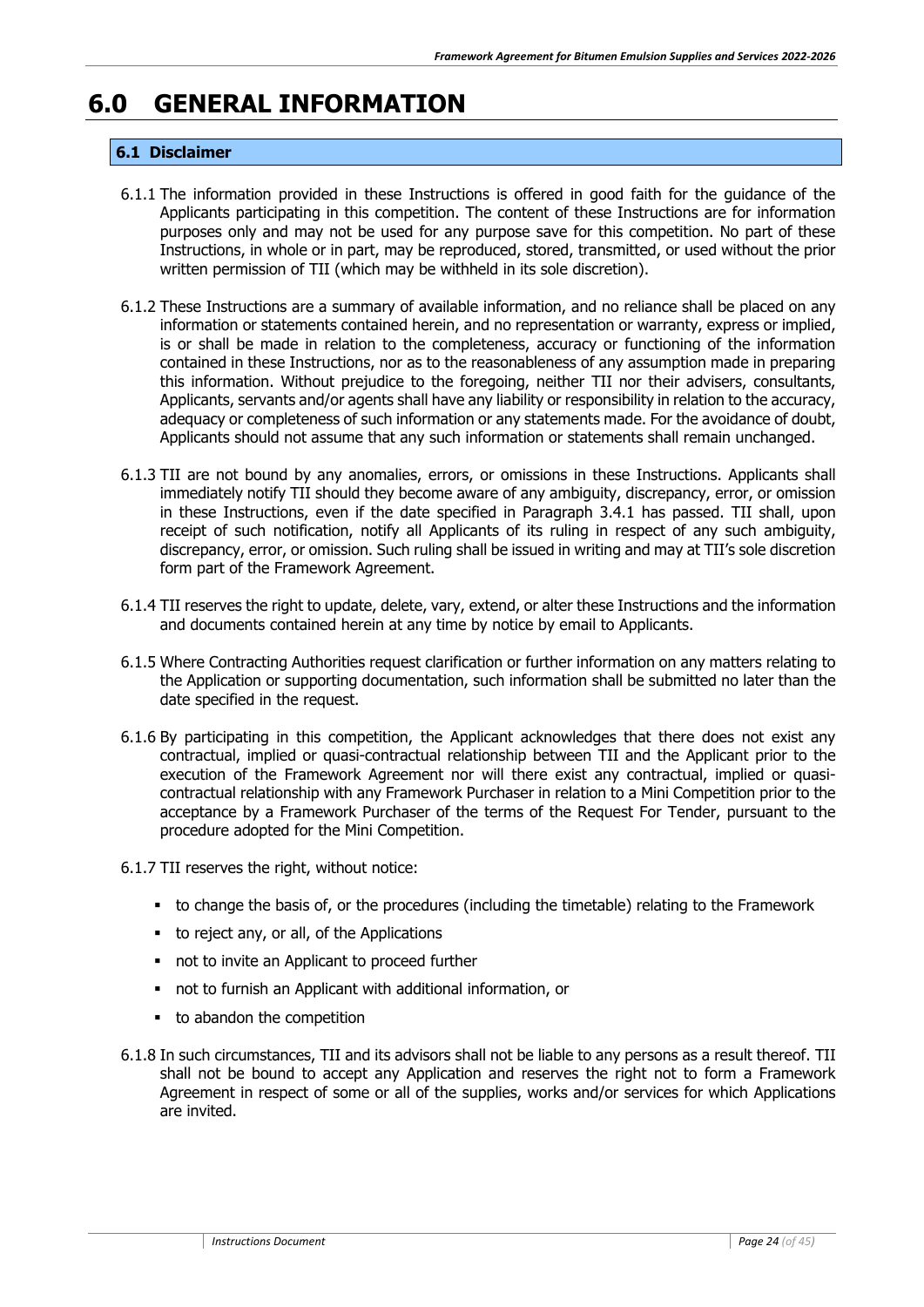#### <span id="page-24-0"></span>**6.2 Reliance on the Capacities of other Entities**

- 6.2.1 In order to demonstrate compliance with the requirements of this competition or any Mini-Competition Request for Tender, an Applicant may rely on the capacities of other entities, regardless of the legal nature of the links between the Applicant and those other entities.
- 6.2.2 An Applicant may only rely on the capacities of other entities where those entities will perform the services for which these capacities are required. For this Framework these services are confined to subcontracting activities associated with the delivery and/or spraying of Bitumen Emulsions only.
- 6.2.3 Where an Applicant wants to rely on the capacities of other entities, it shall prove to the Framework Purchaser that it will have at its disposal the resources necessary, including by producing a commitment by those entities to that effect.
- 6.2.4 If applicable, the provisions of this section 6.2 will be enforced at Mini-Competition stage, whereby Suppliers responding to Requests for Tender must provide the necessary details and proof required, as set out in the ESPD and ESPD supporting document included with the tender documents.

#### <span id="page-24-1"></span>**6.3 Subcontracting**

- 6.3.1 Applicants must indicate in their applications, any share of the contract that it may intend to subcontract to third parties and any proposed subcontractors. This information shall be included in the Form of Tender.
- 6.3.2 At mini competition contract stage, when responding to a Request for Tender, the Supplier must indicate to the Contracting Authority the qualifications and experience of staff it proposes for completion of the works and/or services defined in the Request for Tender.
- 6.3.3 When responding to a Mini-Competition Request for Tender, where subcontractors are proposed for completion of services, the Supplier shall indicate to the Contracting Authority the name, contact details and legal representatives of the subcontractors. For this Framework, these services are confined to subcontracting activities associated with the delivery and/or spraying of Bitumen Emulsions only.
- 6.3.4 The Contracting Authority may take appropriate measures by, amongst other things, verifying in accordance with the provisions in the Regulations, whether there are grounds for exclusion of subcontractors under Regulation 57 of the 2016 Regulations.
- 6.3.5 If applicable, the provisions of this section 6.3 will be enforced at Mini Competition stage, whereby Suppliers responding to Mini-Competition Requests for Tender must provide the necessary details and proof required, as set out in the Declarations included with the tender documents.

#### <span id="page-24-2"></span>**6.4 Consortium/Joint Venture**

- 6.4.1 A consortium/joint venture will not be required to convert into a specific legal form to submit an application but may be required to do so prior to award of the Framework Agreement. TII or Contracting Authority may:
	- contract with one Supplier who will act as the agreed prime Supplier.
	- contract with each member of the consortium/joint venture on the basis of joint and several liabilities.
	- contract with one member of the consortium/joint venture as prime Supplier to whom the other members will be sub-contractors: or
	- at its discretion, require the consortium/joint venture to enter into any other contracting arrangement.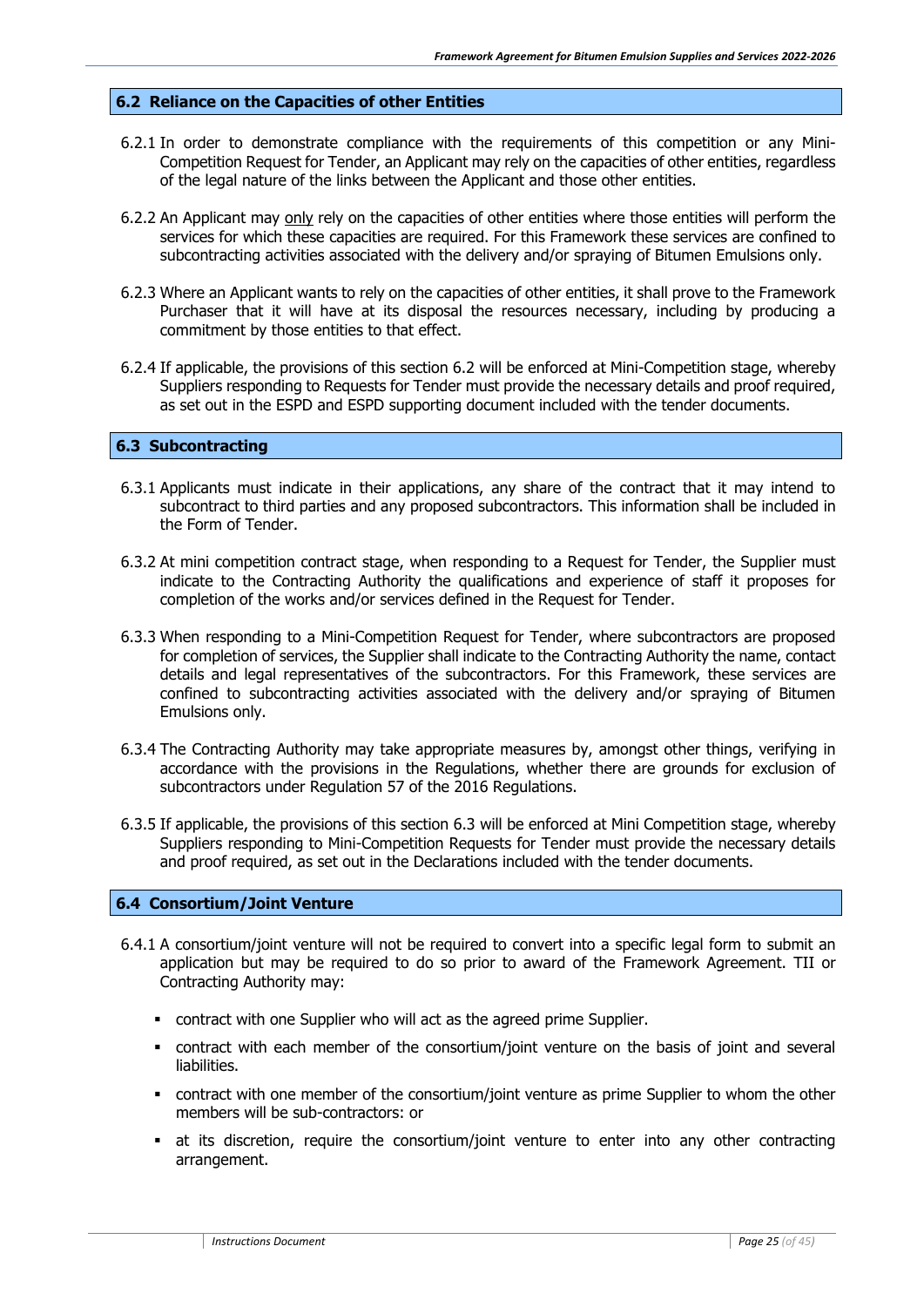#### <span id="page-25-0"></span>**6.5 Tax Compliance**

- 6.5.1 All payments under a contract awarded pursuant to a Mini-Competition Contract will be conditional on the Supplier being tax compliant.
- 6.5.2 Successful Applicants must comply with the terms of the Department of Finance Circulars 43/2006 and 44/2006: Tax Clearance Procedures: Public Sector Contracts, or any replacement.
- 6.5.3 In line with the legislative provisions of Section 95 of the Finance Act 2014, the following provisions in relation to eTax Clearance Certificates have been brought into force by Revenue, effective from December 2015 -:
	- processing of tax clearance applications, certificates issued by the Collector-General and verification by third parties, is all in **electronic** format; and
	- where a taxpayer is found to be non-compliant with their obligations their tax clearance certificate can be **rescinded** (or withdrawn).
- 6.5.4 eTax Clearances will be available to business, PAYE and non-resident customers with a PPSN/Tax Reference number (TRN). There is no change to the current process for customers/applicants that are not registered for Irish tax, i.e. non-residents or some community/voluntary groups. These applications will continue to be processed by the Collector General's Office. Furthermore, eTax Clearance does not apply to Standards in Public Office (SIPO) applicants.
- 6.5.5 Applications in eTax Clearance will be processed in real time. Suppliers who are tax compliant will receive a Tax Clearance Access Number. This number along with the Supplier's PPSN/Tax Reference number (TRN Number) shall be provided when requested to the Contracting Authority as verification of their tax clearance details.
- 6.5.6 Subcontractors engaged at Mini-Competition stage are required to produce an in-date (not older than 30 days) Notification of Determination to the Contracting Authority or the principal Supplier, before any contract is awarded. Applicants requiring further information on demonstration of satisfactory level of subcontractor tax compliance and Notifications of Determination under Section 530I of The Taxes Consolidation Act, 1997 (as amended) should contact their local Revenue office. Contact details are available on the Revenue website at www.revenue.ie.

#### <span id="page-25-1"></span>**6.6 Employees**

- 6.6.1 Applicants shall also be aware that they may be asked to provide evidence prior to commencing any services of membership of a pension and sick pay scheme for all of their employees that will be employed to work on the relevant Mini-Competition Contract.
- 6.6.2 Applicants shall comply with all statutory requirements in relation to PAYE and PRSI, registered employment agreements, relevant sick pay and pension schemes and minimum standard conditions and pay rates of the relevant industry.

#### <span id="page-25-2"></span>**6.7 Language**

6.7.1 All correspondence in relation to the competition shall be in the English language or the Irish language (accompanied by an English translation).

#### <span id="page-25-3"></span>**6.8 Declarations**

6.8.1 Applicants shall ensure that all information provided with their Applications including subsequent further information is correct. Where an Applicant is found to have furnished false, misleading, or incorrect information, TII and/or Contracting Authorities will impose such sanctions as it deems appropriate in the particular case, and in the case of a false declaration, the Supplier may be immediately excluded from the Framework Agreement. The sanction for other false, misleading, or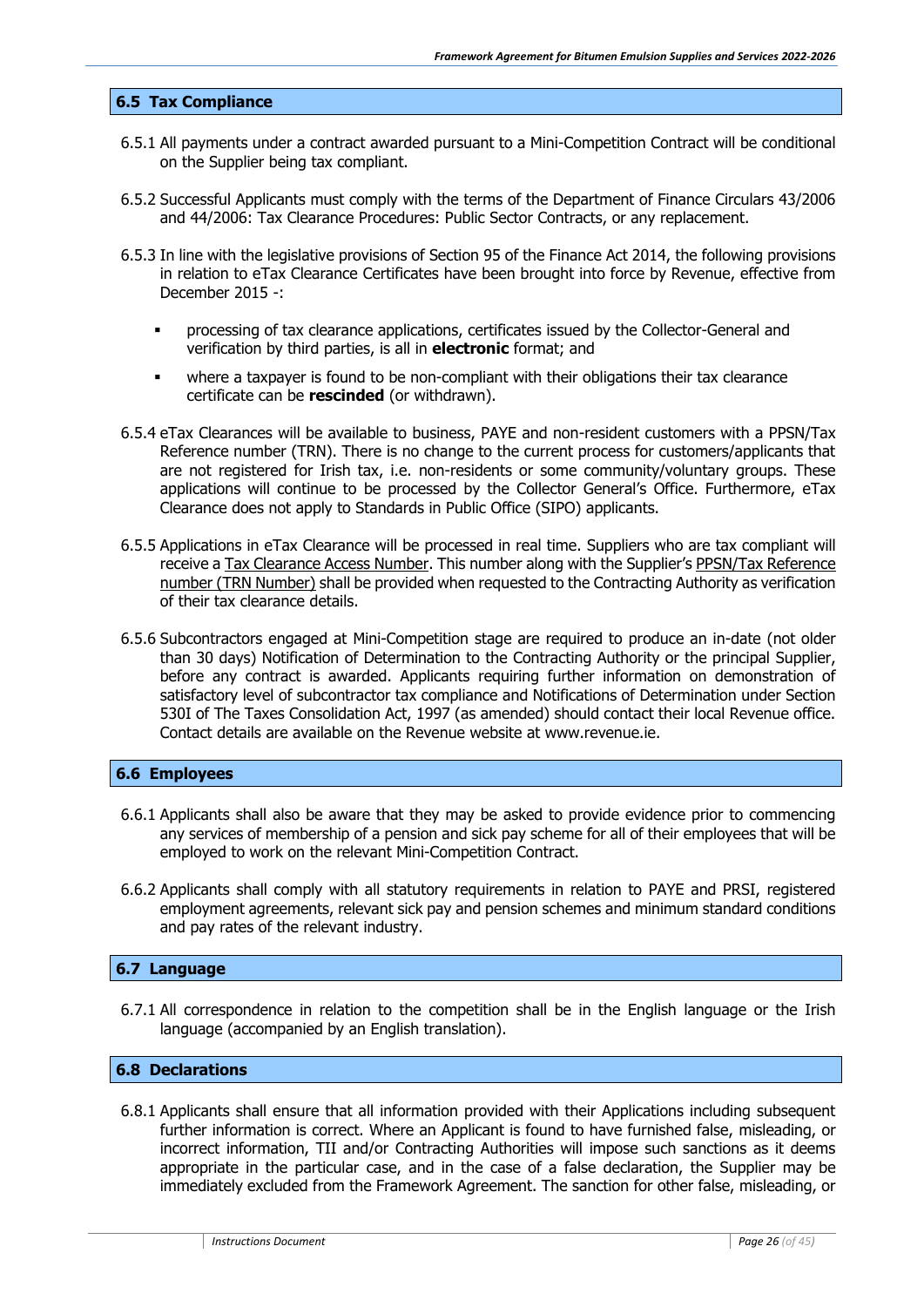incorrect information will be determined by TII and/or Contracting Authorities at its own discretion and it may include all steps up to the complete exclusion from the Framework Agreement.

- 6.8.2 By participating in this competition, Applicants accept, confirm, and acknowledge that they will be immediately eliminated from the Framework Agreement if they do not provide the required evidence of compliance with the submitted declarations when requested by TII and/or Contracting Authorities or it is subsequently discovered that any declaration provided is false.
- 6.8.3 **Note**: Successful Suppliers invited for admittance to the Framework may, 12 months after the date on their original declarations, be required to renew their declarations by fully completing, signing, dating and re-submitting all relevant declarations i.e. the updated declaration(s) are to be dated 12 months after the date on the original declaration(s). Where relevant, this process is to be repeated for each subsequent 12 month period. The relevant declarations to be updated will be made available to the Suppliers by the TII prior to the end of each twelve month period.

#### <span id="page-26-0"></span>**6.9 Applicable Law**

6.9.1 The laws of Ireland shall apply to this competition and this competition shall be subject to the exclusive jurisdiction of the Irish courts.

#### <span id="page-26-1"></span>**6.10 Freedom of Information Acts**

- 6.10.1 TII are subject to the FOI Act 2014 and acknowledges that information provided in response to these Instructions may be confidential or commercially sensitive.
- 6.10.2 Applicants are asked to consider if any of the information supplied by them in response to these Instructions should not be disclosed because it is commercially sensitive or confidential. If this is the case, Applicants can, when providing the information, identify same and specify the reasons for its commercial sensitivity or confidentiality. TII will have regard to such a statement but are not bound by it. The requirements of the FOI Act will at all times take precedence.
- 6.10.3 In order to demonstrate compliance with the requirements of this competition or any Mini-Competition, a Supplier may rely on the resources of other entities, whatever the legal nature of the link between the Supplier and those other entities. If a Supplier is relying on the resources of another entity, it must prove in the Application that those resources will be available to it for the performance of any Mini-Competition Contract, for example by including an undertaking by those entities to make the necessary resources available to the Supplier if successful.

#### <span id="page-26-2"></span>**6.11 Canvassing**

- 6.11.1 Canvassing or any effort by an Applicant to influence any staff or agents of TII in relation to any aspect of the application process may result in automatic disqualification from the application process. Where an Applicant has an existing relationship with TII, Kerry County Council or its employees, the Applicant is advised that any discussions, correspondence, or other influences on the application process may be treated as canvassing.
- 6.11.2 In accordance with Section 38 of the Ethics in Public Office Act 1995 any money, gift or other consideration from a person holding or seeking to obtain a contract will be deemed to have been paid or given corruptly unless the contrary is proved.

#### <span id="page-26-3"></span>**6.12 Standstill**

6.12.1 TII's decision on the outcome of the Framework Application evaluation process will be communicated via email to Applicants. TII will observe a Standstill Period of fourteen (14) days minimum between the communication of the award decision to the Applicants and the formal conclusion of the Framework.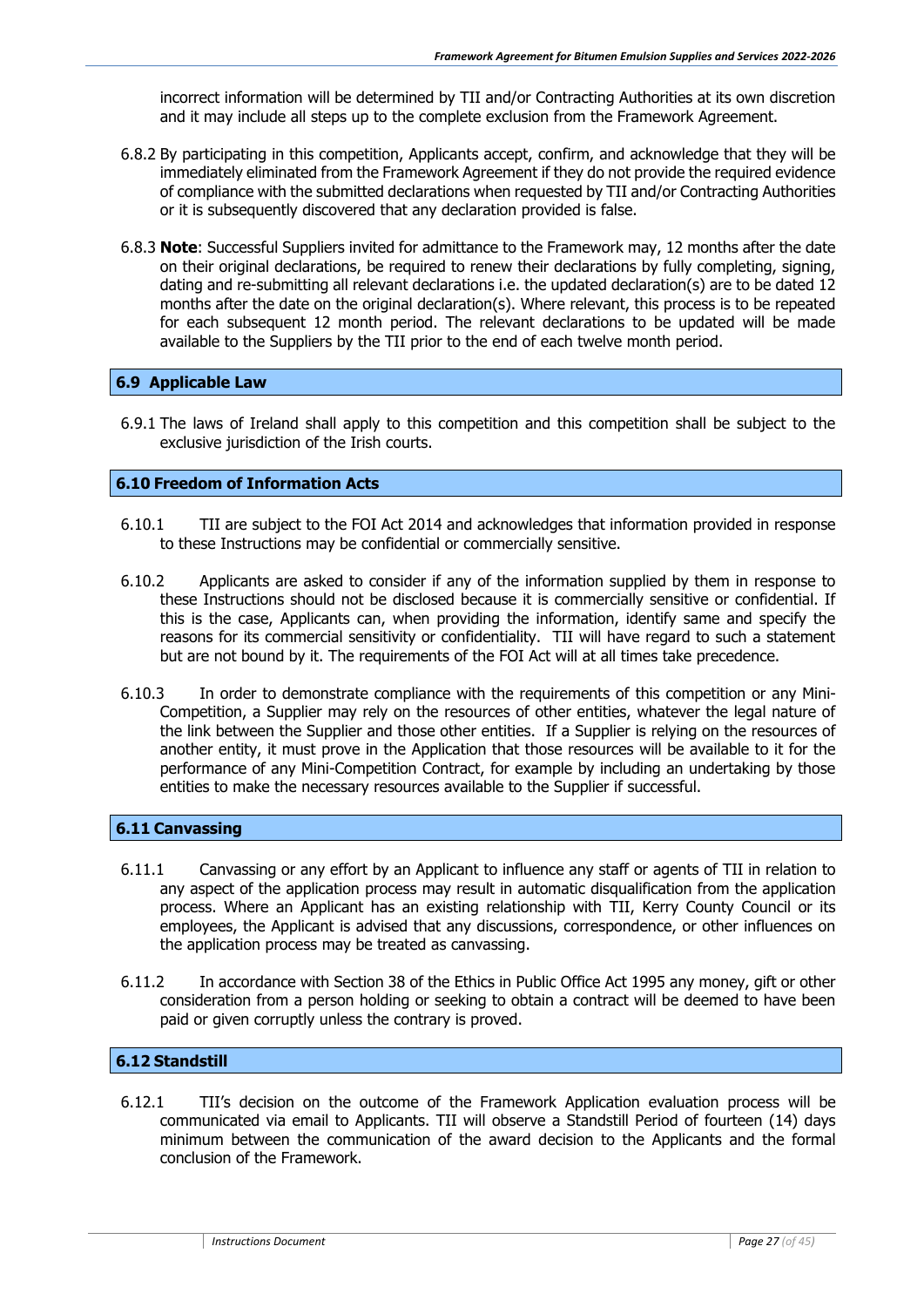6.12.2 In accordance with S.I. No. 130 of 2010, European Communities (Public Authorities' Contracts) (Review Procedures) Regulations 2010, there is no standstill period for a contract awarded on the basis of a framework agreement.

#### <span id="page-27-0"></span>**6.13 Conflicts of Interest and Registrable Interest**

- 6.13.1 Any actual or potential conflict of interest involving an Applicant (whether by reason of the Applicant having or having had a role in TII in relation to the contract or by reason of the Applicant having or having had an interest in another Applicant or another Applicant having or having had an interest in the Applicant or any other situation creating a conflict of interest, actual or potential) must be fully disclosed by the Applicant as soon as it becomes apparent. TII reserves the right to raise conflict of interest issues with Applicants.
- 6.13.2 Where TII consider that the situation does not give rise to a conflict of interest or that the conflict of interest is not material, it will permit the situation to continue.
- 6.13.3 Where TII consider that the situation gives rise to a material conflict of interest, it may, at its sole discretion, permit the situation to continue subject, if necessary, to appropriate safeguards being agreed between TII and the Applicant and TII being fully satisfied that those safeguards have been put in place and will be complied with.
- 6.13.4 Where TII considers, in its absolute discretion, that the situation can only be remedied by the exclusion of the Applicant from the application process, TII shall exclude the Applicant.
- 6.13.5 Any registrable interest involving the Applicant and TII or their relatives must be fully disclosed in the Application, or must be communicated to TII immediately upon such information becoming known to the Applicant, in the event of this information only coming to the Applicant's notice after the submission of an Application and prior to the award of the Framework Agreement. The terms 'registrable interest' and 'relative' shall have the meaning prescribed by the Ethics in Public Office Act 1995.

#### <span id="page-27-1"></span>**6.14 Confidentiality**

6.14.1 All documents issued and information given to Applicants must be treated as strictly confidential. Applicants should not release details of the Application documents other than on an "In Confidence" basis to those who have a legitimate need to know or whom they need to consult for the purpose of preparing their Application.

#### <span id="page-27-2"></span>**6.15 Data Protection**

6.15.1 This following notice outlines how TII will deal with any personal data submitted through the tender process.

As part of your response to the procurement documents for this competition, you may provide personal data relating to you, your organisation, employees or other third parties. In the procurement documents, "Data Protection Law" means all applicable data protection law including, the General Data Protection Regulation (Regulation (EU) 2016/679) and the Data Protection Act 2018, and the terms 'personal data', 'process', 'controller', 'processor' and 'data subject' shall have the meanings given to them under Data Protection Law.

Where you provide personal data relating to third parties, you must ensure that such third parties are made aware of the contents of this Data Protection Notice in full.

Where such personal data is provided, the relevant controller is Transport Infrastructure Ireland. If you have any questions about our use of your personal data, please contact us at procurement@tii.ie. Alternatively, you can get in touch with our Data Protection Officer at 01 646 3600.

We may process the following personal data as part of this competition: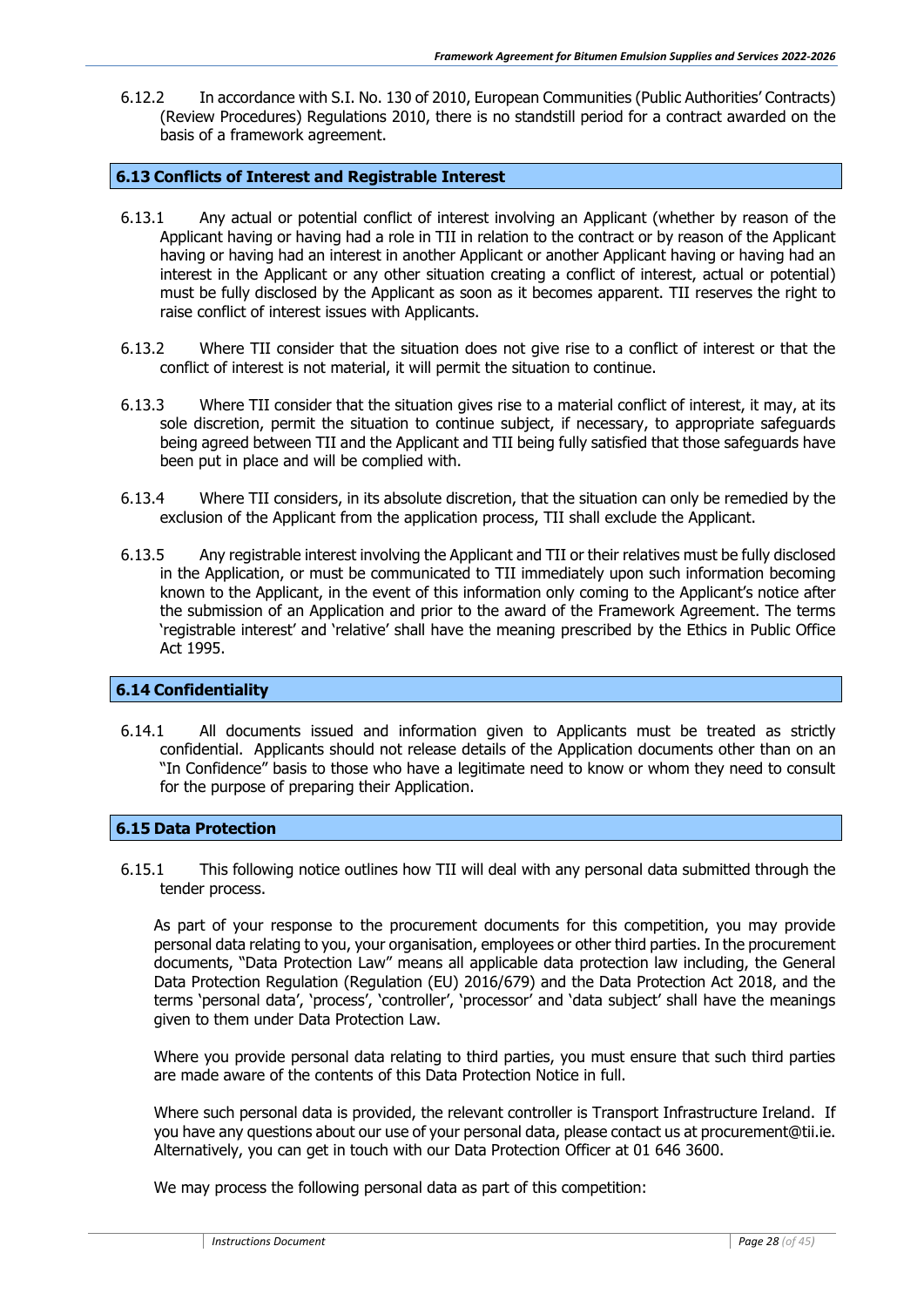Name;

Contact details;

CV details (including but not limited to qualifications, education, experience, previous roles and responsibilities, etc.);

Details of proposed role(s) and responsibilities on this contract;

Referee details; and

Any other data provided by you as part of your submission.

We may collect personal data from you directly and from the following sources:

Your organisation;

Other members of your consortium; and Referees.

Any personal data provided will be processed for the purposes of the competition, the administration of any contract awarded on foot of this competition, reporting to any regulators or oversight bodies and/or any disputes relating to the competition or the contract. Our legal basis for processing such personal data in accordance with the provisions of this Data Protection Notice is that it is necessary for the exercise of official authority vested in us.

In connection with the above, we may disclose your personal data to various recipients including:

Your Authority;

Other members of your consortium;

Our third-party service providers, such as advisors and contractors; and

Regulators or oversight bodies.

In connection with the above, we may transfer your personal data outside the European Economic Area, including to a jurisdiction which is not recognised by the European Commission as providing an equivalent level of protection for personal data as is provided for in the European Union (a "Third Country"). If and to the extent that TII does so, TII will ensure that appropriate measures are in place to comply with its obligations under applicable law governing such transfers, which may include entering into a contract governing the transfer which contains the 'standard contractual clauses' approved for this purpose by the European Commission and/or other transfer obligations/arrangements as may be specified by the Commission. Further details of the measures that we have taken in this regard are available on request from us.

TII has adopted a default target of disposing of personal data provided in the context of a procurement process within three years of the expiry of the contract awarded on foot of the procurement process. This applies to personal data provided by successful entities, to which contracts have been awarded, and to unsuccessful entities..

Any data subjects in respect of whom we hold or process personal data have rights in relation to their personal data, including the right to request access to their data and, in certain circumstances to request rectification, erasure or restriction of the processing of their personal data. All such data subjects have the right to lodge a complaint with the Irish supervisory authority, the Data Protection Commission.

The procurement documents set out, in respect of each criterion or requirement, whether a response (including any personal data required in order to respond to the criterion or requirement) is required in order to avoid elimination from this competition. Even where a failure to respond or to provide relevant personal data will not, of itself, lead to elimination, failure to provide such personal data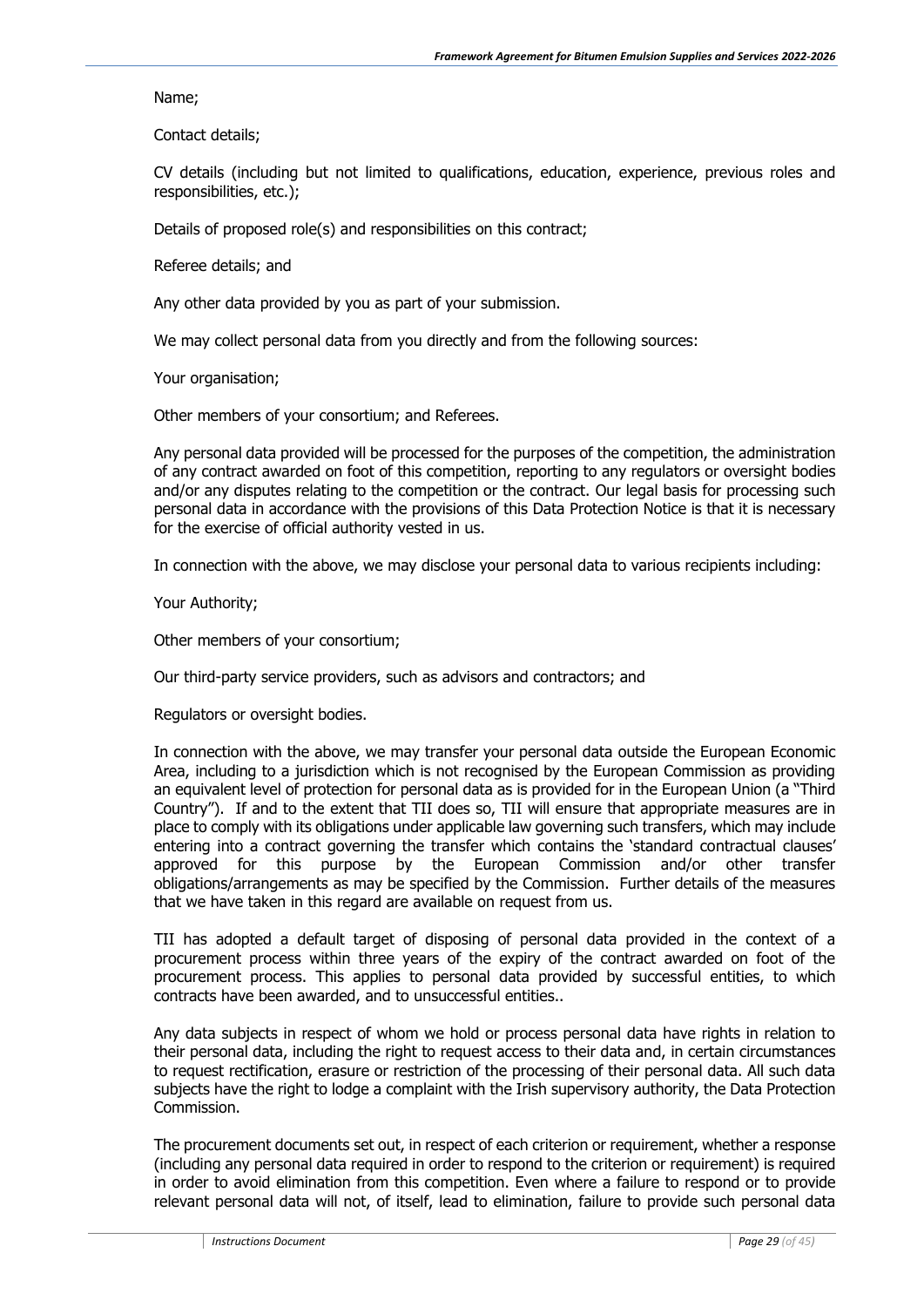may affect the completeness or quality of your response to the procurement documents (which may affect the assessment of such response).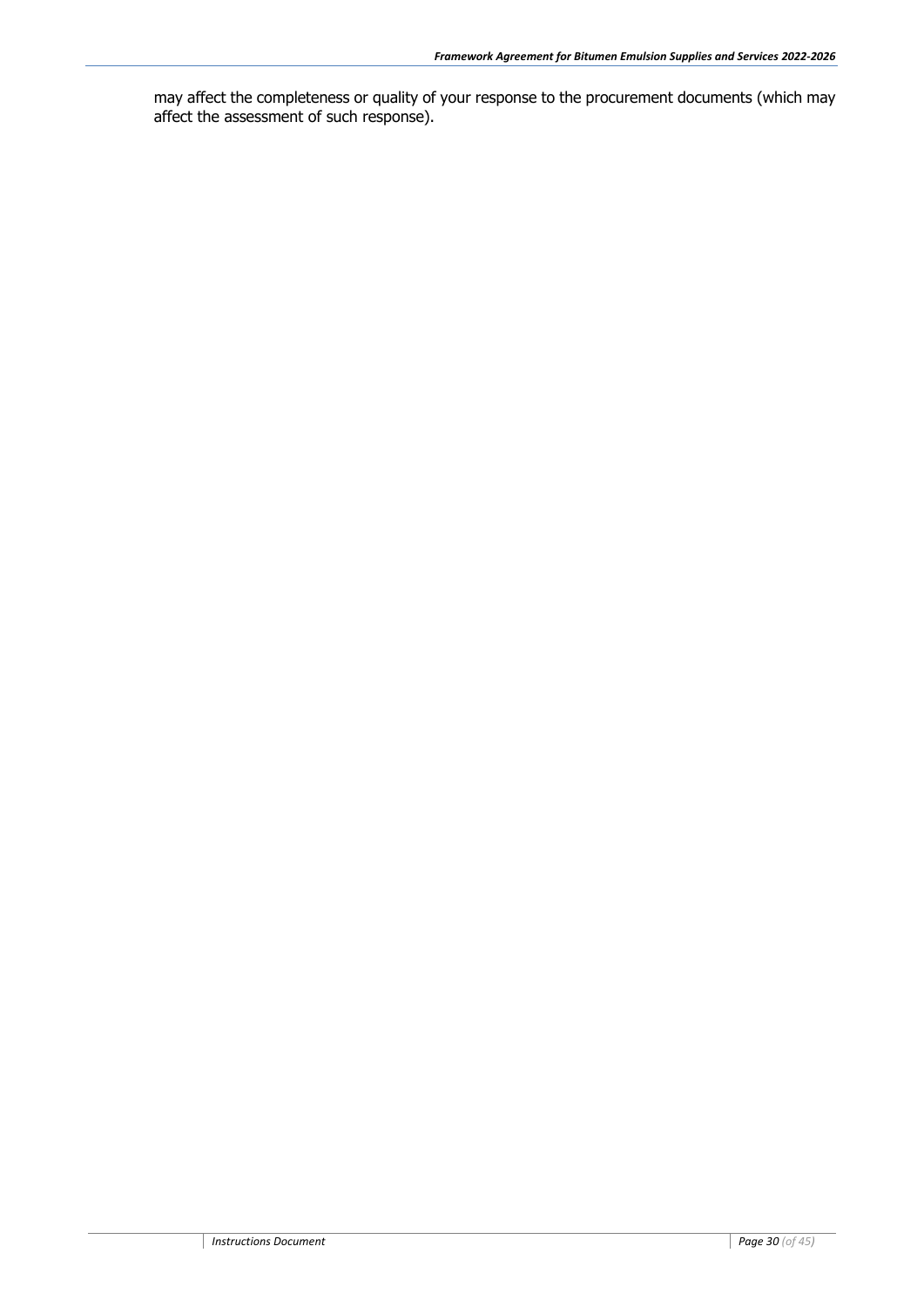### <span id="page-30-0"></span>**7.0 APPENDICES AND SCHEDULES**

#### **7.1 General**

7.1.1 The following Appendices are attached to this Instructions Document.

| Appendix 1: | Indicative Timetable                                                                                                              |
|-------------|-----------------------------------------------------------------------------------------------------------------------------------|
| Appendix 2: | Glossary of Terms                                                                                                                 |
| Appendix 3: | Contracting Authorities (Framework Purchasers)                                                                                    |
| Appendix 4: | Evidence Required in support of Minimum Suitability Criteria specified in Section<br>4.3 for Lot 1 and Lot 2 Framework Evaluation |
| Appendix 5: | Mini-Competition Contract Evaluation and Award Criteria (Lot 1)                                                                   |
| Appendix 6: | Mini-Competition Contract Evaluation and Award Criteria (Lot 2)                                                                   |

7.1.2 The following Schedules are attached to the Framework Agreements for Supply of Bitumen Emulsions for Local Authorities

| Schedule 1: | <b>General Specification Document</b>                         |
|-------------|---------------------------------------------------------------|
| Schedule 2: | <b>Framework Purchasers</b>                                   |
| Schedule 3: | Mini-Competition Schedule of Charges                          |
| Schedule 4: | Mini-Competition Contract Evaluation & Award Criteria (Lot 1) |
| Schedule 4: | Mini-Competition Contract Evaluation & Award Criteria (Lot 2) |
| Schedule 5: | Mini-Competition Request For Tender Template                  |
| Schedule 6: | Sample Mini-Competition Contract                              |
| Schedule 7: | Performance Evaluation Report                                 |

7.1.3 The **Form of Tender** to be completed and included with the Application to be submitted is attached separately.

7.1.4 The **Forms and ESPD supporting document** to be completed and included with the Application to be submitted are attached separately with the tender documents.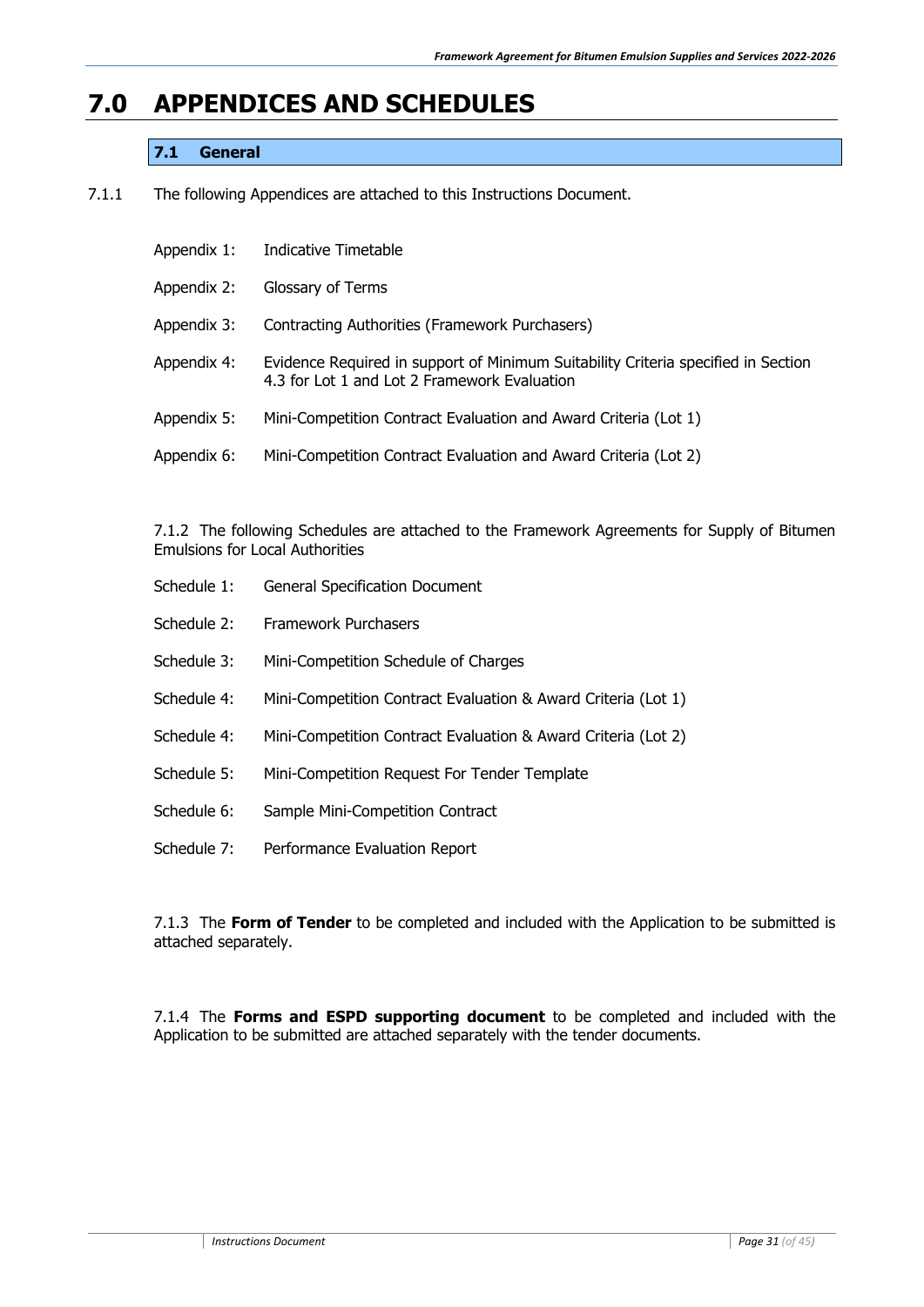# <span id="page-31-0"></span>**APPENDIX 1 - INDICATIVE TIMETABLE**

| <b>Procedure to set up Framework</b>                                     | Date*                     |
|--------------------------------------------------------------------------|---------------------------|
|                                                                          |                           |
| Date of Issue                                                            | 10th September, 2021      |
| Deadline for receipt of Queries                                          | See e-tenders             |
| Deadline for Receipt of Application to join Framework (Closing Deadline) | See e-tenders             |
|                                                                          |                           |
| Appointment to the Framework                                             | December 2021             |
|                                                                          |                           |
| Anticipated date that Mini-Competitions will be conducted                | <b>January (Annually)</b> |

\* TII reserves the right to change these dates at its absolute discretion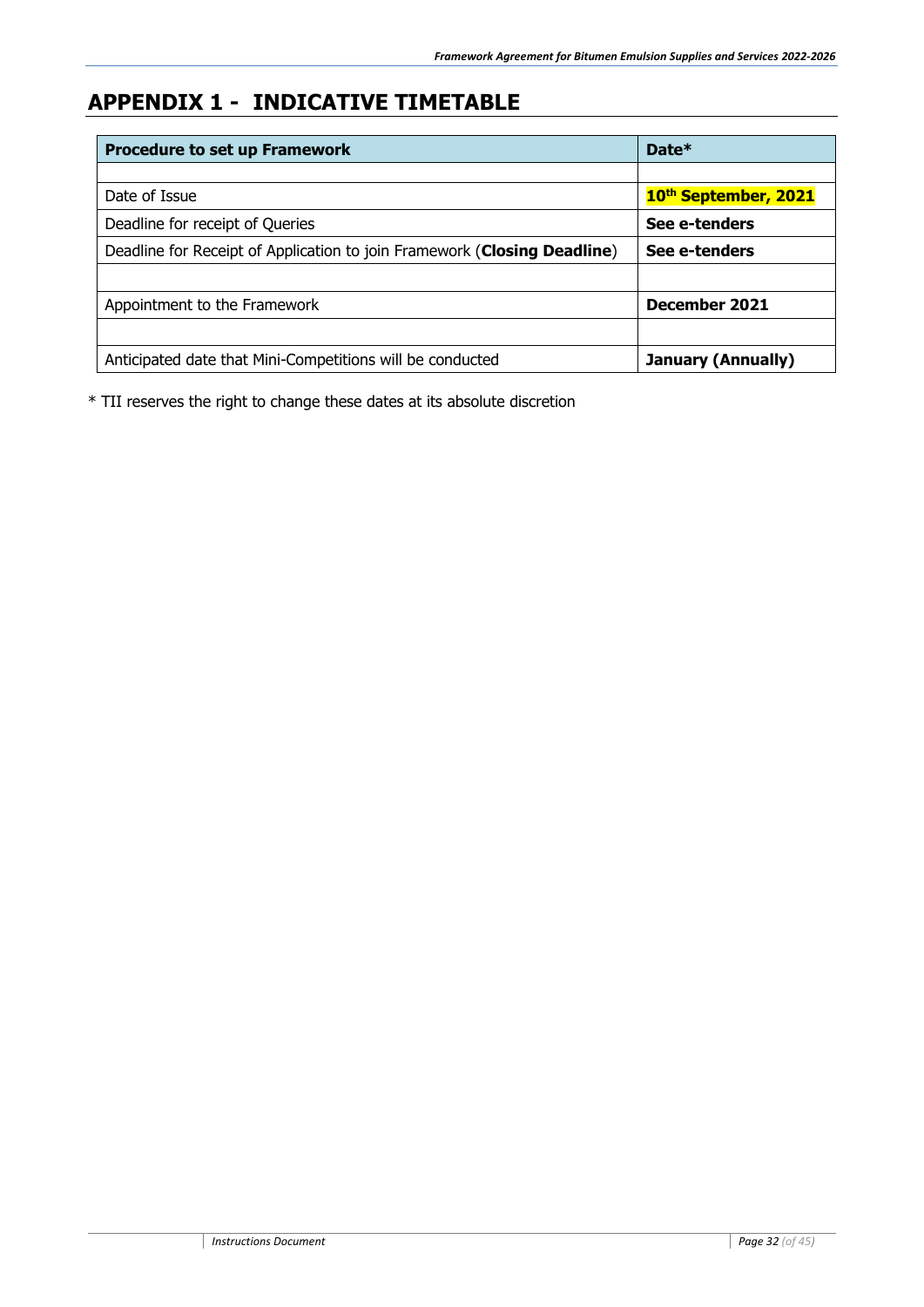### <span id="page-32-0"></span>**APPENDIX 2 - GLOSSARY OF TERMS**

Unless the context otherwise requires, capitalised terms in these Instructions have the following meaning;

| Applicant                                                       | means an entity that submits an Application                                                                                                                                                                                                                |
|-----------------------------------------------------------------|------------------------------------------------------------------------------------------------------------------------------------------------------------------------------------------------------------------------------------------------------------|
| Application                                                     | means an Application for admittance to the Framework submitted pursuant to these<br><b>Instructions</b>                                                                                                                                                    |
| <b>Base Rates</b>                                               | Means the product prices tendered to the Contracting Authority by each Tenderer at<br>the first Mini-Competition                                                                                                                                           |
| Ceiling Rate                                                    | Ceiling Rates refer to rates tendered by the Applicant in the Form of Tender. Ceiling<br>Rates will form part of the Framework Agreement. These rates remain preserved for<br>the initial 12 month period from the Framework Application Closing Deadline. |
| Closing Deadline                                                | means the latest date & time for submission of Applications for admittance to the<br>Framework Agreement                                                                                                                                                   |
| <b>Contracting Authority</b>                                    | has the same meaning as Framework Purchaser and means an individual local<br>authority as listed in Appendix 3                                                                                                                                             |
| Contractor                                                      | shall be read as having the same meaning as Supplier and as an Applicant that is<br>admitted to the Framework                                                                                                                                              |
| <b>ESPD</b>                                                     | means the European Single Procurement Document                                                                                                                                                                                                             |
| <b>Evaluation Period</b>                                        | means the period during which TII are evaluating Applications                                                                                                                                                                                              |
| Framework                                                       | means the Framework of successful Applicants set up pursuant to this competition                                                                                                                                                                           |
| Framework Agreement                                             | means the Agreement that Applicants will be required to enter into if successful in<br>their Application to participate in the Framework                                                                                                                   |
| Framework Purchaser                                             | has the same meaning as Contracting Authority and means an individual local<br>authority as listed in Appendix 3.                                                                                                                                          |
| Instructions or<br><b>Instructions Document</b>                 | means this Instruction Document and all Appendices and Schedules hereto                                                                                                                                                                                    |
| Mini-Competition                                                | means a tender competition between the Suppliers for the award of a contract,<br>undertaken in accordance with the procedure set out in these Instructions and in the<br>Framework Agreement                                                               |
| Mini-Competition<br>Contract                                    | Means the agreement to be entered into by the Framework Purchaser and a Supplier<br>under and pursuant to which the Supplier will complete works in accordance with the<br>terms and conditions contained therein                                          |
| Mini-Competition<br>Request for Tender or<br>Request for Tender | means a tender request issued by the Framework Purchasers to the Suppliers,<br>undertaken in accordance with the procedure set out in these Instructions and in the<br>Framework Agreement                                                                 |
| Out of Hours<br><b>Emergency Works</b>                          | These are works of an unplanned nature that requires immediate attention $-$<br>suppliers will be secured as per the procedure outlined in the Framework Agreement.                                                                                        |
| Resume(s)                                                       | means Curriculum Vitae (CV)                                                                                                                                                                                                                                |
| Specification                                                   | means the General Specification document set out in <b>Schedule 1</b> to the Framework<br>Agreement.                                                                                                                                                       |
| Service Provider                                                | shall be read as having the same meaning as Contractor and as an Applicant that is<br>admitted to the Framework                                                                                                                                            |
| Supplier                                                        | shall be read as having the same meaning as Contractor and as an Applicant that is<br>admitted to the Framework                                                                                                                                            |
| <b>Working Hours</b>                                            | means between 9am and 5pm on a day that is not Saturday, Sunday, a public holiday<br>established under the Organisation of Working Time Act 1997, Good Friday, or as<br>specifically set out in the tender documents attached to the Mini-Competition      |
| www.supplygov.ie                                                | All Mini-Competitions will be administered through this portal.                                                                                                                                                                                            |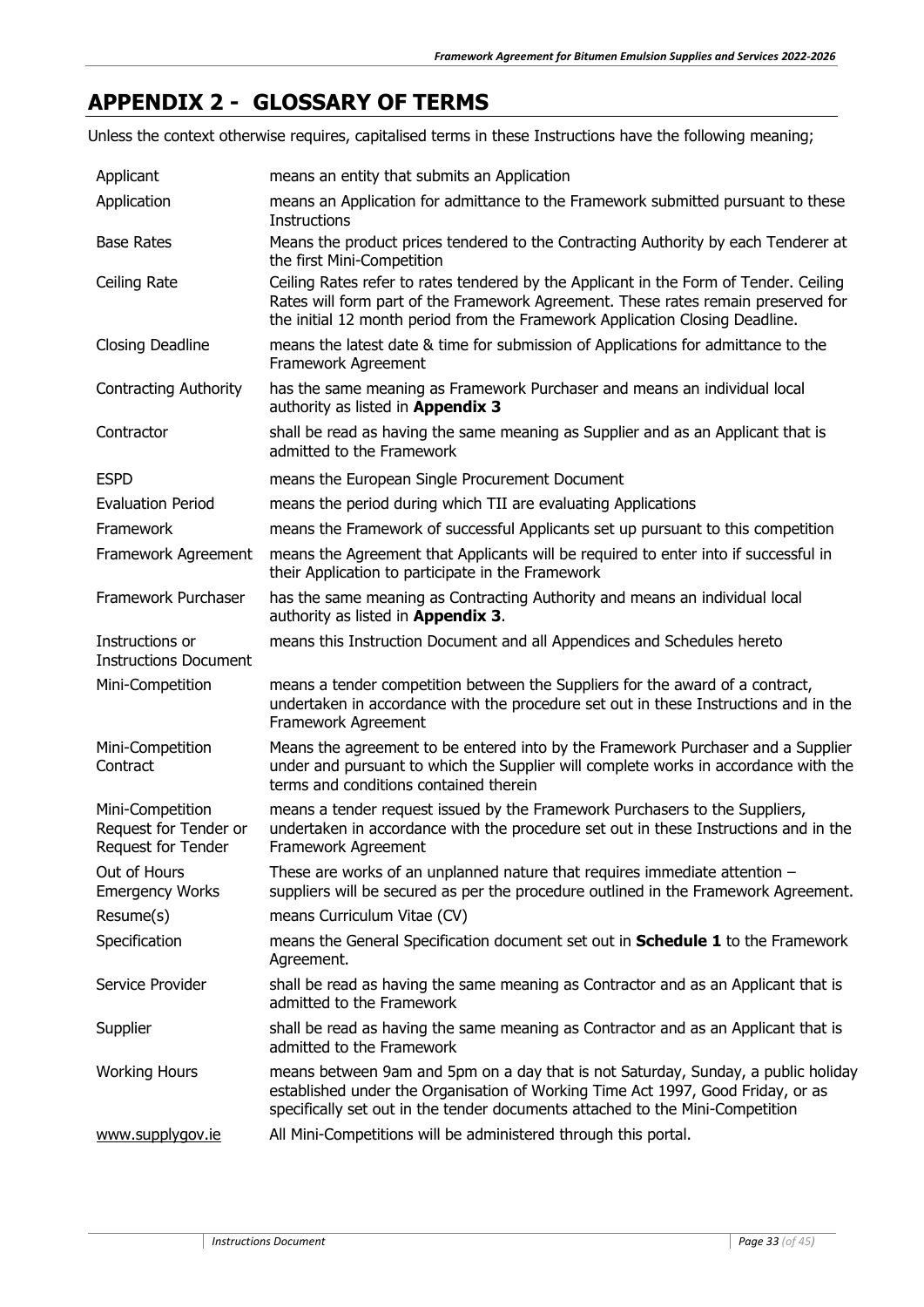### <span id="page-33-0"></span>**APPENDIX 3 - CONTRACTING AUTHORITIES (FRAMEWORK PURCHASERS)**

The Framework Purchasers are as follows -:

| <b>Ref</b>     | <b>Contracting Authorities (Framework Purchasers)</b> |  |  |  |  |
|----------------|-------------------------------------------------------|--|--|--|--|
|                |                                                       |  |  |  |  |
| $\mathbf{1}$   | Cavan County Council                                  |  |  |  |  |
| $\overline{2}$ | <b>Carlow County Council</b>                          |  |  |  |  |
| 3              | <b>Clare County Council</b>                           |  |  |  |  |
| $\overline{4}$ | Cork County Council                                   |  |  |  |  |
| 5              | Cork City Council                                     |  |  |  |  |
| 6              | Donegal County Council                                |  |  |  |  |
| $\overline{7}$ | Dublin City Council                                   |  |  |  |  |
| 8              | Dun Laoghaire Rathdown County Council                 |  |  |  |  |
| 9              | <b>Fingal County Council</b>                          |  |  |  |  |
| 10             | Galway City Council                                   |  |  |  |  |
| 11             | <b>Galway County Council</b>                          |  |  |  |  |
| 12             | Kerry County Council                                  |  |  |  |  |
| 13             | Kildare County Council                                |  |  |  |  |
| 14             | Kilkenny County Council                               |  |  |  |  |
| 15             | Laois County Council                                  |  |  |  |  |
| 16             | Leitrim County Council                                |  |  |  |  |
| 17             | Limerick City and County Council                      |  |  |  |  |
| 18             | <b>Longford County Council</b>                        |  |  |  |  |
| 19             | Louth County Council                                  |  |  |  |  |
| 20             | Mayo County Council                                   |  |  |  |  |
| 21             | <b>Meath County Council</b>                           |  |  |  |  |
| 22             | Monaghan County Council                               |  |  |  |  |
| 23             | <b>Offaly County Council</b>                          |  |  |  |  |
| 24             | Roscommon County Council                              |  |  |  |  |
| 25             | <b>Sligo County Council</b>                           |  |  |  |  |
| 26             | South Dublin County Council                           |  |  |  |  |
| 27             | <b>Tipperary County Council</b>                       |  |  |  |  |
| 28             | Waterford City and County Council                     |  |  |  |  |
| 29             | Westmeath County Council                              |  |  |  |  |
| 30             | <b>Wexford County Council</b>                         |  |  |  |  |
| 31             | <b>Wicklow County Council</b>                         |  |  |  |  |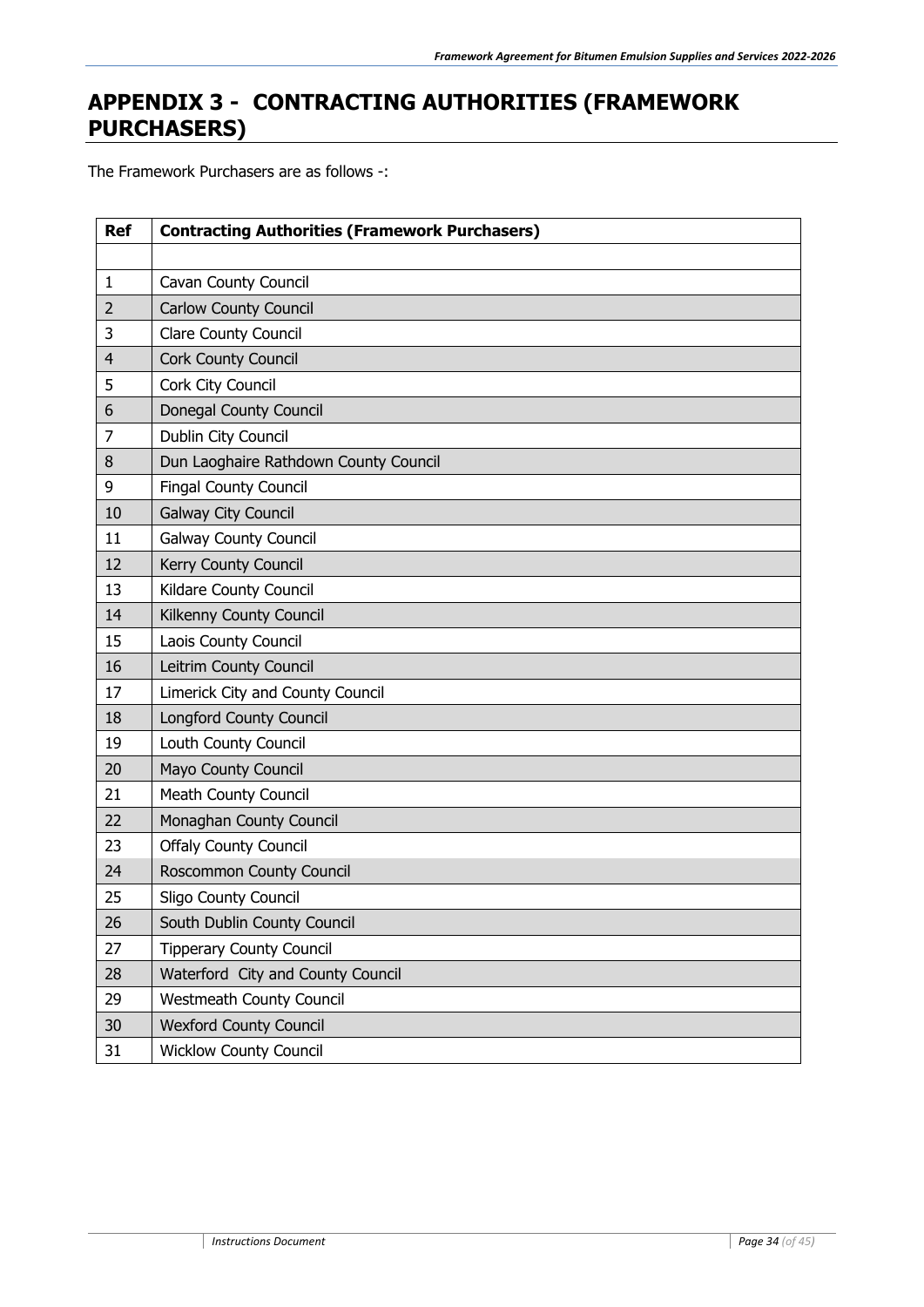### <span id="page-34-0"></span>**APPENDIX 4 - EVIDENCE REQUIRED IN SUPPORT OF MINIMUM SUITABILITY CRITERIA SPECIFIED IN SECTION 4.3 FOR LOT 1 AND LOT 2 FRAMEWORK EVALUATION**

**The following details must be included with the Applicant's information uploaded at Framework application stage in support of the evidence required by sections 4.3.2 and 4.3.3 of this Instructions Document**

| 1.5 <sub>1</sub>                                                                                                                                                                                        | <b>Educational and Professional Qualifications (Managerial) - Health and Safety</b><br><b>Competency of Supplier</b>                                                                                                                                                                                                             |  |  |  |  |  |
|---------------------------------------------------------------------------------------------------------------------------------------------------------------------------------------------------------|----------------------------------------------------------------------------------------------------------------------------------------------------------------------------------------------------------------------------------------------------------------------------------------------------------------------------------|--|--|--|--|--|
| Evidence of sufficient management staff assigned to the project with Health & Safety<br>1)<br>qualifications, training and experience, relevant to the nature, size and complexity of the<br>Framework. |                                                                                                                                                                                                                                                                                                                                  |  |  |  |  |  |
|                                                                                                                                                                                                         | 2) The Curriculum Vitae to be included with the application for the competent person<br>identified in ESPD 4.C.12 of the ESPD supporting document as having overall responsibility<br>for health and safety, shall set out that person's specific health and safety competencies,<br>and must include the following information: |  |  |  |  |  |
|                                                                                                                                                                                                         | Employment history and experience with specific reference to fulfilling Health & Safety<br>(i)<br>duties in relation to the production and supply of bituminous emulsion products or<br>activities/projects of a similar nature, size and complexity.                                                                            |  |  |  |  |  |
|                                                                                                                                                                                                         | (ii) A Recognised professional qualification(s) in Health & Safety provided by an independent<br>training provider                                                                                                                                                                                                               |  |  |  |  |  |
|                                                                                                                                                                                                         | (Site induction courses or statutory training courses such as manual handling, Fás/Solas<br>Safe Pass, Construction Skills Registration Cards (CSCS) are not acceptable forms of<br>qualification). Typical Examples of recognised professional Qualifications are outlined<br>below.                                            |  |  |  |  |  |
|                                                                                                                                                                                                         | Non Exhaustive list of Recognised Professional Health & Safety Qualifications:                                                                                                                                                                                                                                                   |  |  |  |  |  |
|                                                                                                                                                                                                         | Third level Certificate or Diploma in Health & Safety                                                                                                                                                                                                                                                                            |  |  |  |  |  |
|                                                                                                                                                                                                         | Managing Safely in Construction (CIF/IOSH)<br>$\bullet$                                                                                                                                                                                                                                                                          |  |  |  |  |  |
|                                                                                                                                                                                                         | or equivalent                                                                                                                                                                                                                                                                                                                    |  |  |  |  |  |
| 1.9                                                                                                                                                                                                     | Educational and Professional Qualifications (Managerial) - Competency of<br><b>Supplier</b>                                                                                                                                                                                                                                      |  |  |  |  |  |
|                                                                                                                                                                                                         | The Curriculum Vitaes to be included with the application for the Senior Director and Project<br>Manager or equivalent management staff, shall as a minimum detail the following information for<br>both: -                                                                                                                      |  |  |  |  |  |
|                                                                                                                                                                                                         | Evidence of relevant educational and professional qualifications (with dates obtained)<br>(i)                                                                                                                                                                                                                                    |  |  |  |  |  |
|                                                                                                                                                                                                         | (ii)<br>Employment history with specific reference to experience in the project management of the<br>supply and production of bituminous emulsion products.                                                                                                                                                                      |  |  |  |  |  |
|                                                                                                                                                                                                         | The Senior Director shall have at least 5 years' experience in the production and supply of<br>(iii)<br>bituminous emulsion products                                                                                                                                                                                             |  |  |  |  |  |
|                                                                                                                                                                                                         | The Project Manager shall have at least 3 years' experience in the production and supply of<br>(iv)<br>bituminous emulsion products                                                                                                                                                                                              |  |  |  |  |  |
|                                                                                                                                                                                                         | Note -: For clarity, management positions include all positions in the organisation other than site<br>based Site Agents/Foremen, Site Supervisor, and Operatives/Installation Technicians or equivalent,<br>as relevant.                                                                                                        |  |  |  |  |  |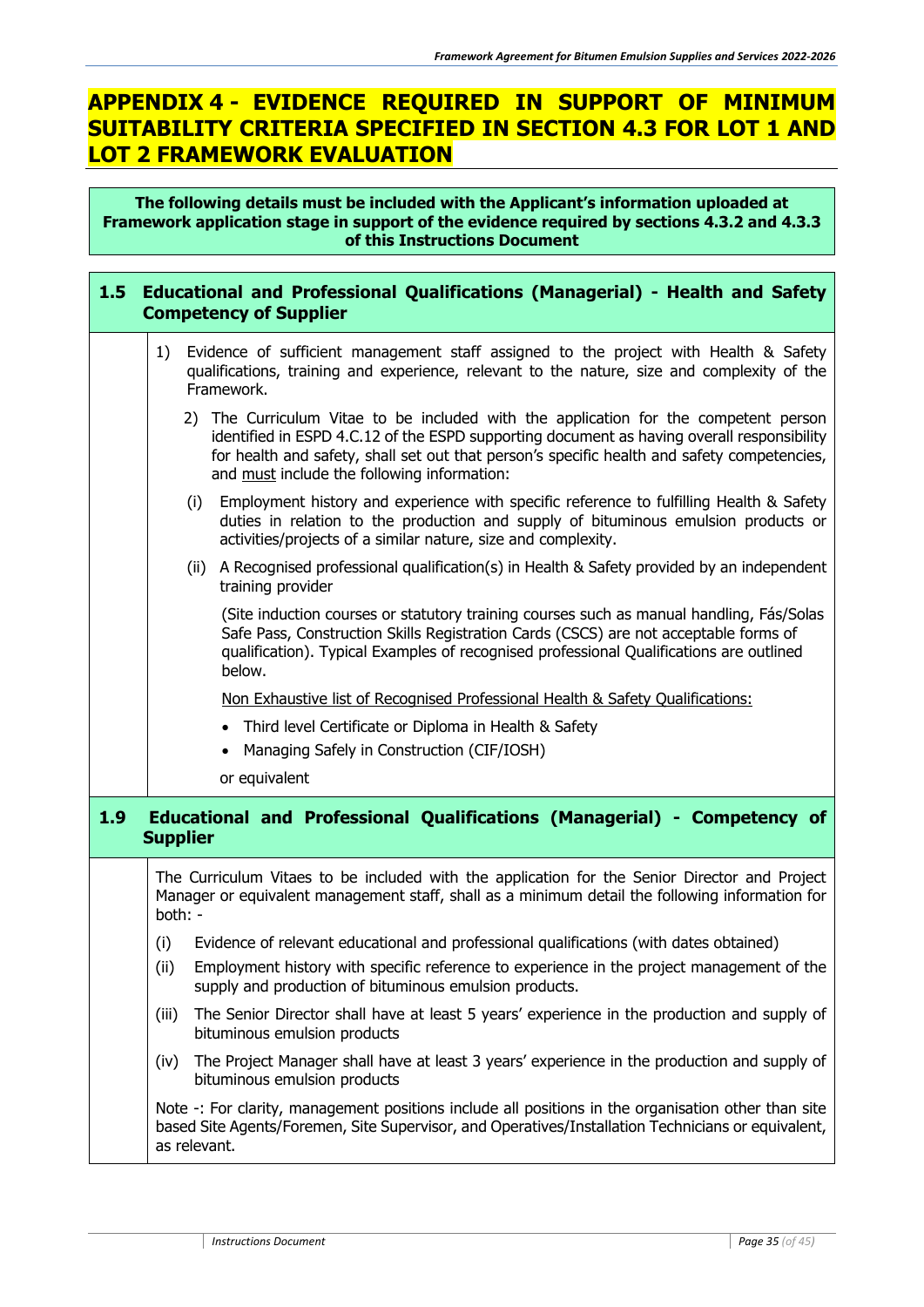<span id="page-35-0"></span>

| 1.10 |                                                                                                                                                                                            | <b>Educational and Professional Qualifications (Personnel)</b>                                                                                                                                                                                                                                                                              |  |  |  |  |
|------|--------------------------------------------------------------------------------------------------------------------------------------------------------------------------------------------|---------------------------------------------------------------------------------------------------------------------------------------------------------------------------------------------------------------------------------------------------------------------------------------------------------------------------------------------|--|--|--|--|
|      |                                                                                                                                                                                            | The Curriculum Vitaes to be included with the application for the Operatives (min. two) responsible<br>for the production/supply process, shall as a minimum detail the following information -:                                                                                                                                            |  |  |  |  |
|      | (i)                                                                                                                                                                                        | Details of appropriate training relevant to the Operatives role and responsibilities.                                                                                                                                                                                                                                                       |  |  |  |  |
|      | (ii)                                                                                                                                                                                       | Employment history with specific reference to experience of the supplier's personnel in the<br>production and supply of bituminous emulsion products or activities/projects of a similar<br>nature, size and complexity or experience in so far as they are relevant to health and safety<br>management of the supply of Bitumen Emulsions. |  |  |  |  |
|      | (iii)                                                                                                                                                                                      | Details of the Operative's current role in the production and supply of bituminous emulsion<br>products.                                                                                                                                                                                                                                    |  |  |  |  |
|      | (iv)                                                                                                                                                                                       | In addition, in relation to health and safety Competency of the Applicant's personnel, the<br>following evidence shall be detailed in the curriculum vitaes submitted -:                                                                                                                                                                    |  |  |  |  |
|      | - Details of Health & Safety training - minimum twelve (12) hours or two (2) days CPD<br>over previous five (5) yrs.                                                                       |                                                                                                                                                                                                                                                                                                                                             |  |  |  |  |
|      | (Safe Pass courses, site induction courses and Health and Safety training such as Manual<br>Handling are not acceptable as CPD in the context of specific health and safety training)      |                                                                                                                                                                                                                                                                                                                                             |  |  |  |  |
| 2.5  |                                                                                                                                                                                            | <b>Educational and Professional Qualifications (Personnel)</b>                                                                                                                                                                                                                                                                              |  |  |  |  |
|      | The Curriculum Vitaes to be included with the application for the Operatives (min. two)<br>responsible for the spraying activities, shall as a minimum detail the following information -: |                                                                                                                                                                                                                                                                                                                                             |  |  |  |  |
|      | (i)                                                                                                                                                                                        | Details of appropriate training relevant to the Operatives role and responsibilities.                                                                                                                                                                                                                                                       |  |  |  |  |
|      | (ii)                                                                                                                                                                                       | Employment history with specific reference to experience of the supplier's personnel in the<br>spraying of bituminous emulsion products or activities/projects of a similar nature, size and<br>complexity or experience in so far as they are relevant to health and safety management of<br>Bitumen Emulsion spraying projects.           |  |  |  |  |
|      | (iii)                                                                                                                                                                                      | Details of the Operative's current role in the spraying of bituminous emulsion products.                                                                                                                                                                                                                                                    |  |  |  |  |
|      | (iv)                                                                                                                                                                                       | In addition, in relation to health and safety Competency of the Applicant's personnel, the<br>following evidence shall be detailed in the curriculum vitaes submitted -:                                                                                                                                                                    |  |  |  |  |
|      |                                                                                                                                                                                            | • Details of Health & Safety training - minimum twelve (12) hours or two (2) days CPD<br>over previous five (5) yrs.                                                                                                                                                                                                                        |  |  |  |  |
|      | (Safe Pass courses, site induction courses and Health and Safety training such as Manual<br>Handling are not acceptable as CPD in the context of specific health and safety training)      |                                                                                                                                                                                                                                                                                                                                             |  |  |  |  |
|      |                                                                                                                                                                                            | In addition -:                                                                                                                                                                                                                                                                                                                              |  |  |  |  |
|      | For each member of the project team, details of the following must be entered on<br>1)<br>www.supplygov.ie under 'My Checklist' -:                                                         |                                                                                                                                                                                                                                                                                                                                             |  |  |  |  |
|      | • Solas/Fás Safepass Card, or equivalent                                                                                                                                                   |                                                                                                                                                                                                                                                                                                                                             |  |  |  |  |
|      | 2)                                                                                                                                                                                         | And where relevant to the works required in the Request for Tender -:                                                                                                                                                                                                                                                                       |  |  |  |  |
|      |                                                                                                                                                                                            | A valid CSCS card for any skill covered under the Construction Skills Certification Scheme<br>٠<br>required for the proposed Works defined in the Request For Tender                                                                                                                                                                        |  |  |  |  |
|      |                                                                                                                                                                                            | • A valid and compliant Driver CPC Card for the appropriate vehicle category                                                                                                                                                                                                                                                                |  |  |  |  |
|      |                                                                                                                                                                                            | Any additional training details required for the services defined in the Request For Tender                                                                                                                                                                                                                                                 |  |  |  |  |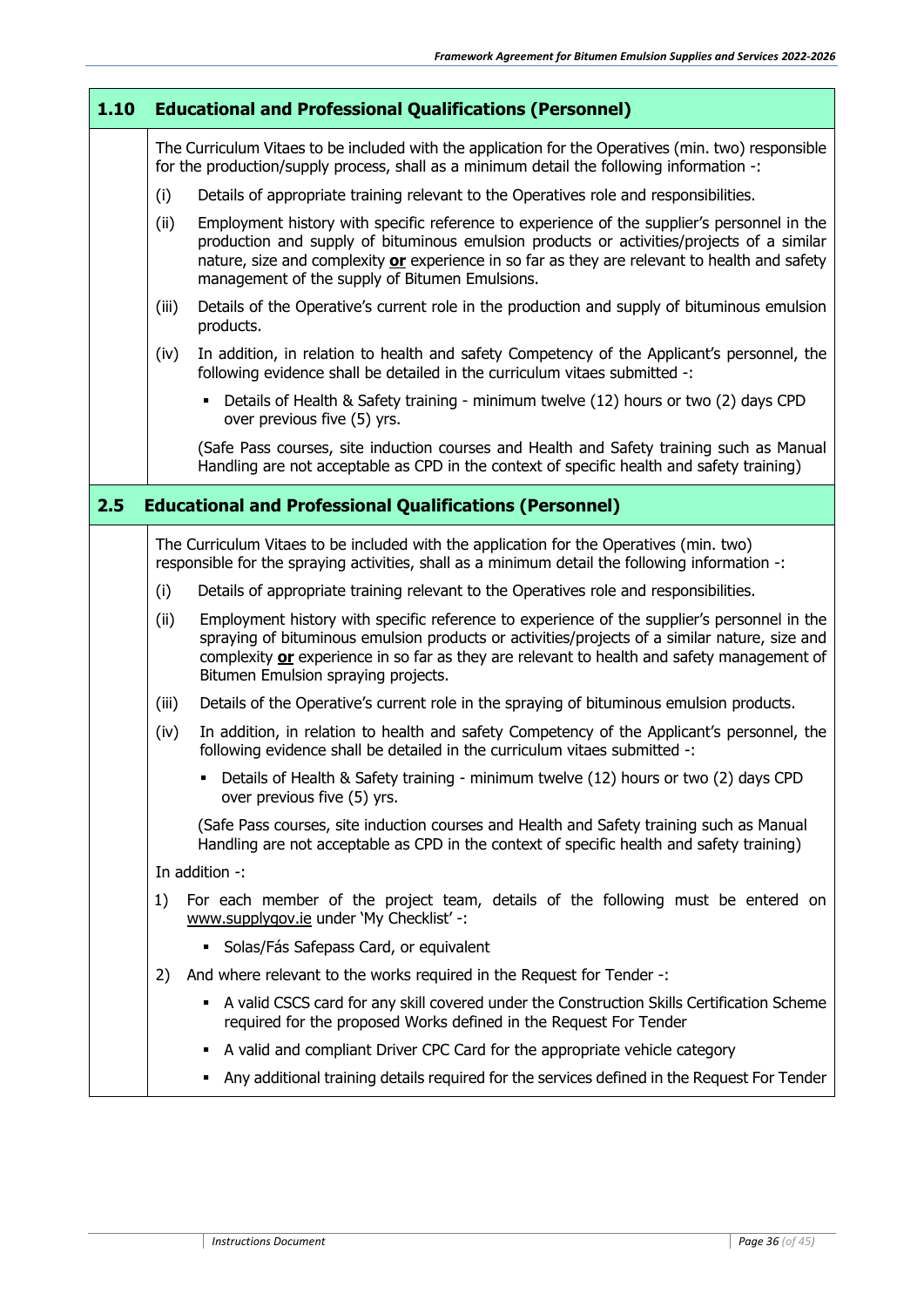### **APPENDIX 5 - MINI-COMPETITION CONTRACT EVALUATION AND AWARD CRITERIA (LOT 1)**

#### **Contract Evaluation Criteria**

Suppliers submitting a response to a Request for Tender must comply with the requirements listed in the table hereunder, that will be assessed on a Pass/Fail basis. Suppliers shall note that not all of the criteria listed may apply to every Mini-Competition Request for Tender.

Only those Suppliers passing all of the following criteria will proceed for assessment in accordance with the Mini-Competition Contract Award Criteria set out in part 5.2 below.

| <b>Contract Evaluation Criteria (Lot 1)</b> |                                                                                                                                                                                                                                                                                                                                                                                                                                                                                                                                                                                                                                                                                                                                                                                          |           |
|---------------------------------------------|------------------------------------------------------------------------------------------------------------------------------------------------------------------------------------------------------------------------------------------------------------------------------------------------------------------------------------------------------------------------------------------------------------------------------------------------------------------------------------------------------------------------------------------------------------------------------------------------------------------------------------------------------------------------------------------------------------------------------------------------------------------------------------------|-----------|
| 1                                           | <b>Health &amp; Safety Competency of Workers</b><br>For each member of the project team, details of the following must be entered on<br>www.supplygov.ie under 'My Checklist' -:<br>Solas/Fás Safepass Card, or equivalent<br>$\blacksquare$<br>And where relevant to the works required in the Request for Tender -:<br>A valid CSCS card for any additional skill covered under the Construction Skills<br>$\blacksquare$<br>Certification Scheme required for the proposed supplies defined in the Request<br>For Tender<br>A valid and compliant Driver CPC Card for the appropriate vehicle category<br>٠<br>Any additional Health and Safety qualifications required in relation to the supply<br>п<br>of requested Bituminous Emulsion products defined in the Request For Tender | Pass/Fail |
| $\overline{2}$                              | <b>Compliance with Specification and Particular Requirements</b><br>Provide confirmation in writing that the supplies will comply with the requirements of<br>the General Specification.                                                                                                                                                                                                                                                                                                                                                                                                                                                                                                                                                                                                 | Pass/Fail |
| 3                                           | <b>Safety Statement</b><br>The company's Safety Statement or equivalent document and those for all proposed<br>subcontractors submitted at Framework Application stage will be assessed for<br>compliance with the provisions set out in the Safety, Health & Welfare at Work Act<br>2005 and enforcing Regulations.                                                                                                                                                                                                                                                                                                                                                                                                                                                                     | Pass/Fail |

Suppliers that pass the Pass/Fail criteria above will proceed for assessment in accordance with the award criteria set out below.

#### **Mini-Competition Contract Award Criteria**

The Mini-Competition Contract will be awarded to the most economically advantageous tender(s), identified following application of the contract award criteria and weightings detailed in the Table below.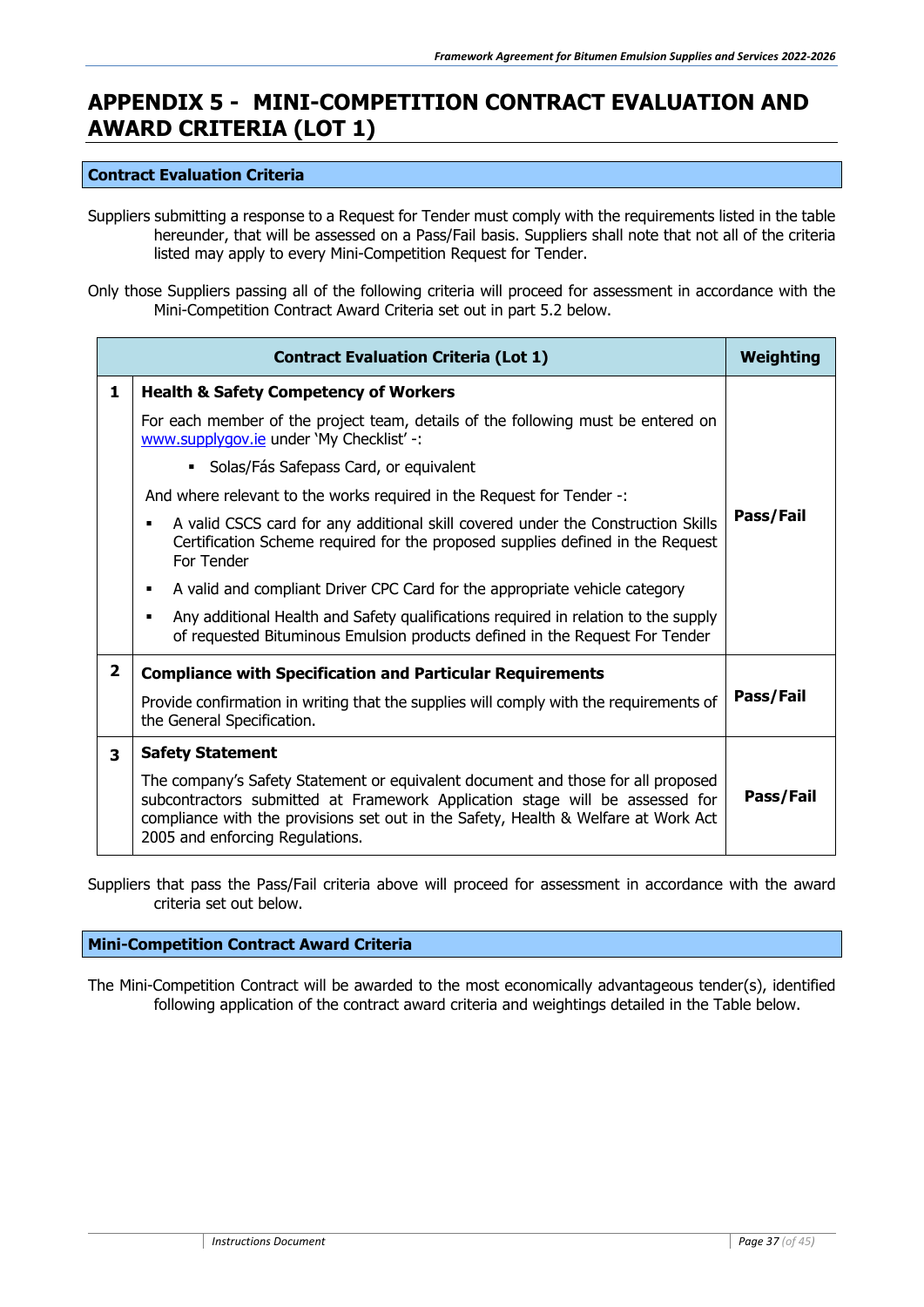| Mini-Competition Award Criteria (MEAT) – Lot 1 (Supply only) | Weighting                                                                                            |                                                                                                                                                                                              |                       |  |  |
|--------------------------------------------------------------|------------------------------------------------------------------------------------------------------|----------------------------------------------------------------------------------------------------------------------------------------------------------------------------------------------|-----------------------|--|--|
| 1                                                            |                                                                                                      | <b>Quality (100 marks) (20%)</b>                                                                                                                                                             |                       |  |  |
|                                                              | 1a                                                                                                   | <b>Technical Support</b><br>(Description of proposed full time staff and facilities available to provide<br>technical advice and support to Contracting Authorities)                         | <b>10%</b> (50 marks) |  |  |
|                                                              | 1b                                                                                                   | After Sales Support<br>(Details of Customer Service Charter/Protocol proposed to be used on the<br>contract, including -:<br>Testing and Quality Assurance Protocol<br>Complaints Procedure) | 10% (50 marks)        |  |  |
| $\overline{2}$                                               |                                                                                                      | Total Cost (400 marks) (80%)                                                                                                                                                                 |                       |  |  |
|                                                              | Total Cost will be assessed based on the sum of the pricing (ex. VAT) submitted for the following -: |                                                                                                                                                                                              |                       |  |  |
|                                                              | 2a                                                                                                   |                                                                                                                                                                                              |                       |  |  |
|                                                              | 2 <sub>b</sub>                                                                                       | 80% (400 marks)                                                                                                                                                                              |                       |  |  |
|                                                              |                                                                                                      | Total                                                                                                                                                                                        | <b>100%</b>           |  |  |

Framework Purchasers also reserve the right to use additional criteria, which will be notified to the Mini-Competition Participants at Call-off stage. This may include the use of sustainable criteria as part of the MEAT identification process where deemed appropriate for Call-off contracts

The Delivery locations will be specified by the Contracting Authority at Request For Tender stage.

- For the first 12 months of the Framework Agreement, the total cost for the Emulsion Products in the Supplier's tender submitted in response to a Mini Competition Request for Tender must not exceed the Ceiling Rates tendered by the Supplier in its Application for the same products (**Ceiling Rates**).
- The lowest total cost tendered for supply and delivery of the products will be awarded 100% of the **400** marks available for **Total Cost**. The total cost will be computed in the following manner -:
	- (i) The cost for all products will be computed based on the tendered unit cost multiplied by the quantity of each product required and added to give a total product cost.
	- (ii) The cost for delivery to all specified locations will be computed based on the tendered unit cost, and added to give a total product cost.
	- (iii) The Total cost for Products and Delivery will be added to give the Overall Tender Total Price.
	- (iv) The Tender with the Lowest Overall Price will be awarded 400 Marks.
	- (v) The Minimum Delivery Charge will not form part of the Total Cost Evaluation.
- The remaining Suppliers for that Mini-Competition will receive a pro rata mark for **Total Cost** based on the relative difference between their total tendered cost and that of the lowest total cost tenderer, expressed as a percentage of the lowest total cost as follows -:

| Marks Awarded for | Total Cost of Lowest Valid Tender                    |  | Maximum Marks<br>Available (400) |
|-------------------|------------------------------------------------------|--|----------------------------------|
| Total Cost        | <b>Total Cost of Valid Tender</b><br>being Evaluated |  |                                  |

The qualitative criteria will be assessed on the basis of the level of detail provided and the quality of the submission. More specific details may be set out in the Request For Tender.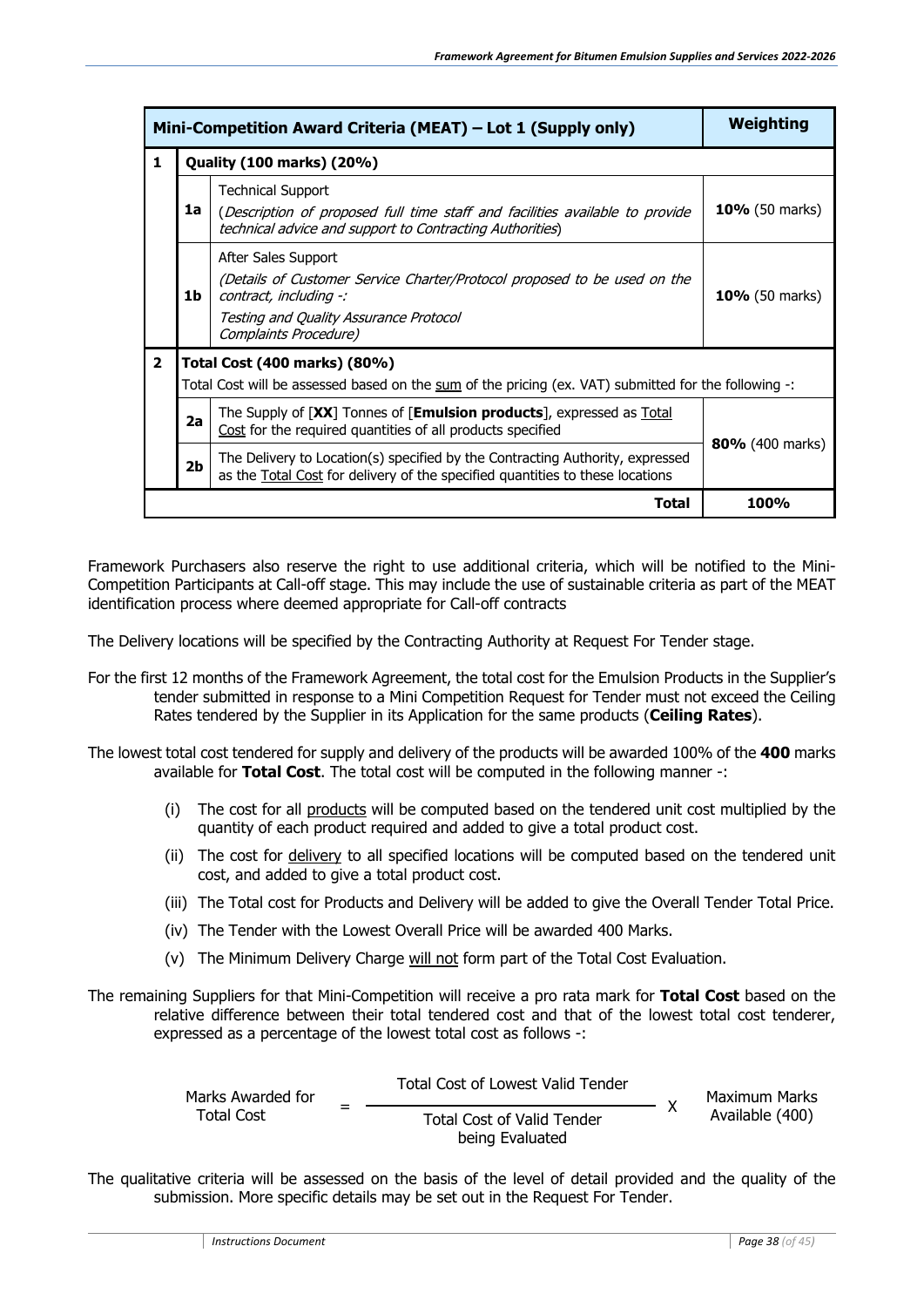- Information submitted in support of the Quality element of the Award criteria shall be bound and limited to no more than 5 pages, not including covers. Pages in excess of this amount will not be considered in the evaluation.
- The marks awarded for total cost and quality will be added together to give the total marks to be awarded to each tenderer.
- The marks awarded will determine the highest scoring Supplier who will be ranked No. 1 for the Mini-Competition. The remaining Suppliers will be ranked in descending order, i.e. the next highest mark ranked No. 2, etc.

#### Contract Award

- (i) Following evaluation on the basis of the MEAT Contract Award Criteria above, the tenderers will be ranked in descending order, with the Most Economically Advantageous Tenderer ranked No. 1.
- (ii) The percentage difference between the total marks awarded to each Supplier will be computed in the following manner -:

#### (Score of Tender Ranked No.1 – Score of Other Tender) Score of Tender Ranked No.1

- (iii) With reference to the Allocation Matrix hereunder, this will determine the market share applicable to each Supplier for Lot 1.
- (iv) To provide for consistency in the evaluation and awarding of marks, a 'Mini-Competition Evaluation' template is included with the tender documents for information purposes. This Form will be made available by downloading from www.supplygov.ie following establishment of the Framework.
- (v) With respect to the order of ranking, this Framework provides that the Contracting Authority will allocate some of the Authority's product requirements to the **second, third, and if applicable, fourth ranked tenderers**. This distribution of requirements will be allocated in accordance with the following Allocation Matrices -:

| <b>Tenderer No. 1</b> | <b>Ranking Gap</b>      | Tenderer No. 2   Tenderer No. 3 |                 |  |
|-----------------------|-------------------------|---------------------------------|-----------------|--|
|                       | $\leq$ 0.5% < No.1      | % equal to No.1                 | % equal to No.1 |  |
|                       | >0.5% & ≤1.0% < No.1    | 30%                             | 30%             |  |
| $100\%$ -             | $>1.0\%$ & ≤1.5% < No.1 | <b>20%</b>                      | 20%             |  |
| $(\%No.2 + \%No.3)$   | $>1.5\%$ & ≤2.5% < No.1 | 10%                             | 10%             |  |
|                       | $>2.5\% <$ No.1         | 0%                              | $0\%$           |  |

#### **Allocation based on Tenderer Ranking (MEAT) (3 Tenderers)**

#### **Allocation based on Tenderer Ranking (MEAT) (4 Tenderers)**

| <b>Tenderer No. 1</b>             | <b>Ranking Gap</b>            | <b>Tenderer</b><br><b>No. 2</b> | <b>Tenderer</b><br><b>No. 3</b> | <b>Tenderer</b><br><b>No. 4</b> |
|-----------------------------------|-------------------------------|---------------------------------|---------------------------------|---------------------------------|
|                                   | $≤0.5% <$ No.1                | % equal to                      | % equal to                      | % equal to                      |
|                                   |                               | No.1                            | No.1                            | No.1                            |
| 100% -                            | $>0.5\%$ & $\leq1.0\%$ < No.1 | <b>20%</b>                      | <b>20%</b>                      | 20%                             |
| $(%$ (%No.2 + %No.3<br>$+$ %No.4) | $>1.0\%$ & $\leq1.5\%$ < No.1 | 15%                             | 15%                             | 15%                             |
|                                   | $>1.5\%$ & $\leq$ 2.5% < No.1 | 10%                             | 10%                             | 10%                             |
|                                   | $>2.5\% <$ No.1               | 0%                              | 0%                              | 0%                              |

(vi) Suppliers should note that, where more than four tenderers partake in a Mini-Competition, the obligation on a Contracting Authority to distribute its product requirements will be limited to the four highest ranked tenderers only.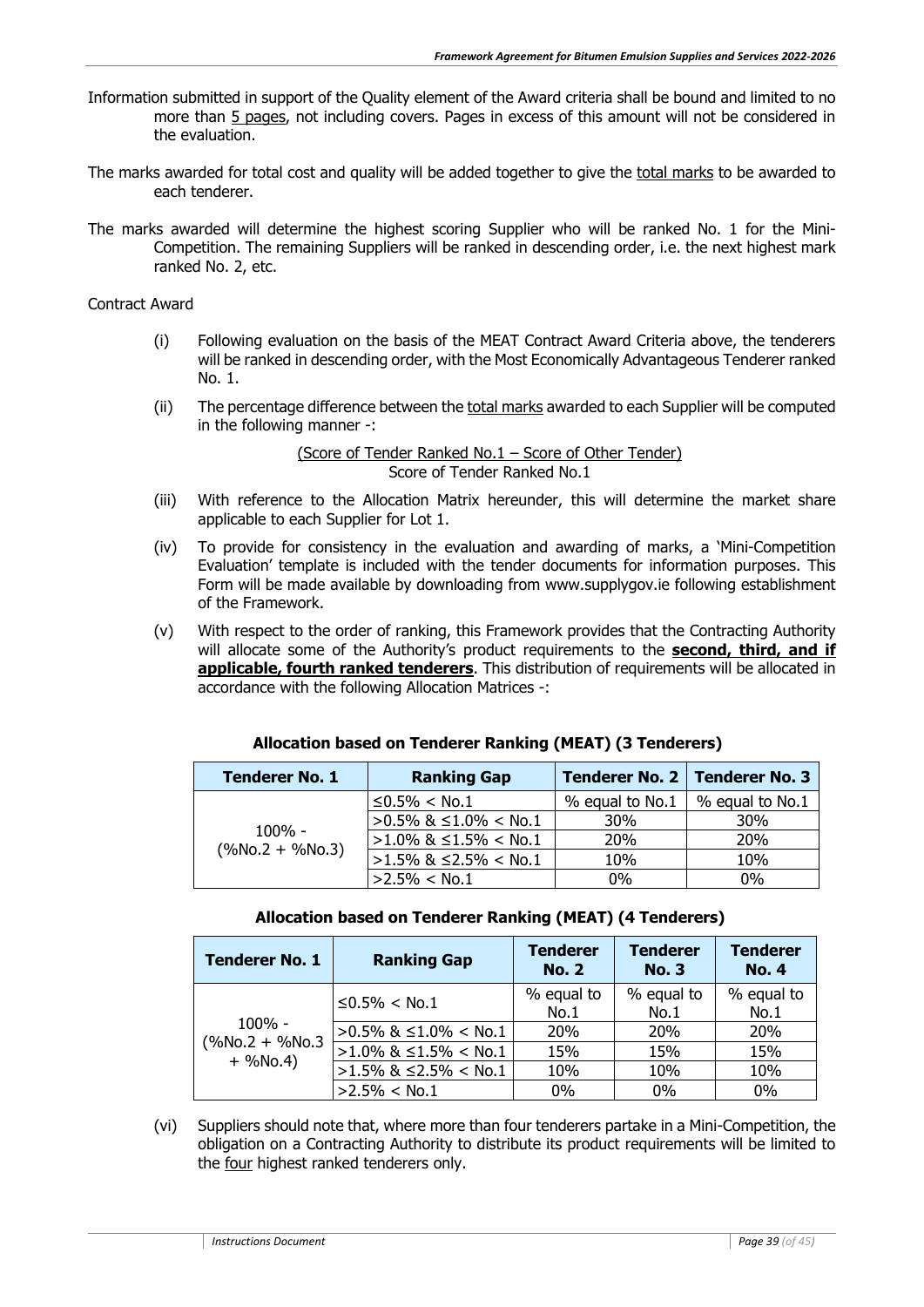- (vii) Suppliers should also note that the resultant allocation of demand is not a mandatory requirement. All Suppliers will be afforded the right of refusal. In the case of refusal, the percentage to be allocated will be divided equally amongst the remaining participating Suppliers on the basis of their own tendered prices.
- (viii) Allocations will be based on total quantity of all products to be purchased by the relevant Contracting Authority under that Mini-Competition for the duration of the Framework period.
- (ix) Allocations will apply separately to each individual product to be supplied to the relevant Contracting Authority, except in cases where the total quantity of a product (including all locations) is limited to one load or less and is impractical to divide between suppliers. In such cases, allocations of one load or less will be offered to the No. 1 ranked Tenderer.
- (x) The ranking gap calculated following evaluation as outlined above will apply for the full calendar year irrespective of the adjustment to the prices provided for under the Framework Agreement thereafter.
- (xi) The Contracting Authorities will make every effort to ensure that their total annual demand will be allocated in accordance with the distributions suggested by the above matrices. All Contracting Authorities will track ordered quantities and expenditure on an on-going basis and adjust outstanding allocations in a timely manner so that all qualifying Suppliers receive the applicable quantities. A tolerance level of +/- 2.5% of the required allocations will be allowed annually, with the resultant quantity difference to be corrected in the following year.

Lot 1 supply contracts will be executed in accordance with the sample Mini-Competition Contract attached as **Schedule 6** to the Framework Agreement.

The acknowledgement of receipt of any Mini Competition Request for Tender shall not constitute an actual or implied agreement between the Supplier and the Contracting Authority.

All Suppliers submitting a tender in response to a Mini-Competition Request For Tender will be informed of the outcome of the competition without delay following conclusion of the Mini-Competition evaluation process.

Mini-Competitions will be conducted in accordance with the provisions of the Mini-Competition Request for Tender and the Framework Agreement.

#### **Information to be provided by the preferred Tenderer prior to Contract Award**

In addition to the information to be provided when submitting a tender in response to a Mini-Competition Request for Tender (as outlined in part 5.1 above), successful Suppliers must provide to the Framework Purchaser for their review and approval, prior to formal award of the contract (if not already submitted), the specific information listed below or any such relevant information as requested by the Framework Purchaser:

- Satisfactory evidence of insurance submitted online at [www.SupplyGov.ie](http://www.supplygov.ie/) by the Insurance Broker/Company
- Any other details specified in the Request For Tender consistent with the terms and conditions of the Framework Agreement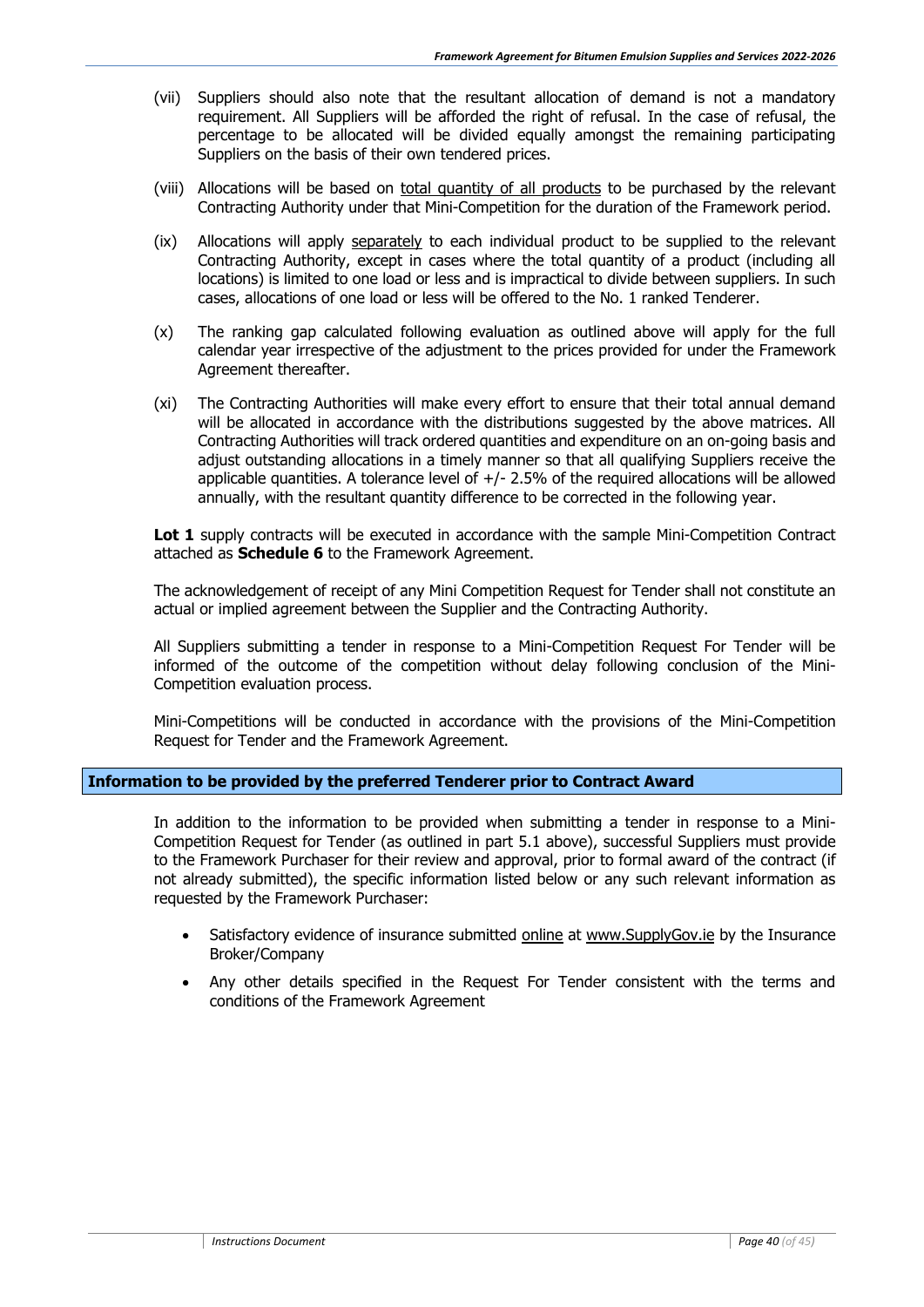### <span id="page-40-0"></span>**APPENDIX 6 - MINI-COMPETITION CONTRACT EVALUATION AND AWARD CRITERIA (LOT 2)**

#### **Contract Evaluation Criteria**

Suppliers submitting a response to a Request for Tender must comply with the requirements listed in the table hereunder, that will be assessed on a Pass/Fail basis. Suppliers shall note that not all of the criteria listed may apply to every Mini-Competition Request for Tender.

Only those Suppliers passing all of the following criteria will proceed for assessment in accordance with the Mini-Competition Contract Award Criteria set out in part 6.2 below.

| <b>Contract Evaluation Criteria (Lot 2)</b> |                                                                                                                                                                                                                                                                                                                                             |           |  |  |
|---------------------------------------------|---------------------------------------------------------------------------------------------------------------------------------------------------------------------------------------------------------------------------------------------------------------------------------------------------------------------------------------------|-----------|--|--|
| $\mathbf{1}$                                | <b>Details of Suppliers Proposed Project Team</b><br>Provide the following details for the proposed project team -:                                                                                                                                                                                                                         |           |  |  |
|                                             | Details of the staff assigned to perform the contract in the form of an<br>1)<br>Organogram of the Project Team, and their roles and responsibilities.                                                                                                                                                                                      |           |  |  |
|                                             | The following minimum details for each member of the project team -:<br>2)                                                                                                                                                                                                                                                                  |           |  |  |
|                                             | (i) Employment history with specific reference to experience of the contractor's<br>personnel on supply and spraying projects of a similar scale, nature and<br>complexity to those to be tendered under this Framework or experience in<br>so far as they are relevant to health and safety management of Supply and<br>Spraying projects. | Pass/Fail |  |  |
|                                             | (ii) Details of a minimum of three (3) projects in last three (3) years shall be<br>provided for each member.                                                                                                                                                                                                                               |           |  |  |
|                                             | The requirements for personnel shall be proportionate to the needs of the contract<br>depending on the nature, size and complexity of the works being tendered.                                                                                                                                                                             |           |  |  |
|                                             | Specific additional details may be required for site staff responsible for managing the<br>supply and spraying activities.                                                                                                                                                                                                                  |           |  |  |
| $\overline{2}$                              | <b>Health &amp; Safety Competency of Workers</b>                                                                                                                                                                                                                                                                                            |           |  |  |
|                                             | For each member of the project team, details of the following must be entered on<br>www.supplygov.ie under 'My Checklist' -:                                                                                                                                                                                                                |           |  |  |
|                                             | · Solas/Fás Safepass Card, or equivalent                                                                                                                                                                                                                                                                                                    |           |  |  |
|                                             | And where relevant to the works required in the Request for Tender -:                                                                                                                                                                                                                                                                       |           |  |  |
|                                             | A valid CSCS card for any additional skill covered under the Construction Skills<br>Certification Scheme required for the proposed supplies defined in the Request<br>For Tender                                                                                                                                                            | Pass/Fail |  |  |
|                                             | A valid and compliant Driver CPC Card for the appropriate vehicle category<br>٠                                                                                                                                                                                                                                                             |           |  |  |
|                                             | Any additional Health and Safety training details required in relation to the<br>٠<br>supply of requested Bituminous Emulsion products defined in the Request For<br>Tender                                                                                                                                                                 |           |  |  |
| 3                                           | <b>Compliance with Specification and Particular Requirements</b>                                                                                                                                                                                                                                                                            |           |  |  |
|                                             | Provide confirmation in writing that the supplies will comply with the requirements of<br>the General Specification.                                                                                                                                                                                                                        | Pass/Fail |  |  |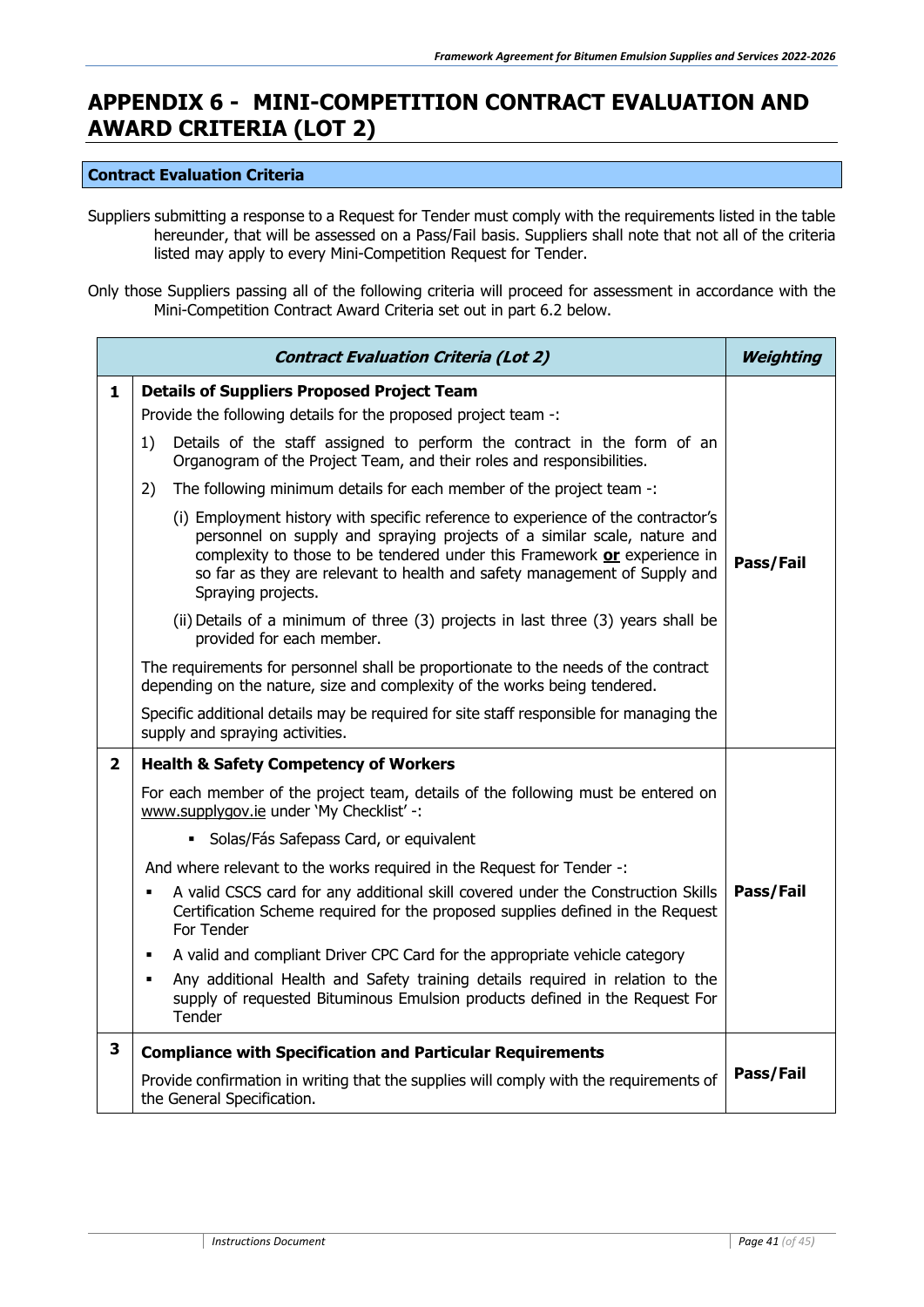#### **4 Safety Statement**

The company's Safety Statement or equivalent document and those for all proposed subcontractors submitted at Framework Application stage will be assessed for compliance with the provisions set out in the Safety, Health & Welfare at Work Act 2005 and enforcing Regulations.

**Pass/Fail**

Suppliers that pass the Pass/Fail criteria above will proceed for assessment in accordance with the award criteria set out below.

#### **Mini-Competition Contract Award Criteria**

The Mini-Competition Contract will be awarded to the most economically advantageous tender(s), identified following application of the contract award criteria and weightings detailed below.

| Mini-Competition Award Criteria (MEAT) – Lot 2 (Supply and Spray) | Weighting                        |                                                                                                                                                                                              |                       |  |  |  |
|-------------------------------------------------------------------|----------------------------------|----------------------------------------------------------------------------------------------------------------------------------------------------------------------------------------------|-----------------------|--|--|--|
| 1                                                                 | <b>Quality (100 marks) (20%)</b> |                                                                                                                                                                                              |                       |  |  |  |
|                                                                   | 1a                               | <b>Technical Support</b><br>10% (50 marks)<br>(Description of proposed full time staff and facilities available to provide<br>technical advice and support to Contracting Authorities)       |                       |  |  |  |
|                                                                   | 1b                               | After Sales Support<br>(Details of Customer Service Charter/Protocol proposed to be used on the<br>contract, including -:<br>Testing and Quality Assurance Protocol<br>Complaints Procedure) | <b>10%</b> (50 marks) |  |  |  |
| $\overline{2}$                                                    | Price (400 marks) (80%)          | Prices will be assessed based on the sum of the prices (ex. VAT) submitted for the following -:                                                                                              |                       |  |  |  |
|                                                                   | 2a                               | The Supply of [XX] Tonnes of [Emulsion products], expressed as Total<br>Cost for the required quantities of all products specified                                                           |                       |  |  |  |
|                                                                   | 2 <sub>b</sub>                   | The Delivery to Location(s) specified by the Contracting Authority, expressed<br>as the <b>Total Cost</b> for delivery of the specified quantities to these locations                        | 80% (400 marks)       |  |  |  |
|                                                                   | 2 <sub>c</sub>                   | Spraying Rate, expressed as the Average Total Cost to spray the specified<br>quantity (Total Cost for each pricing band will be totalled and averaged)                                       |                       |  |  |  |
|                                                                   |                                  | <b>100%</b>                                                                                                                                                                                  |                       |  |  |  |

Framework Purchasers also reserve the right to use additional criteria, which will be notified to the Mini-Competition Participants at Call-off stage. This may include the use of sustainable criteria as part of the MEAT identification process where deemed appropriate for Call-off contracts

The supply and spraying Delivery locations will be specified by the Contracting Authority at Request For Tender stage.

For the first 12 months of the Framework Agreement, the total cost for the Emulsion Products in the Contractor's tender submitted in response to a Mini-Competition Request for Tender must not exceed the Ceiling Rates tendered by the Contractor in its Application for the same products (**Ceiling Rates**).

The lowest total cost tendered for supply, delivery and spraying of the products will be awarded 100% of the **400** marks available for **Total Cost**. The total cost will be computed in the following manner -:

- (i) The cost for all products will be computed based on the tendered unit cost multiplied by the quantity of each product required and added to give a total product cost.
- (ii) The cost for delivery to all specified locations will be computed based on the tendered unit cost, and added to give a total product cost.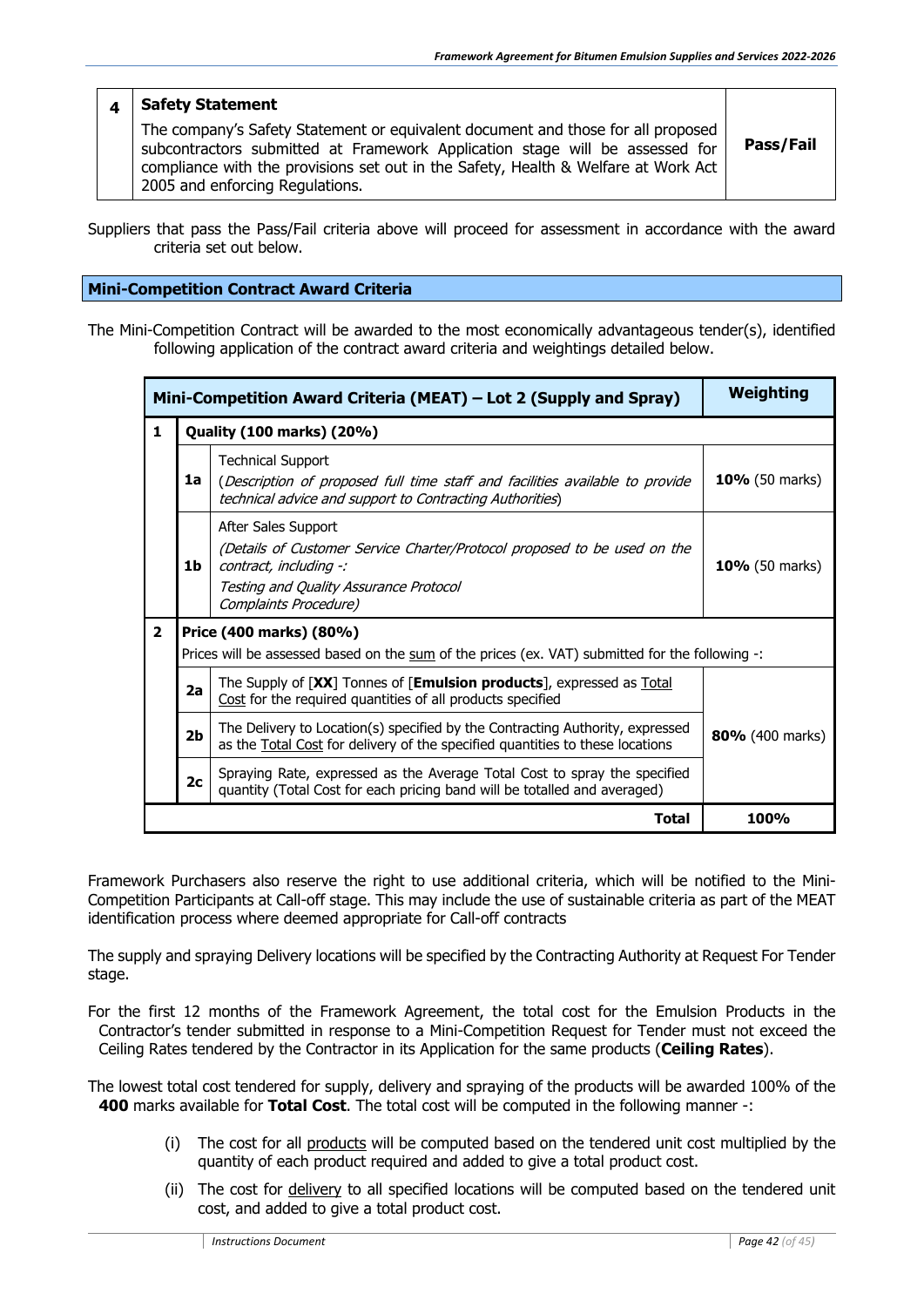- (iii) The cost for spraying services to be included in the evaluation will be the Average Cost resulting from the rates tendered for each defined application rate per day multiplied by the full quantity to be sprayed as set out in the Request For Tender.
- (iv) The Total cost for Products and Delivery and the Average Cost for spraying will be added to give the Overall Tender Total Price.
- (v) The Tender with the Lowest Overall Price will be awarded 400 Marks.
- (vi) The Minimum Delivery Charge will not form part of the Total Cost Evaluation.

The remaining Suppliers for that Mini-Competition will receive a pro rata mark for **Total Cost** based on the difference between their total tendered cost and that of the lowest total cost tenderer, expressed as a percentage of the lowest total cost as follows -:

| Marks Awarded for | <b>Total Cost of Lowest Valid Tender</b> |  | Maximum Marks   |
|-------------------|------------------------------------------|--|-----------------|
| Total Cost        | <b>Total Cost of Valid Tender</b>        |  | Available (400) |
|                   | being Evaluated                          |  |                 |

- The qualitative criteria will be assessed on the basis of the level of detail provided and the quality of the submission. More specific details may be set out in the Request For Tender.
- Information submitted in support of the Quality element of the Award criteria shall be bound and limited to no more than 5 pages, not including covers. Pages in excess of this amount will not be considered in the evaluation.
- The marks awarded for total cost and quality will be added together to give the total marks to be awarded to each tenderer.
- The marks awarded will determine the highest scoring Supplier who will be ranked No. 1 for the Mini-Competition. The remaining Suppliers will be ranked in descending order, i.e. the next highest mark ranked No. 2, etc.

Contract Award

- (i) Following evaluation on the basis of the MEAT Contract Award Criteria above, the tenderers will be ranked in descending order, with the Most Economically Advantageous Tenderer ranked No. 1.
- (ii) The percentage difference between the total marks awarded to each Supplier will be computed in the following manner -:

(Score of Tender Ranked No.1 – Score of Other Tender) Score of Tender Ranked No.1

- (iii) With reference to the Allocation Matrix hereunder, this will determine the market share applicable to each Supplier for Lot 2. The market share will be applied separately to each product included in the Request For Tender.
- (iv) To provide for consistency in the evaluation and awarding of marks, a 'Mini-Competition Evaluation' template is included with the tender documents for information purposes. This Form will be made available in softcopy to the Contracting Authorities following establishment of the Framework.
- (v) With respect to the order of ranking, this Framework provides that the Contracting Authority will allocate some of the Authority's product requirements to the **second, third, and if applicable, fourth ranked tenderers**. This distribution of requirements will be allocated in accordance with the following Allocation Matrices -: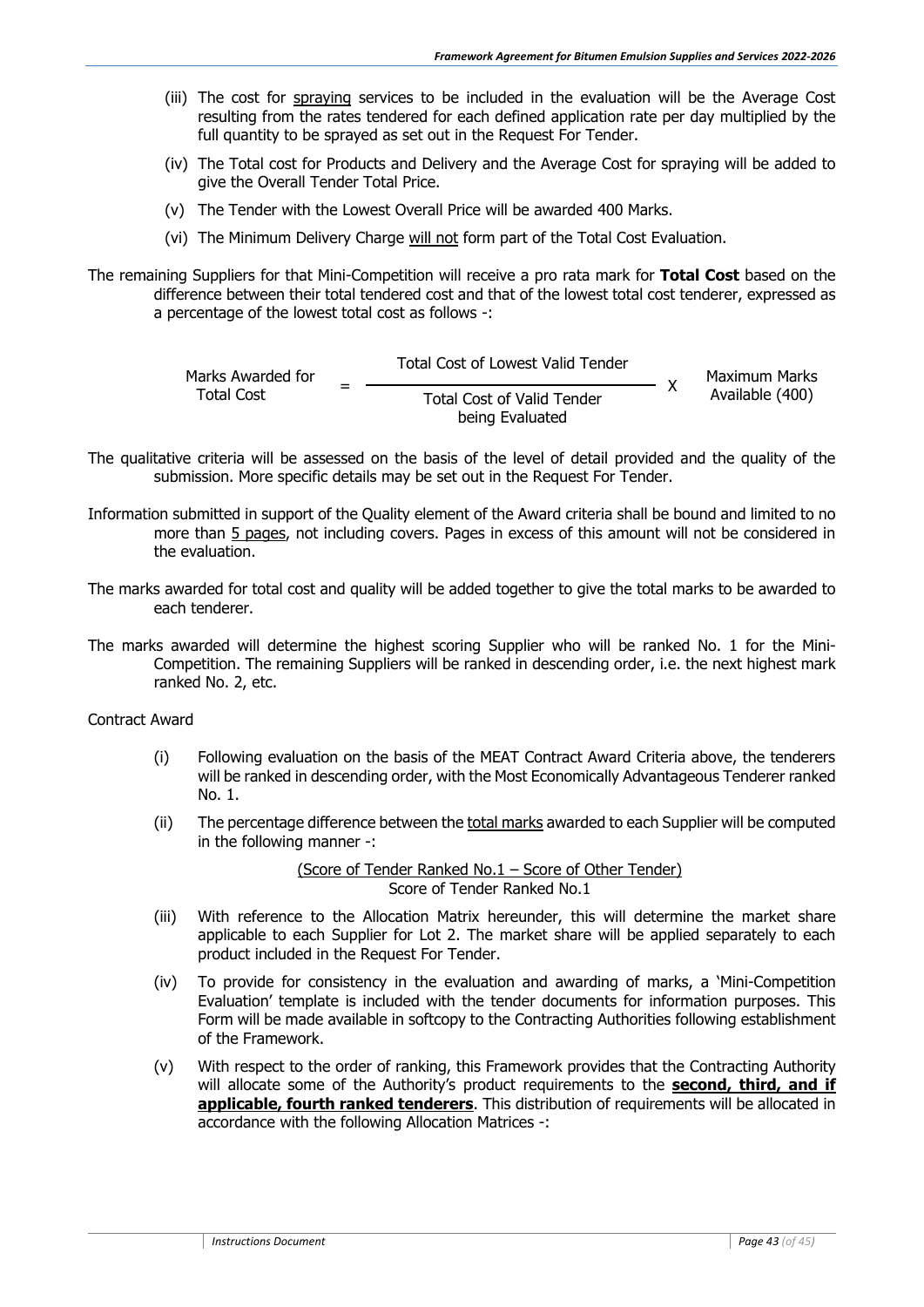| <b>Tenderer No. 1</b> | <b>Ranking Gap</b>   |                 | Tenderer No. 2   Tenderer No. 3 |  |
|-----------------------|----------------------|-----------------|---------------------------------|--|
|                       | $≤0.5% <$ No.1       | % equal to No.1 | % equal to No.1                 |  |
| $100\%$ -             | >0.5% & ≤1.0% < No.1 | <b>30%</b>      | 30%                             |  |
|                       | >1.0% & ≤1.5% < No.1 | <b>20%</b>      | <b>20%</b>                      |  |
| $(\%No.2 + \%No.3)$   | >1.5% & ≤2.5% < No.1 | 10%             | 10%                             |  |
|                       | $>2.5\% <$ No.1      | $0\%$           | $0\%$                           |  |

#### **Allocation based on Tenderer Ranking (MEAT) (3 Tenderers)**

#### **Allocation based on Tenderer Ranking (MEAT) (4 Tenderers)**

| <b>Tenderer No. 1</b>             | <b>Ranking Gap</b>             | <b>Tenderer</b><br><b>No. 2</b> | <b>Tenderer</b><br><b>No. 3</b> | <b>Tenderer</b><br><b>No. 4</b> |
|-----------------------------------|--------------------------------|---------------------------------|---------------------------------|---------------------------------|
|                                   | $≤0.5% <$ No.1                 | % equal to<br>No.1              | % equal to<br>No.1              | % equal to<br>No.1              |
| $100\%$ -                         | $>0.5\%$ & $\leq 1.0\%$ < No.1 | <b>20%</b>                      | <b>20%</b>                      | <b>20%</b>                      |
| $(%$ (%No.2 + %No.3<br>$+$ %No.4) | $>1.0\%$ & $\leq1.5\%$ < No.1  | 15%                             | 15%                             | 15%                             |
|                                   | $>1.5\%$ & $\leq$ 2.5% < No.1  | 10%                             | 10%                             | 10%                             |
|                                   | $>2.5\% <$ No.1                | $0\%$                           | $0\%$                           | 0%                              |

- (vi) Suppliers should note that, where more than four tenderers partake in a Mini-Competition, the obligation on a Contracting Authority to distribute its product requirements will be limited to the four highest ranked tenderers only.
- (vii) Suppliers should also note that the resultant allocation of demand is not a mandatory requirement. All Suppliers will be afforded the right of refusal. In the case of refusal, the percentage to be allocated will be divided equally amongst the remaining participating Suppliers on the basis of their own tendered prices.
- (viii) Allocations will be based on total quantity of all products to be purchased by the relevant Contracting Authority under that Mini-Competition for the duration of the Framework period.
- (ix) Allocations will apply separately to each individual product to be supplied and sprayed for the relevant Contracting Authority, except in cases where the total quantity of a product (including all locations) is limited to one load or less and is impractical to divide between suppliers. In such cases, allocations of one load or less will be offered to the No. 1 ranked Tenderer.
- (x) The ranking gap calculated following evaluation as outlined above will apply for the full calendar year irrespective of the adjustment to the prices provided for under the Framework Agreement thereafter.
- (xi) The Contracting Authorities will make every effort to ensure that their total annual demand will be allocated in accordance with the distributions suggested by the above matrices. All Contracting Authorities will track ordered quantities and expenditure on an on-going basis, and adjust outstanding allocations in a timely manner so that all qualifying Suppliers receive the applicable quantities. A tolerance level of  $+/$ - 2.5% of the required allocations will be allowed annually, with the resultant quantity difference to be corrected in the following year.

**Lot 2** supply and spraying contracts will be executed in accordance with the sample Mini-Competition Contract attached as **Schedule 6** to the Framework Agreement.

The acknowledgement of receipt of any Mini Competition Request for Tender shall not constitute an actual or implied agreement between the Contractor and the Contracting Authority.

All Suppliers submitting a tender in response to a Mini-Competition Request For Tender will be informed of the outcome of the competition without delay following conclusion of the Mini-Competition evaluation process.